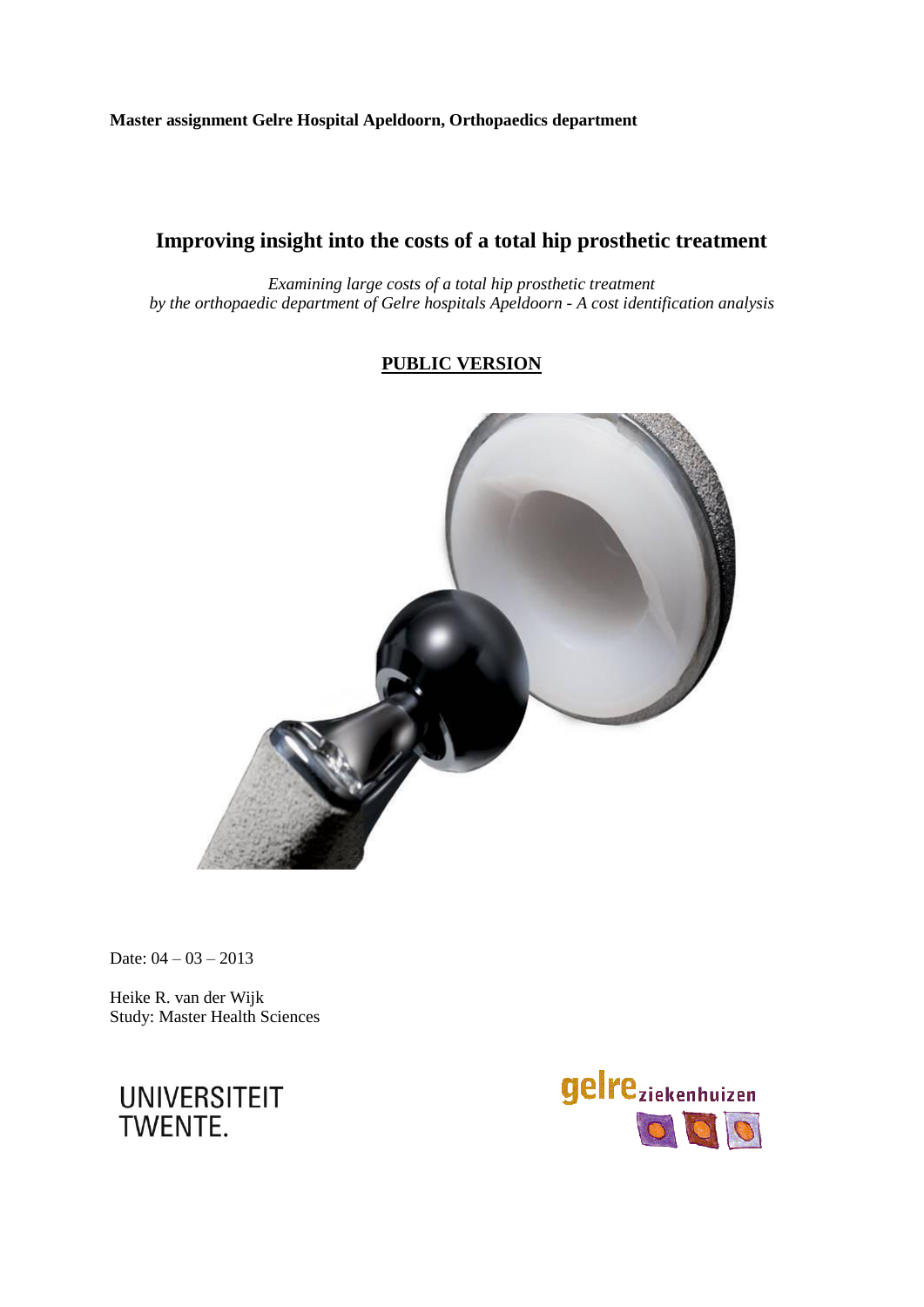#### **Colofon**

Heike R. van der Wijk Study: Master Health Sciences Stud. nr. 0131350 [h.r.vanderwijk@student.utwente.nl](mailto:h.r.vanderwijk@student.utwente.nl)

#### **Institute**

University of Twente School of Management and Governance Department of Health Technology and Services Research Drienerlolaan 5 7522 NB Enschede, the Netherlands

*Supervisors:* Prof. dr. A.P.W.P. van Montfort [a.p.w.p.vanmontfort@utwente.nl](mailto:a.p.w.p.vanmontfort@utwente.nl) Dr. ir. F. Schotanus [f.schotanus@utwente.nl](mailto:f.schotanus@utwente.nl)

#### **External**

Gelre Hospitals Apeldoorn/ Zutphen Department Purchasing and Logistics Albert Schweitzerlaan 31 7334 DZ Apeldoorn

N. Poldervaart (external supervisor) n.poldervaart @gelre.nl<br>Dr. E. Raven (client) e.raven @gelre.nl Dr. E. Raven (client)

Figure on frontpage: *Figure 1. Synergy & Reflexion hip cup and acetabulum*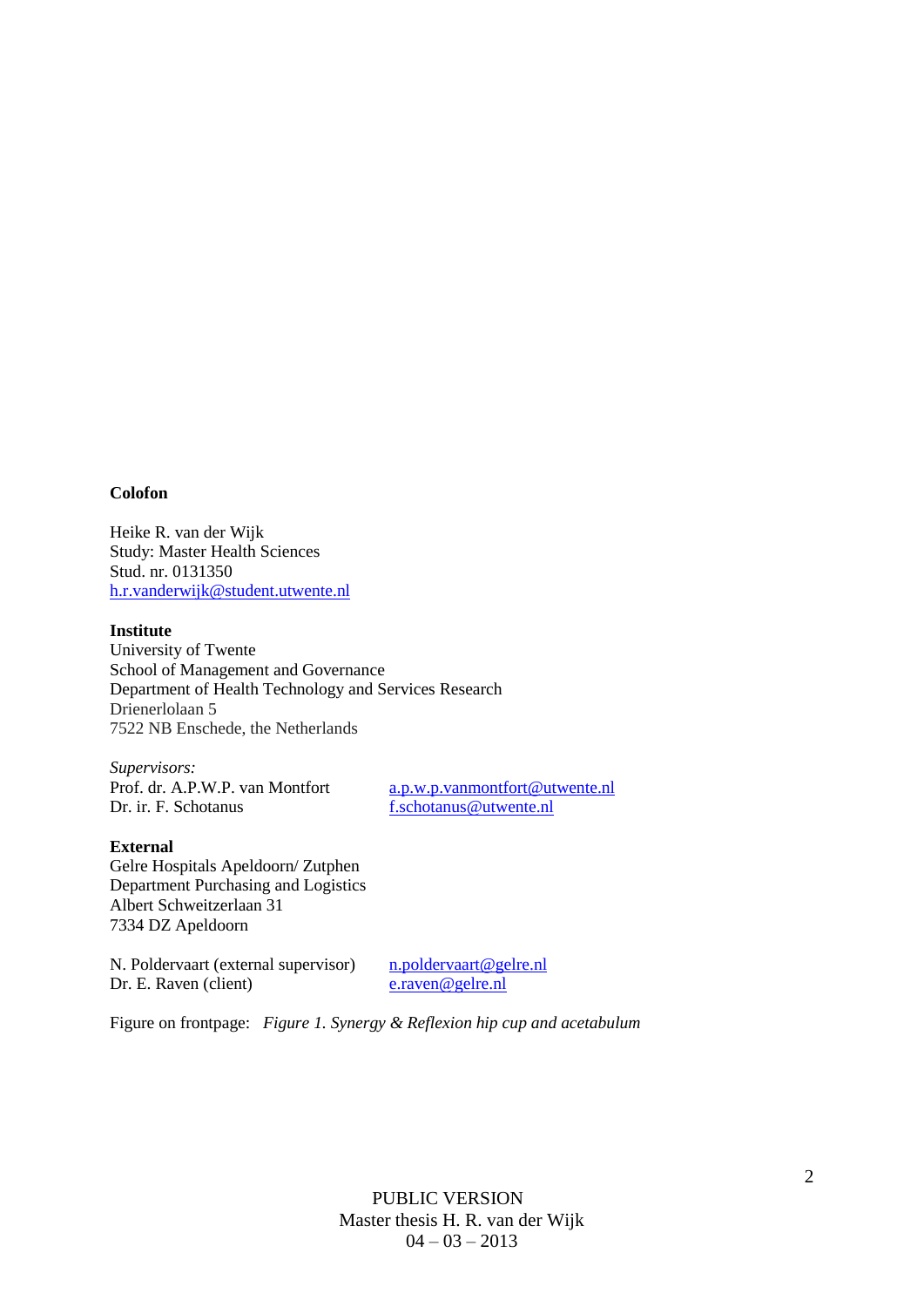## **Preface**

Before you lies the product of several months of hard labour, curiosity and meetings. An end product of the study Health Sciences at the school of management and governance, University of Twente.

I would like to thank Guus van Montfort for the constructive meetings from which I always left with new ideas and energy to continue, Nicole Poldervaart for the calming meetings and reassuring me when I felt slightly overwhelmed, Fredo Schotanus for finding this assignment in the first place and lending a hand on the way, Eric Raven, the orthopaedic surgeon providing me with new insights in health care, and furthermore the colleagues of the department of purchasing & logistics, the in-house orthopaedic department (with all the nurses I was allowed to shadow), the operating room department, the pharmacy department, Maxima Medical Centre orthopaedic department, and any other departments or people I might have forgotten.

And also thank you to family & friends, and boyfriend; with a special reference to my parents for guidance, support and conversations throughout all my years of study.

H.R. van der Wijk, 2013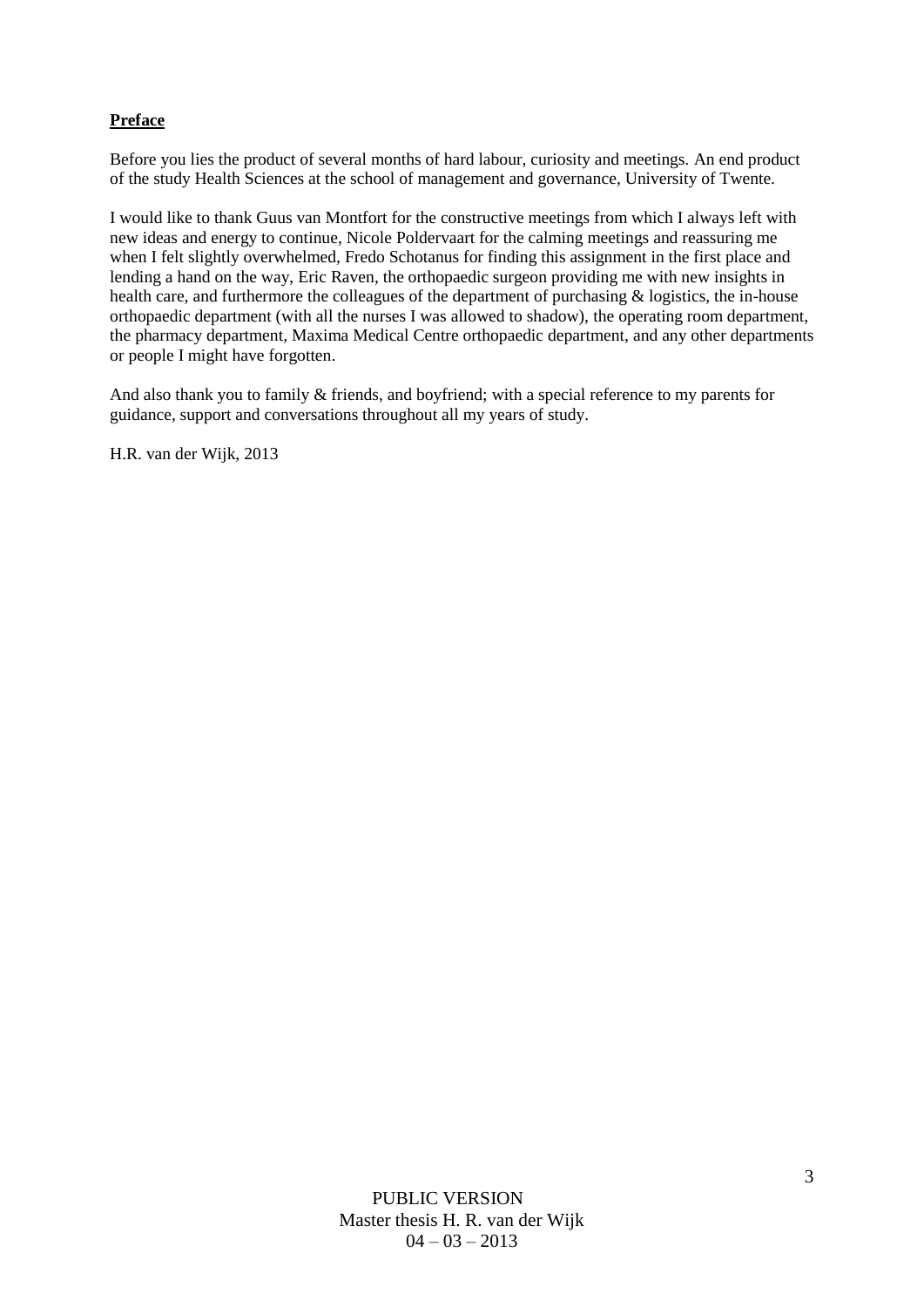#### **Management summary**

Background: In a changing health care market in the Netherlands, the wish for insight in costs of treatments rises. The orthopaedic department of the Gelre hospital has expressed the wish to increase their insight into costs of a total hip replacement (THR) by determining a baseline for costs, to improve their negotiating position with the hospital and indirectly the health care insurers. Aim of this thesis was to increase insight into costs of a total hip prosthetic treatment and provide recommendations. The main research question was: *How can insight into the costs of a total hip prosthetic treatment by the orthopaedic department of Gelre hospital Apeldoorn be increased? And what lessons can be learned from this increased insight about cost improvement?*  Methodology: Based on the literature review, we chose to look at the following large cost components: The cost of the hip prosthetic chosen by the orthopaedic department, the costs of the operating room

department, and the costs of the nursing department, including medication costs. To investigate these aspects, we performed a retrospective analysis of costs for total hip prosthetic patients in 2011, a time study of the nurses in the orthopaedic nursing department, and a study of material use in the operating room. More information was gathered from several information systems in the hospitals, as well as from expert interviews. A benchmark was performed to analyze differences in efficiency levels (medical, technical and input efficiency) when performing a total hip replacement in Maxima Medical Centre, Gelre hospitals Apeldoorn, and Gelre hospitals Zutphen, compared to general benchmark data. Results:

- .
- .

.

.

. .

> Discussion: Limitations of this study were among others the time setting and the availability of data (information systems not or limited accessible). Different populations are researched for different aspects, which makes comparison more difficult.

- .
- .
- . .
- .
- .

. . . . . . . . . .

#### Conclusion:

The orthopaedic department, the Operation Room department, and the nursing department were large cost components, due to the hip prosthetic, the direct care at the nursing department and the treatment at the OR department. The benchmark shows room for improvement, on all efficiency levels. Recommendations:

> PUBLIC VERSION Master thesis H. R. van der Wijk  $04 - 03 - 2013$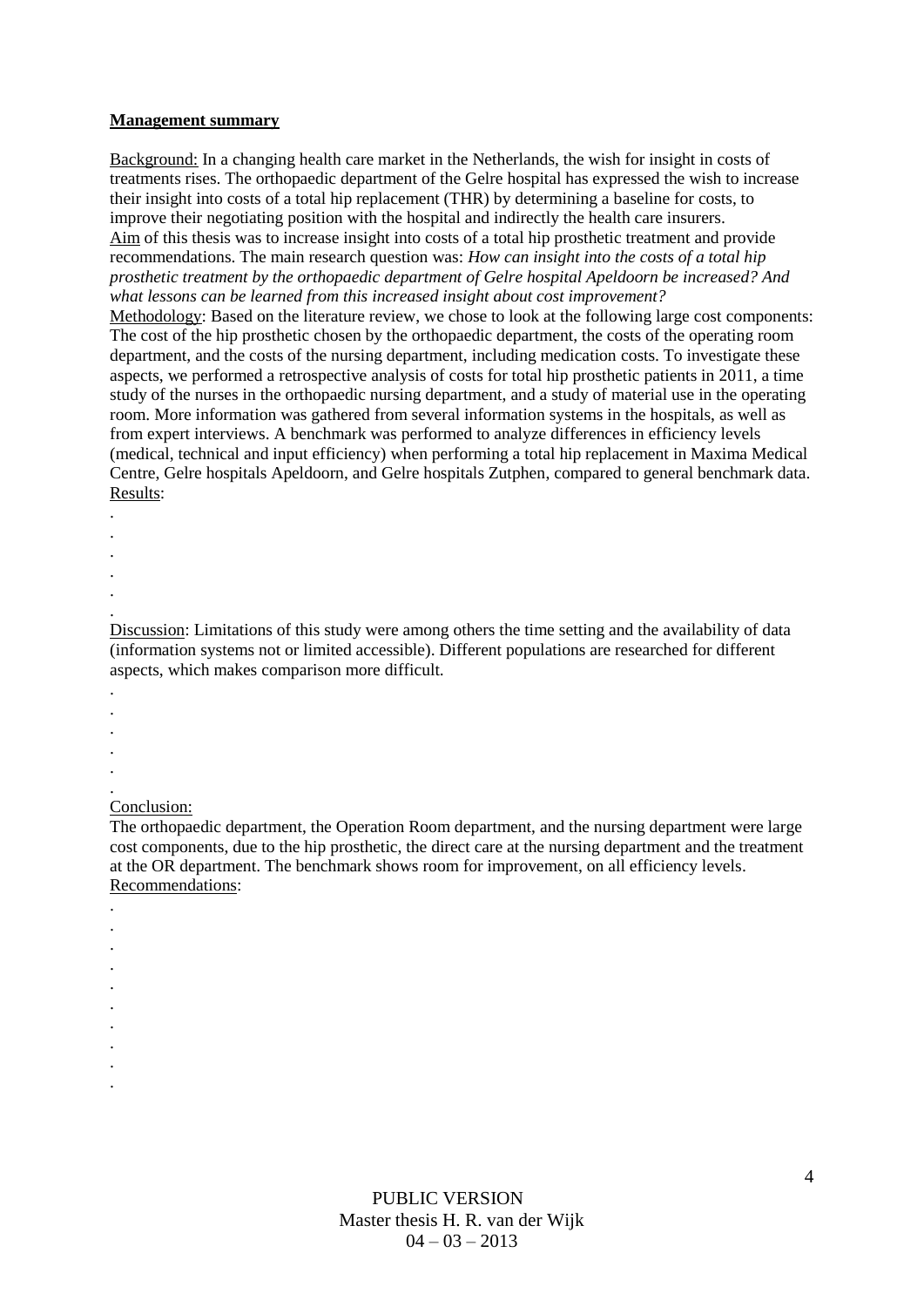#### **Managementsamenvatting**

Achtergrond: In een veranderende gezondheidszorg markt in Nederland, groeit de vraag naar inzicht in behandelkosten. De orthopedieafdeling van Gelre ziekenhuizen Apeldoorn wil haar inzicht in de kosten van een totale-heup-prothese-behandeling vergroten met een nulmeting en hierdoor een beter onderhandelingspositie te krijgen tegenover het ziekenhuis en zorgverzekeraars.

Doel van dit onderzoek is het inzicht te vergroten in de kosten van een Totale Heup Prothese (THP). De onderzoeksvraag van deze thesis is *Hoe kan inzicht worden vergroot in de kosten van een totale heup prothese behandeling uitgevoerd door de orthopedie afdeling van Gelre ziekenhuizen Apeldoorn? En welke lessen kunnen uit dit verbeterde inzicht gehaald worden?.*

Methode: Gebaseerd op de gevonden literatuur, hebben we enkele grote kostenposten onderzocht: De heup prothese zelf, de operatie kamer en tijd van verblijf voor de patiënt, inclusief medicatie. Om deze aspecten te onderzoeken, hebben we een retrospectieve analyse voor Totale-Heup-Prothese-patiënten uit 2011 van kosten uitgevoerd en algemene gegevens uit het elektronisch patiënten dossier verzameld. Daarnaast hebben we een tijdmetingstudie van verplegend personeel op orthopedie verpleegafdeling gedaan en een prospectieve studie van materiaalgebruik op de operatiekamer. Een benchmark met het Maxima Medisch Centrum (MMC) en Gelre Ziekenhuizen Zutphen ondersteunt de efficiëntieanalyse van een THP behandeling.

Resultaten en conclusie:

- . . . .
- .
- . .

Discussie: Beperkingen van deze studie waren onder andere de tijdsspanne en de beschikbaarheid van gegevens (informatiesystemen waren niet of beperkt toegankelijk). Voor verschillende aspecten zijn verschillende populaties onderzocht wat vergelijkingen complexer maakte.

- . .
- .
- .
- .
- . .

. . . . . . . . . .

## Conclusie

De orthopaedische afdeling, de OK afdeling en de verpleegafdeling creeëren de grootste kosten posten met onder andere de heupprothese, de directe zorg aan het bed en de handelingen en het instrumentarium op de OK afdeling. De benchmark laat ruimte voor verbetering op deze punten zien, voor alle efficiëntie levels.

Aanbevelingen:

PUBLIC VERSION Master thesis H. R. van der Wijk  $04 - 03 - 2013$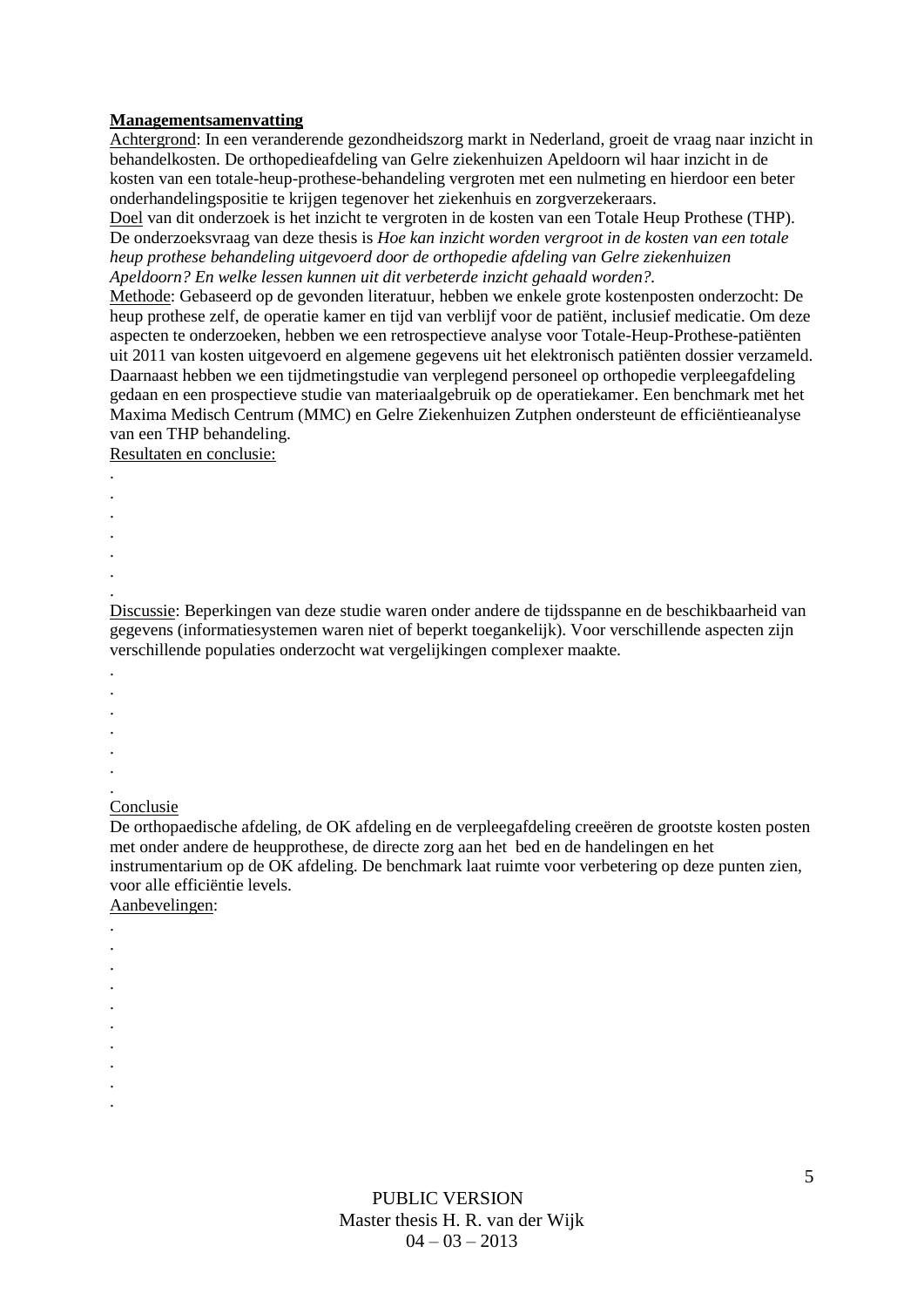## **Table of contents**

| $\overline{4}$ |
|----------------|
| 5              |
| 7              |
| 8              |
| 9              |
| 12             |
| 16             |
| 21             |
| 30             |
| 32             |
| 35             |
| 36             |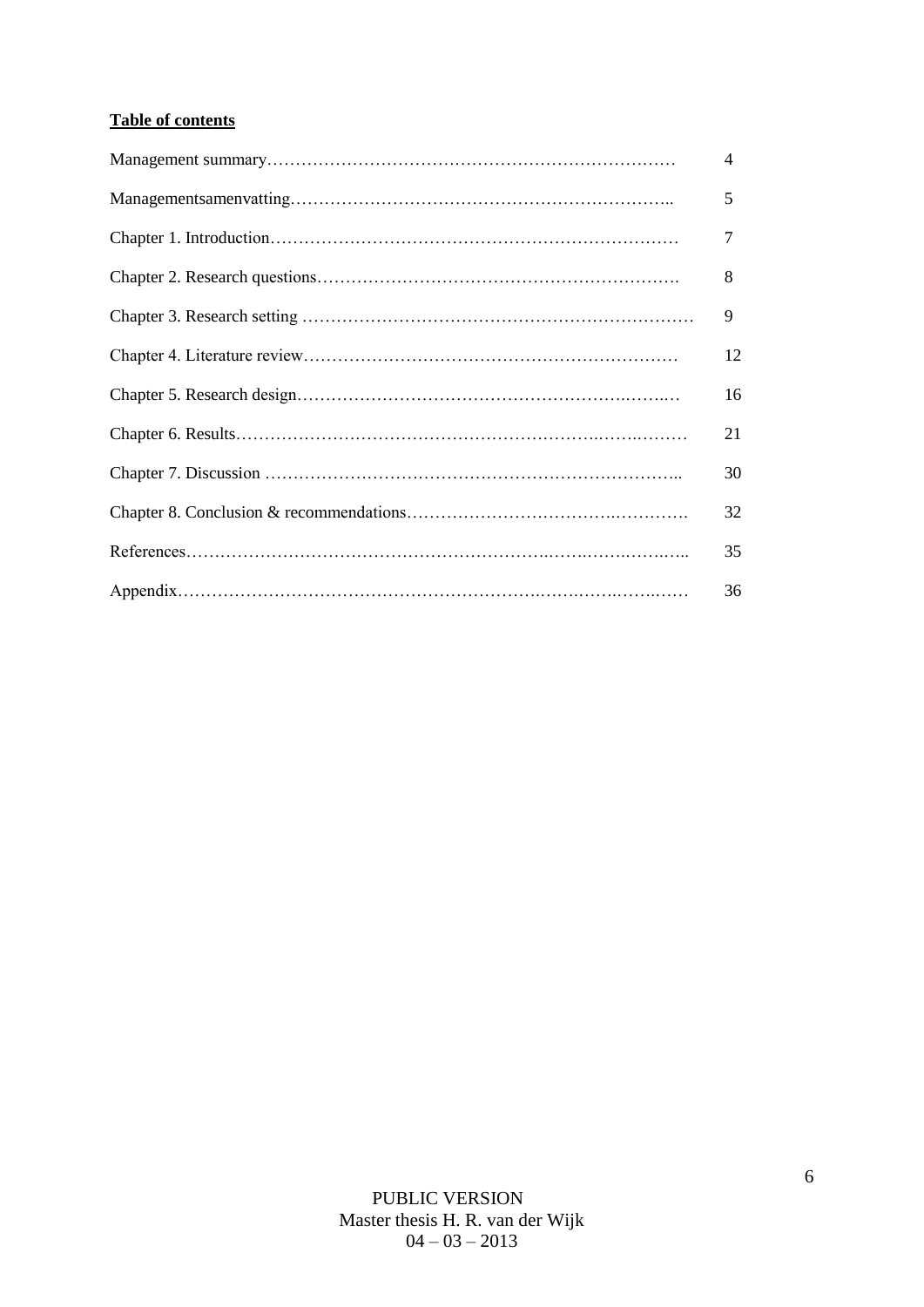#### **Chapter 1. Introduction**

In July 2012, the Achmea health care insurance company gave Gelre hospitals, among 36 other Dutch hospitals, the title of "quality hospital". The insurance company performed a benchmark for all 106 hospitals in the Netherlands on the aspects of medical quality, accessibility, and patient-centeredness for four medical complaints, namely hip replacement, knee replacement, stroke, and colorectal cancer. This benchmark was performed to inform insurance clients which hospitals to chose for better care (author unknown, 2012). Earlier, in 2009, Achmea also rated Gelre hospitals as performing very well and even offered pay back of the compulsory excess of own payments to their clients if they would choose Gelre hospitals for their treatment (Zweers, 2009).

The dynamics between hospital and health care insurer in a market with increasing demand, have encouraged the orthopaedic department of Gelre hospital Apeldoorn to focus even more on cost reduction and quality performance to stay on top and to keep improving its medical care. To gain more insight into the processes of a THR treatment, we have developed the following research question focussing on the cost part of the ambitions of the orthopaedic department:

#### *How can insight into the costs of a total hip prosthetic treatment by the orthopaedic department of Gelre hospital Apeldoorn be increased?*

Quite some research has already been performed concerning cost-benefit analyses and general calculations of cost prices for total hip prosthetic treatments. Birrell (1999), among others, estimates a large increase in the need for hip replacement over the next thirty years in the UK due to demographic changes. This change is also visible in other European countries (Kurtz, 2005). However, a model showing exact costs for a complete treatment within a hospital and how these costs are calculated and what adjustments can be made for/ by the orthopaedic department of Gelre hospitals Apeldoorn, is still missing. The orthopaedic department has expressed their need for a baseline measurement of a THR treatment in order to increase insight into price and production negotiations with the hospital and/ or health care insurers.

Within the process of a THR treatment, we focussed on the largest cost-expenditures, such as the OR procedure, the hip prosthetic itself, and nursing days.

In the following chapters, we elaborate on the research questions (Chapter 2) and describe the background of this thesis (Chapter 3). General framework outlines of the research (Chapter 4) and a research design are presented (Chapter 5). The results, including indirect costs and a small benchmark, are presented in Chapter 6. We finish with a discussion about this research (Chapter 7) and with a conclusion answering the research questions, with recommendations for the orthopaedic department and the organisation, and future research suggestions (Chapter 8).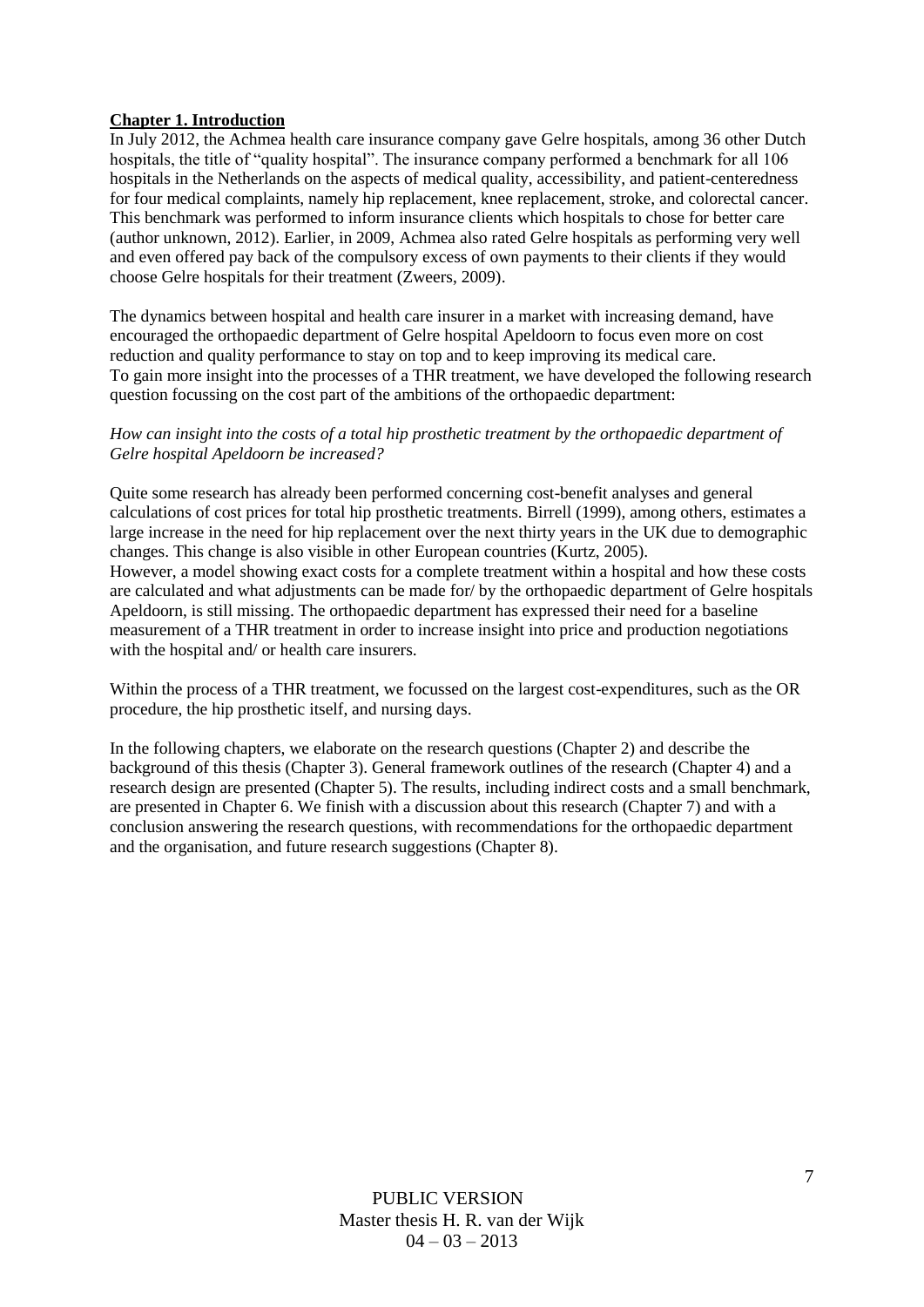### **Chapter 2. Research questions**

The research question has been outlined in the introduction. But further explanation is needed. To gain insight into the process and increase knowledge on this topic, the following question is stated:

*How can insight into the costs of a total hip prosthetic treatment by the orthopaedic department of Gelre hospital Apeldoorn be increased?*

To answer this research question, several subquestions need to be answered first. The following subquestions have been distilled:

- 1. What does a total hip replacement consist of? (Activities, means and people in Gelre hospital Apeldoorn)
- 2. What are the main expenses of a total hip replacement in the Gelre hospital?
- 3. What cost reduction possibilities can be identified?

Chapter 3 answers the first subquestion, and after the research design for cost identification, subquestion 2 is answered in Chapter 6.

In this study only primary Total Hip Replacements (THR) are researched, excluding revisions of hip replacements. Revisions are sometimes three times as costly as a regular THR, due to longer Operating Room (OR) time, a more expensive prosthetic, longer in-house stay and a much higher antibiotic use. Revisions result in higher risk of infections, dislocations and fractures. The revisions therefore cost much more than an original hip replacement (Treacey, 1992) and will give an askew representation of the basic costs of a regular THR.

#### *Exclusion/ inclusion*

For the cost calculation all patients treated in 2011 in Gelre Apeldoorn for a THR are selected (regardless of what age, comorbidity level, type of prosthetic used, and gender), excluding revisions, and are used as research population for this research.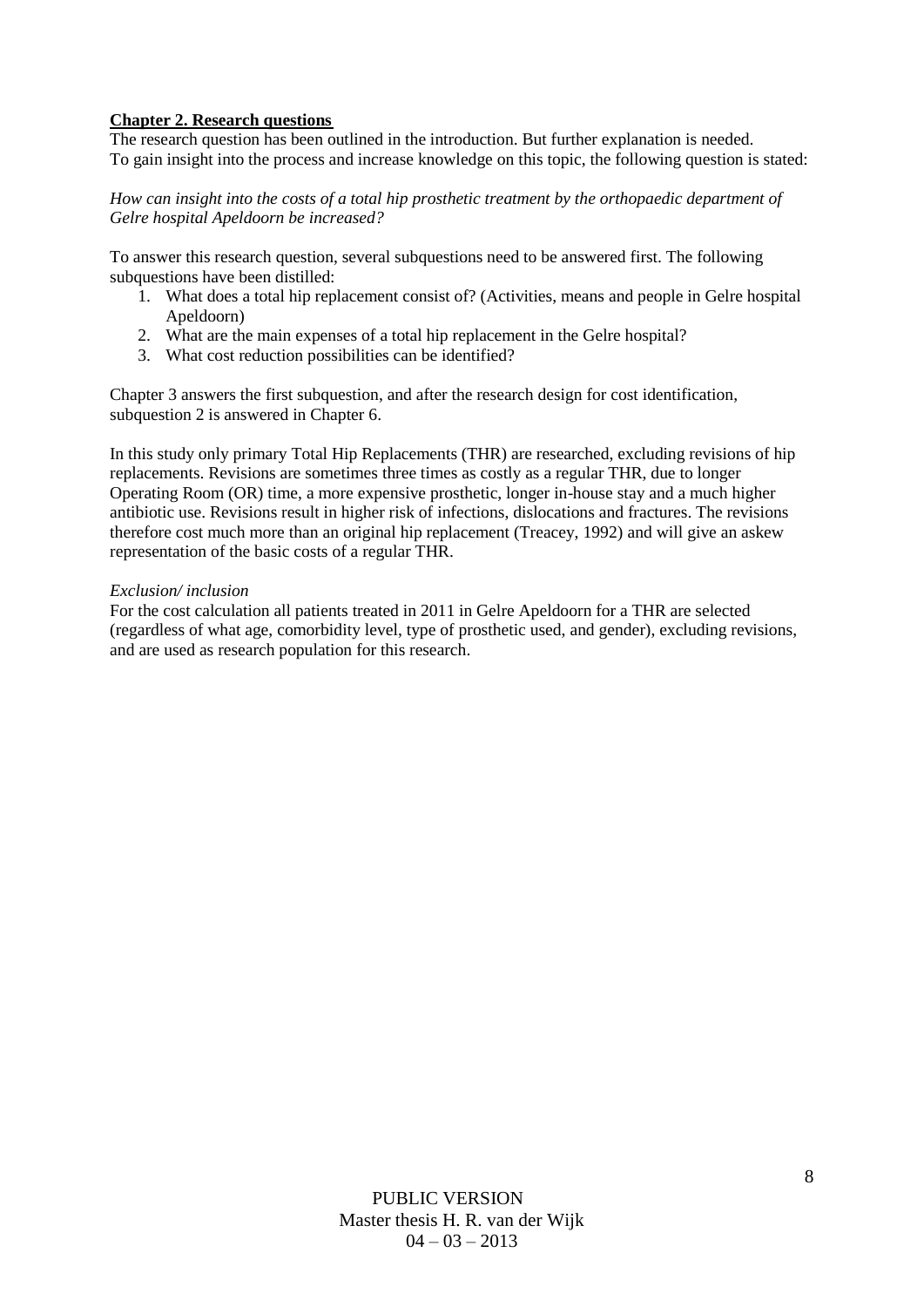#### **Chapter 3. Research setting**

For the scope of this thesis a description of both the general setting, the hospital, the orthopaedics department as well as a description of the hip and treatment possibilities, is given below.

#### General setting

In the last few decades health care expenses in the Netherlands and other Western countries, have risen excessively. In Appendix 2, a more extended explanation of the Dutch health care system is given. For now it is relevant to state that a change in demographics, with more elderly citizens in Europe, and an increase in technological complexity of procedures and instruments have resulted in increasing costs in health care. To restrain these costs, the Dutch government encourages health care institutions and insurance companies to negotiate prices of many treatments.

#### Description hospital

Gelre hospitals have come into existence after merging two hospitals (Lukas and Juliana) in Apeldoorn and later on merging with the "Spittaal" hospital in Zutphen.

Gelre Apeldoorn and Gelre Zutphen share a board of directors and several supportive services. Both locations have their own managing director and medical staff. (Gelre Hospitals website, 2012) Together the locations Apeldoorn and Zutphen have 925 beds, 182.245 first policlinic visits in 2011, 190 medical specialists and 2437 fte for employees. Moreover, there are several clinics in surrounding villages, to give care to patients. The mission statement of the Gelre hospitals expresses their desire to help people by providing care to cure or alleviate symptoms and strive for improvement and innovation (Gelre hospitals website, 2012).

In Appendix 3 more information is available on the Gelre hospitals Zutphen and Apeldoorn together.

#### Orthopaedic department Gelre Apeldoorn

Some departments of the hospital fully cooperate or are centralised in one location. The orthopaedic departments of Apeldoorn and Zutphen operate separately. So far few collaborations have been formed between the two, but this is on the uprise, with a possible further extension to Deventer hospital for greater purchasing and medical benefits. The focus of this research is on orthopaedics Apeldoorn, but we note that in the future the organizational structure of this department might change.

The orthopaedic department of Gelre Apeldoorn is at the moment still a 'regular' department of the hospital where possible profit goes back into the organisation. All staff is paid by the hospital, except for the orthopaedic specialists, who are paid by the health care insurers or separately by the hospital via the construction of a 'maatschap'.

In response to the aforementioned rising cost-awareness in health care institutions, departments within hospitals transform to result responsible units (resultaatverantwoordelijke eenheden [RVE]). The orthopaedics department within the Gelre Hospital in Apeldoorn also wishes to switch to this kind of organisation. This department is not yet a "RVE" but wishes to develop in that direction and aims to steer more on cost control. Therefore insight in costs and turnover is needed; to achieve the desired quality indicators.

In its striving to be a RVE, the orthopaedic department does not stand alone, other departments in the Gelre hospital already are, or are trying to become a RVE. Therefore this research can possibly be used by other departments to gain insight into their own costs. When cash flows within the hospital are more transparent, departments can steer more on costs and when departments create a financial surplus, a part could be used for investments within the department. This also applies to the orthopaedic department of Gelre hospitals Apeldoorn.

RVE stands for "Resultaat verantwoordelijke eenheid" or result responsible unit. These units are constructed in response to increasing performance-focussed financing in health care. Departments within hospitals need to show how they perform, and what achievements are accomplished in order to be able to negotiate with hospital boards and health care insurers. Often beforehand budgets and the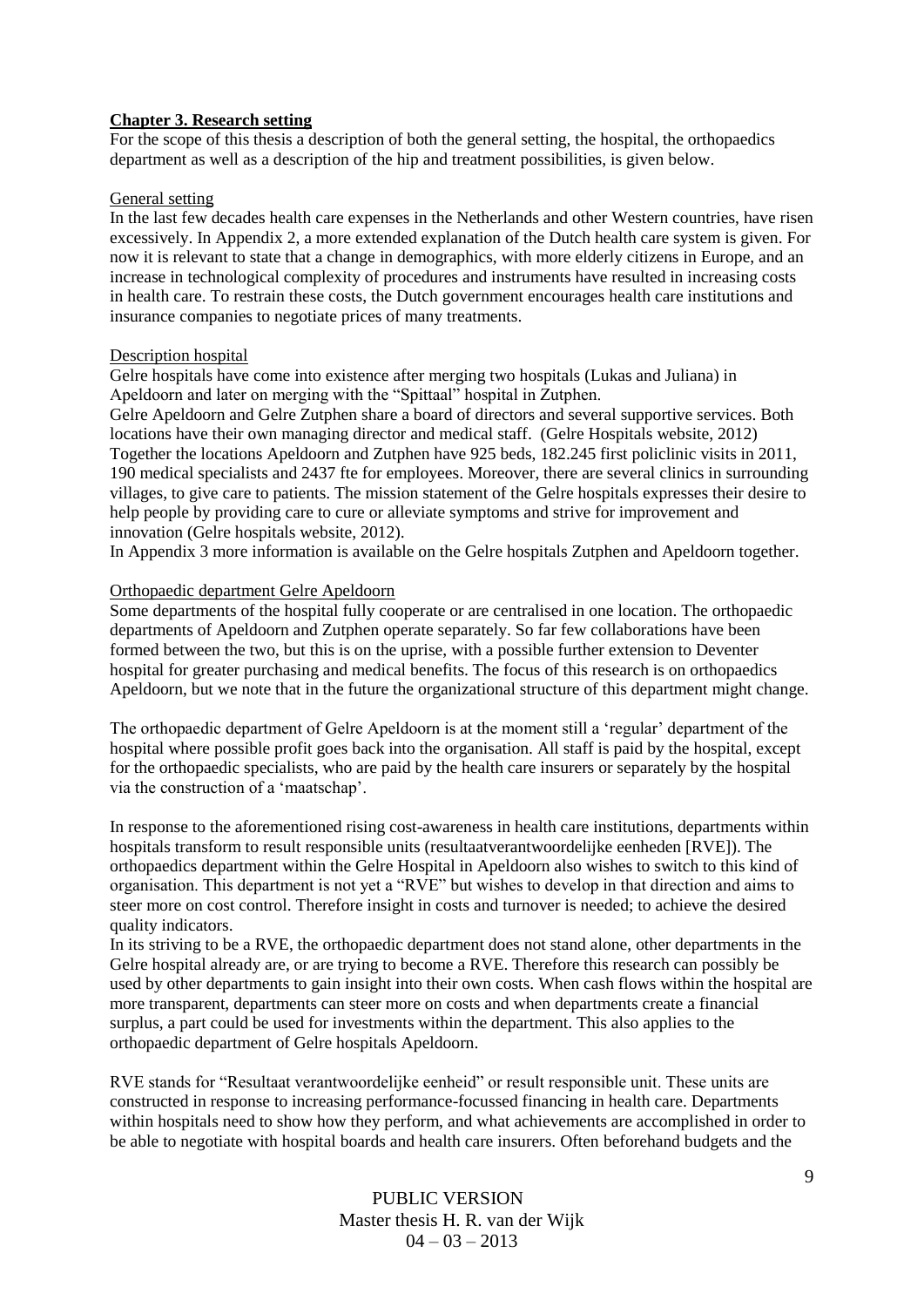number of activities are set in negotiations and the RVE needs to reach these targets. Standaardt (2010) warns that the creation of RVEs should not increase the number of rules and protocols but be used as a tool to increase " capacity for responsibility concerning quality, arrangements and costs of care." When RVEs are used solely as an accountability system, the relationships between different stakeholders can become strained and effectiveness in processes will be reduced.

## The hip

"The hip joint is the largest and most stable joint in the human body" (Van Nugteren, Dos, 2007). It exists of a femur and acetabulum of the pelvis. The femur is the bone in the upper leg, ending in the femoral head, a round shape that fits in a bowl shaped part of the large pelvic bone called acetabulum. Due to the rounded head of the femur and the cup-like acetabulum, the hip joint can move in several ways. It is an important joint for both balance and movement of the human body.



*Figure 2. Hip joint Figure 3. Hip joint with 3D look.*

## Arthritis

Arthritis is a disorder of the joints with inflammation. Several forms of arthritis exist, with rheumatoid arthritis as the most commonly known, attacking flexible or smaller joints. Osteo arthritis mainly occurs in the large joints and shows degeneration in the cartilage that ordinarily take care of flexible joint movements. When the cartilage wears out, pain complaints or stiffness occur. It is an irreversible process and age has a correlation with osteo arthritis but is not a cause as such (Bosomworth, 2009). In the Netherlands the number of people with hip arthritis was 238,000 (or 29.1 per 1000) in 2007, with an incidence of 27,000 (or 3.3 per 1000) (Nationaal kompas Volksgezondheid, 2012)

## Hip prosthetic

A total hip prosthetic can be necessary in several cases. Elderly often have more fragile bones and when falling, have a higher risk of hip fracture. A total hip prosthetic in this case can be performed by the trauma surgery or orthopaedic department. When the original hip joint is worn out by age and usage and a patient has pain complaints, a general practitioner or specialist can offer the option of a total hip replacement.

"Around 1960 the totalhipprosthetic became (more) known as a solution to a painful, bad functioning hip joint" (Okhuijsen, 1998).

Between the years 1995 and 2005 the number of total hip prosthetics in the Netherlands has risen significantly. THRs based on arthritis went from 13,785 in 1995 to 20,715 in 2005 (Otten, 2010).

> PUBLIC VERSION Master thesis H. R. van der Wijk  $04 - 03 - 2013$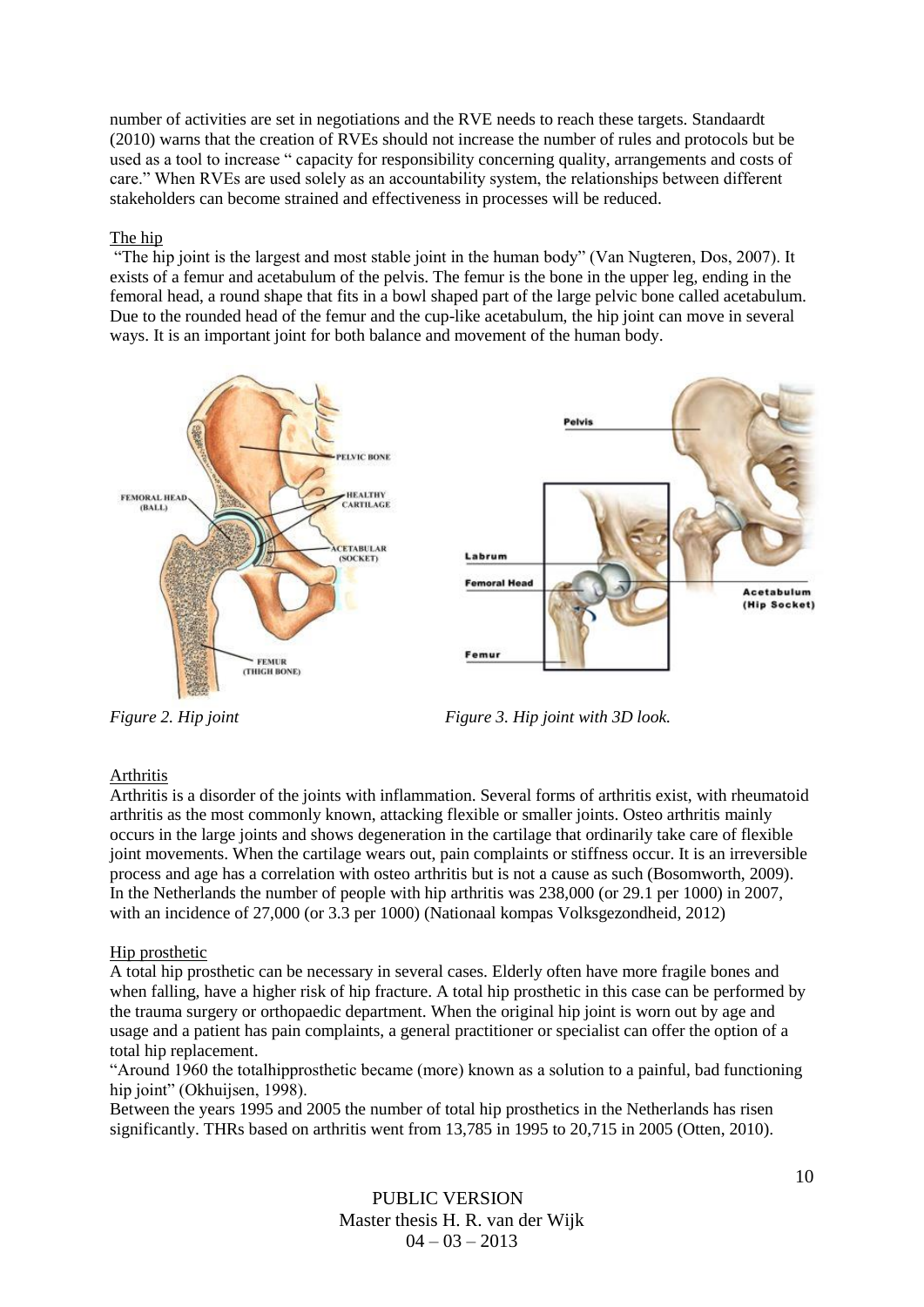Keet (1987) has performed a cost-benefit analysis of the hip prosthetic treatment including costs of aftercare and physical therapy and Keet concluded that a total hip prosthetic offered a cost reduction of fl 14.000,- ( $\epsilon$  6353,-) per year for the first 5 years compared to the alternative of a conservative treatment with physical therapy and home care.

#### Alternatives

If a patient does not chose for hip replacement, or is not eligible for a new hip, several alternatives are possible. First one can start with conservative treatments such as physical therapy, pain medication, weight loss, medical aids or rest. If these options do not bring the desired results or have only postponed the need for an operation, the procedure of a total hip prosthetic can be chosen. For surgical treatment several options are available, such as osteotomy, where the bone is set with a wedge (made out of own bone). But this is an old-fashioned type of operation which is increasingly less performed due to better results with the THR.

#### Flowchart care path

In Appendix 4 a schedule is inserted about the health care path of a patient for total hip replacement in the orthopaedic department of Gelre hospitals Apeldoorn. The patient is referred by either a general practitioner or another specialist to the orthopaedic department. The patient will either already have an x-ray photo or need to have one made in the hospital. Based on these diagnostics, the orthopaedic surgeon determines a course of treatment. The patient return for another appointment, at the VSO (Verpleegkundig Spreekuur Orthopedie; Nursing Consultation hour Orthopaedics) for determining the post operative treatment, and a pre-op consult with an anaesthetist for operation approval. A day prior to the operation or on the day of the operation, the patient arrives at the orthopaedic nursing ward for an intake and stays there until the operation. Following the operation, the patient first stays in recovery until transfer to the orthopaedic nursing ward is approved. After a few days of aftercare, medication, and physical therapy, the patient is discharged to either go home or to a rehabilitation centre or a care hotel. Two weeks following discharge, the patient returns to the VSO for a check-up and after 12 weeks, 1 year and 5 years check-ups with the orthopaedic surgeon take place. The aftercare options after discharge from the hospital are going to a care facility with rehabilitation, or going home with or without homecare. When choosing for a rehabilitation facility,

In other hospitals, the health care path is in general the same within the hospital parameters, partly because of protocols and guidelines given by the Dutch Orthopaedic Association for care of arthritis patients. This guideline can be found in Appendix 13 (in Dutch).

Some variations within these guidelines are possible, such as the choices for certain medication but also the number of staff needed for certain activities and the shaping of the care path THR patients take within the hospital. For operations it is also possible to invite an project team of expert operations assistants, that are specialised in THR operations. They are specialised in these operations and knee operations, and are attuned to another thus speeding up the process of the operation, which leads to less OR time needed.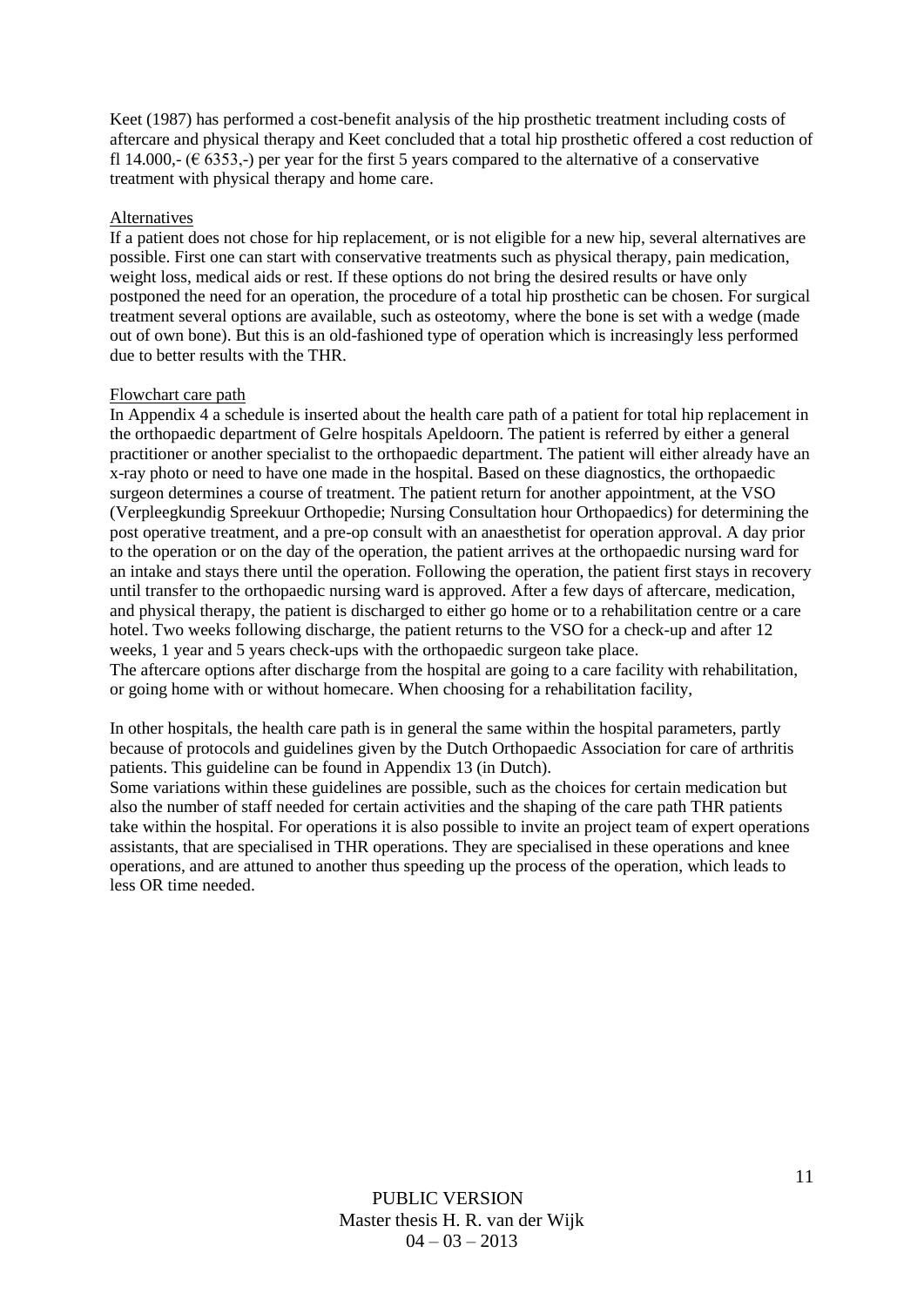## **Chapter 4. Literature review**

In this chapter, a literature review is presented to show the main findings of literature research and we present a model to analyse our research results. The literature review helps us with identifying what large cost centres can be discerned, and where gaps are distinguished in research.

#### Review method

We searched in pubmed, Google scholar, and several medical journals for articles with combinations of the following terms and all Dutch translations of these words:

- THR (Total hip replacement)
- Total hip prosthetic
- Arthroplasty (the surgical procedure of replacing a joint)
- Elective surgery
- $-$  Hip implant
- Joint replacement
- $-$  Hip joint
- $-$  Arthritis
- Osteoarthritis
- Cost analysis

In our search we had a preference for articles from the Netherlands, Europe, and North America, because of many demographic and treatment similarities between those countries/ regions .

The exclusion terms are:

- $-$  Fracture
- Knee
- Revision
- Luxation

These terms are excluded as fractures and revisions have a different care path and the focus of this research is on hip treatment, not knee treatment.

In the next sections, we shortly describe the main findings of our literature review.

#### *General*

O'Shea (2002) calculates a cost profile for a THR with the categories of manpower, material costs and additional costs. The hip implant is one specific type of category at a cost of approx 686.20 Irish pounds (cemented, charnley acetabular), which was 8.2% of their total THR hospital costs. The costs of the length of hospital stay was a large cost category, mainly due to the quite long stay of 16.4 days. O'Shea uses several scoring models to calculate the benefits of a THR. This gives some good pointers for important cost centres in this research; hip prosthetic, operating room costs, nursing days.

#### *Operation*

Several different approaches for part of the THR treatment can be looked into and several articles analyse different approaches in operating methods and look at follow-up periods. For instance, Woolson (2004) and Lawlor (2005) compare several incision options in operations. They found no differences in bleeding, trauma to the soft tissue, or other variations in follow-up in a retrospective cohort study.

Healy *et al*. (2000) researched in a case study the possibilities of reducing the cost of operation supplies by negotiating with suppliers. They show that large decreases in costs for a hip implant are possible, up to 32%.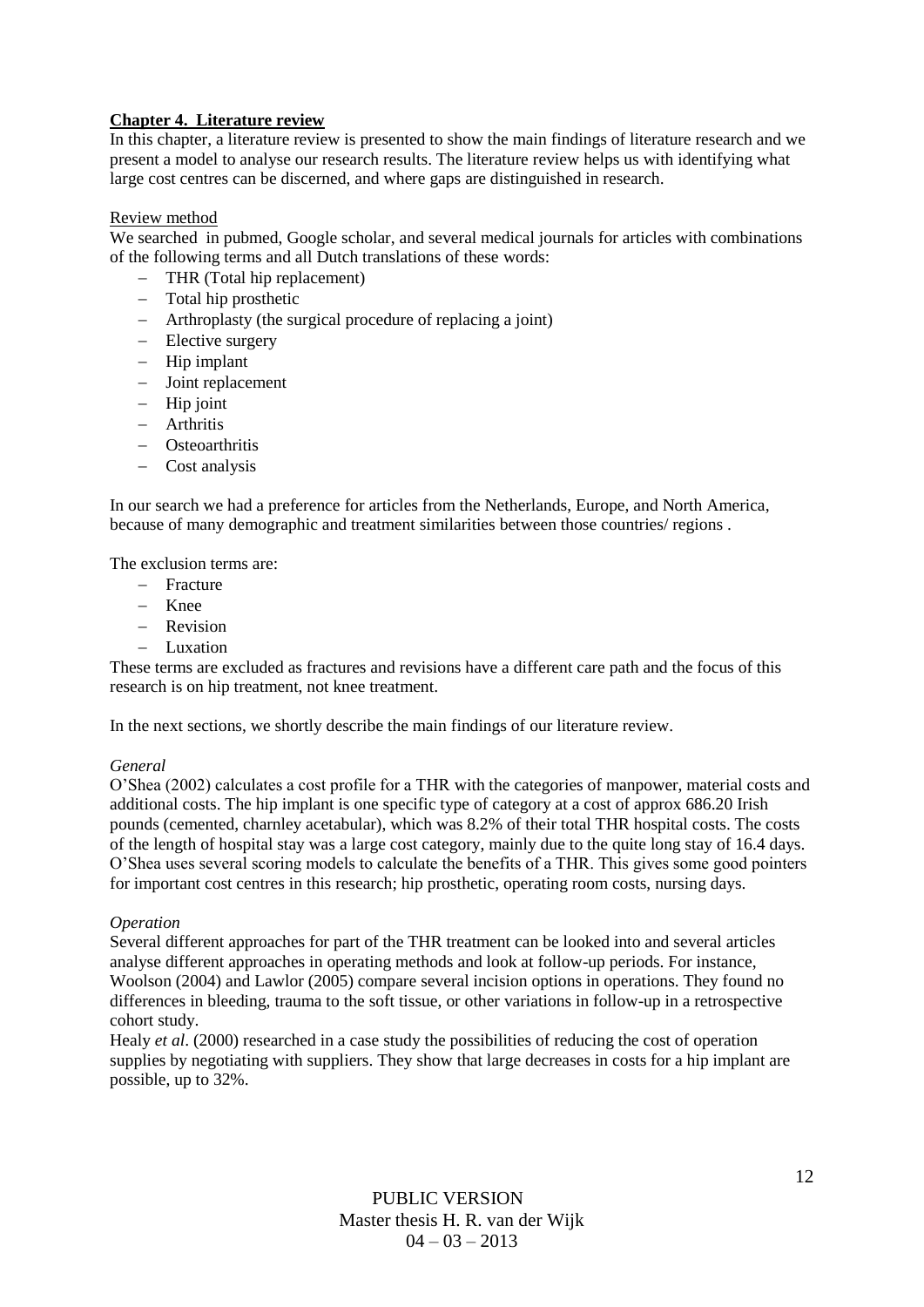#### *Hip prosthetic*

Wixson *et al.* (1995) compare several hip prosthetics (cemented, uncemented and hybrid) in a prospective study up to four years on pain score and this research does not show significant differences in follow-up pain scores between the different options.

To improve hospital expenditures, a case study from the Bahrain Medical Bulletin can be found which shows that cost reduction is possible, with regard to implants and other orthopaedic items, all with a good level of quality and price (Malki et al., 2003). In this research, the hip prosthetic is one of the large cost centres researched. Looking at prices of different types of prosthetics and differences between hospitals, the hip prosthetic seems an interesting and important aspect of the THR treatment.

#### *Physical therapy*

Physical therapy is also part of the in-house treatment of patients and also the further improvement of hip movement. Freburger (2000) stated that physical therapy contributes to faster recovery and discharge, resulting in less expenses. At the moment, several experiments within Dutch hospitals take place with intensive physical therapy and strengthening patients' abilities.

For comparison between hospitals in this research, it is important to keep track of the amount of physical therapy given during the patients' stay, because it can make a significant difference in recovery. Some hospitals choose to advise physical therapy before the surgery as well, but it has not (yet) been clinically proven to improve physical functioning or reduce pain complaints (Gocen, 2004).

#### *Economic evaluation and cost reduction*

For the overall economic evaluation in this thesis, Bozic et al. (2004) have performed an interesting review of several articles on economic evaluation of hip arthroplasty. They state that of 153 studies, 81 have actual economic data and far less adhere to established criteria for a complete analysis. They point out large cost centres such as the hip implant itself, the OR and stay at the nursing department. Little research has been performed with prospective actual cost data and the focus on indirect costs is also minimal.

#### *The Tragpi model*

The Tragpi company has made a clear model for the calculations of hospital treatments with direct and indirect costs. In this model the direct costs per department are shown. This is for the orthopaedic department one of the most relevant parts, as for the baseline calculation they wish to have a clear presentation of direct costs of the large cost centres, some of which are the responsibility of other departments. The figure with the basics is given on the next page.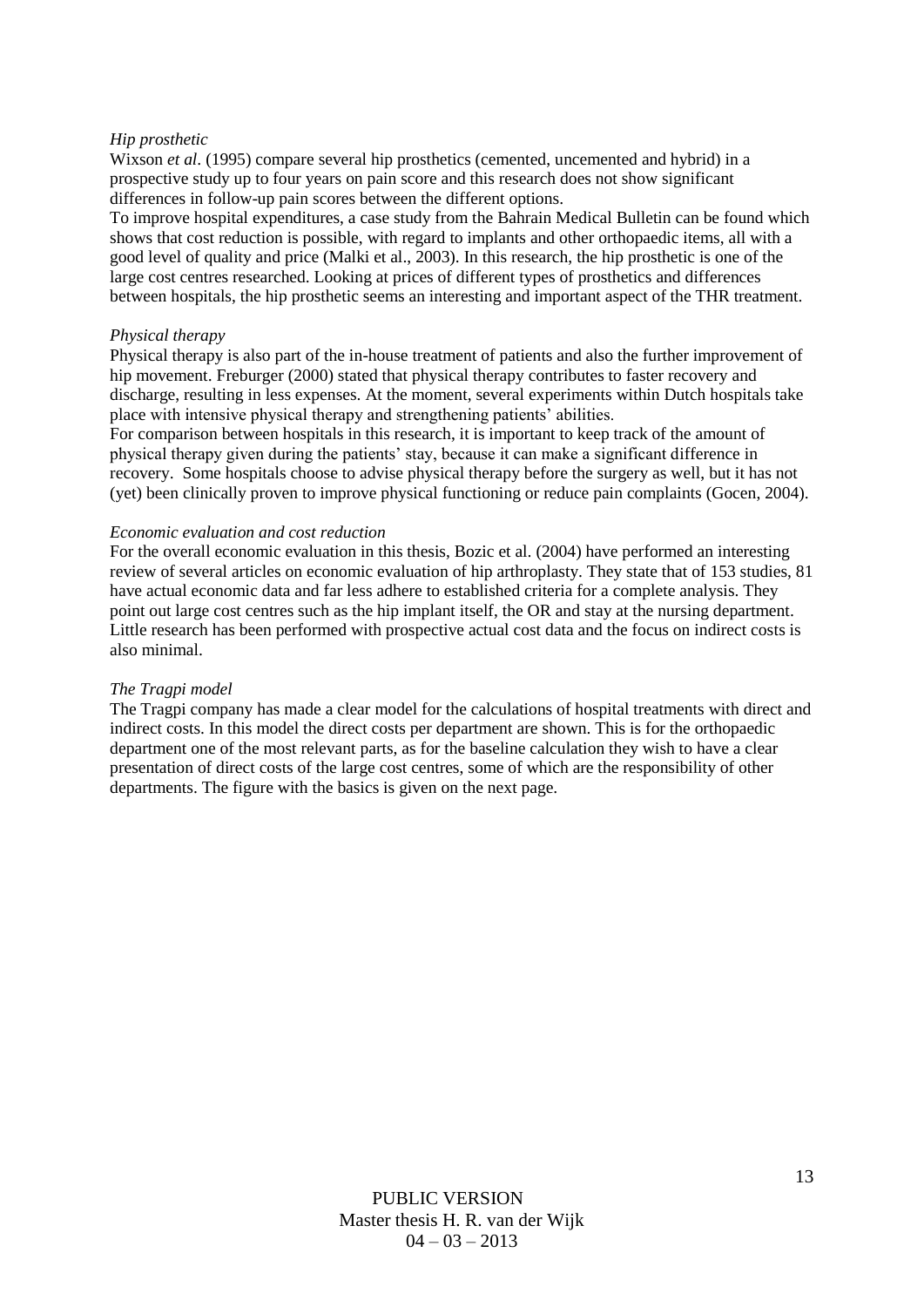

*Figure 4. Cost model for calculating hospital treatments (Tragpi, 2012)*

In this thesis, a model will be made to calculate an average cost pattern for a certain orthopaedic treatment. The model below, created by van Montfort, will help to compare found results and offer a framework for improvement suggestions.

| Funding level             | Efficiency           | Incentives               | Explanation             |
|---------------------------|----------------------|--------------------------|-------------------------|
| Citizens/ society         | Health benefit       | Prevention incentives    | Adherence funding       |
|                           | (outcome)            |                          |                         |
| Individual patient        | Medical efficiency   | Incentives for           | Integral rates per DBC/ |
|                           |                      | alternative treatment    | care product            |
|                           |                      | and medical activity     |                         |
| <b>Medical activities</b> | Technical efficiency | Incentive production     | Action funding,         |
|                           |                      | structure, use           | intermediary production |
|                           |                      | production factors per   |                         |
|                           |                      | action                   |                         |
| Inputs/production         | Input efficiency     | Incentive for lowest     | Input standards/fire    |
| factors                   |                      | input prices/ production | brigade model           |
|                           |                      | factors                  |                         |

Table 1. Different types of efficiency in health care (Van Montfort, 2012)

The comparisons can be divided into three efficiency categories: medical efficiency, input efficiency, and technical efficiency.

Each efficiency reflects a different aspect of health care and costs. They also work at different funding levels within the organisation. These three efficiency forms also lead to different incentives for improvement.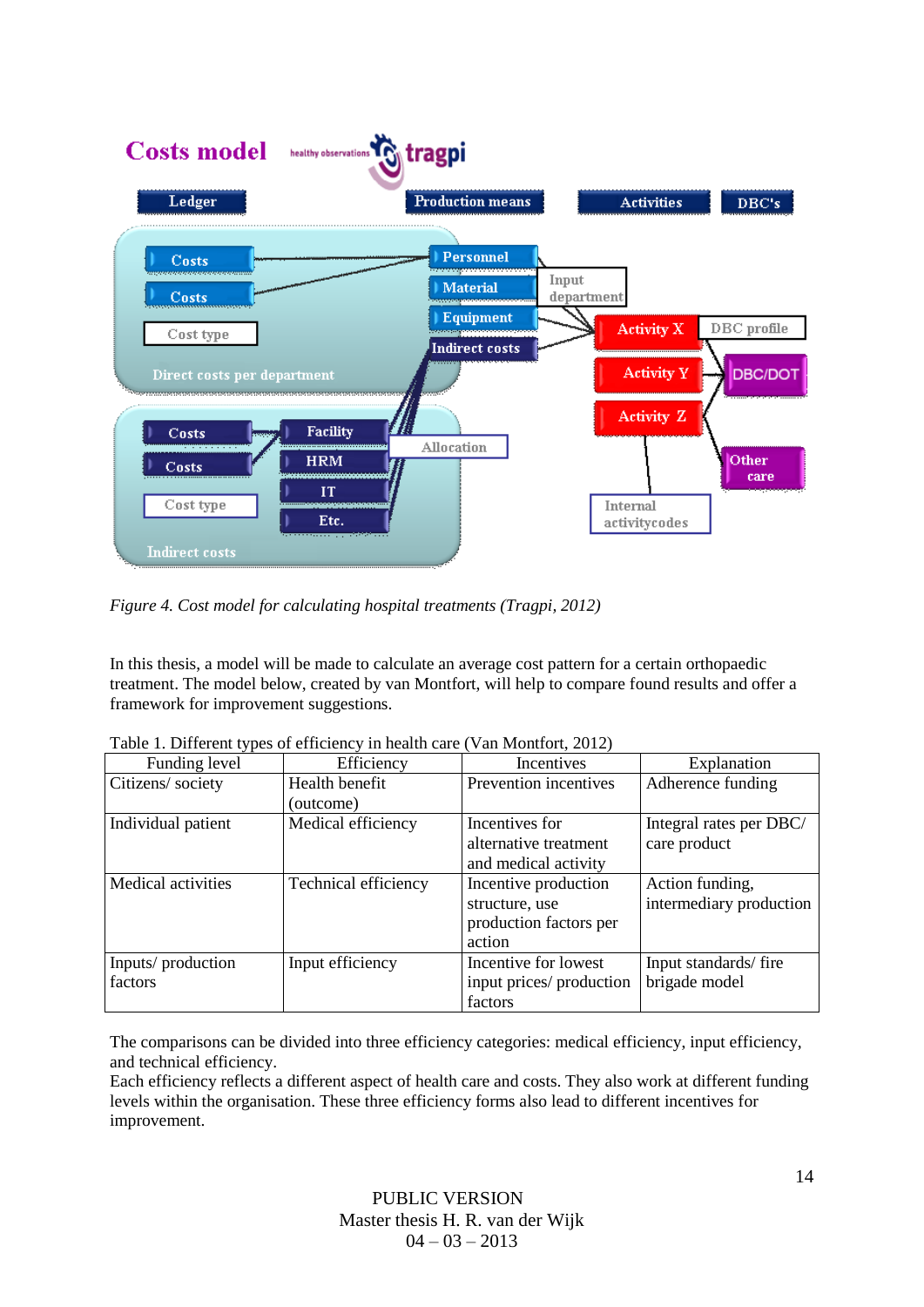Medical efficiency shows which and how many actions are taken to care for or cure the patient. The physician, as director of the treatment plan, can influence or make the choices. He/ she may choose a different medication, hip prosthetic or entire different treatment. By looking for different, perhaps cheaper or more efficient options, or an option with less follow-up risks, the physician can steer the costs. Especially with the DRG structure provided by the Dutch government (one price for an entire treatment) physicians are challenged to think of different options to reduces costs (Van Montfort, 2012).

Technical efficiency is calculated by looking at the staff and substitute options. When days of care or staff numbers can be reduced by working differently, the input is organised more efficiently and this leads to cost reduction. Sometimes substitute options are possible. For instance, a follow-up consult can be performed by the physician but a nurse practitioner could do the same, with a lower hour rate than the physician.

Input efficiency deals with changes in prices. For instance wages of personnel can change and prices of products can change. For prices of implants, the orthopaedic department could look at other suppliers as some products can be very similar, although the brands differ. Technical efficiency is concerned with the input, what is provided, not what the output will be. In hospital care this is often relevant for departments such as the emergency department. Production can never be fully predicted and a minimum number of staff and means are needed for emergencies. This department can best be steered on input standards. Incentives to work more efficiently can be found in searching for the lowest input prices and/or production factors.

With our results, we fill in this model for the orthopaedic department of Gelre Apeldoorn. And as mentioned further along in Chapter 5, we will also be using a benchmark provided by the company Tragpi to compare Gelre Apeldoorn with Gelre Zutphen, and the MMC in Eindhoven/ Veldhoven. Comparing these three hospitals can give insight into the differences between hospital generally and these three hospitals specifically, since some steps in the care path can differ. Where aspects differ, it is interesting to see what causes these differences and whether the hospitals can learn from each other. Gelre hospital Apeldoorn has some improvement projects running, amongst others the aforementioned care hospital route. Elements like these can change the total cost price of a treatment and can lead to quality and cost improvements when applied correctly and in the right environment.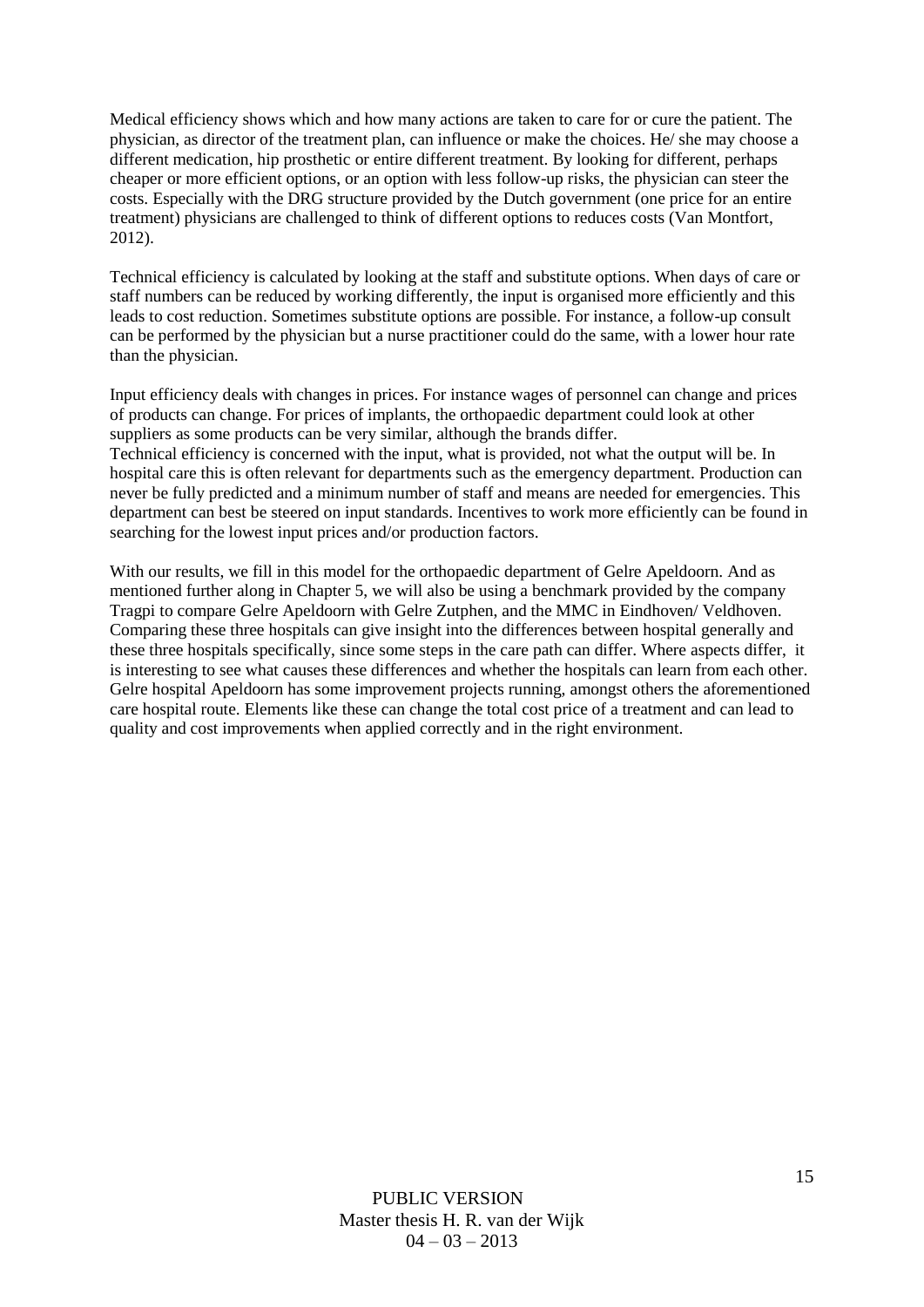#### **Chapter 5. Research design**

To answer the research questions, a research design is necessary in order to identify researchable variables and to determine which parts are connected and researchable. From the literature review, we conclude that the departments with the largest cost expenditures are the orthopaedic department (paying for the hip prosthetic), the operating room complex, and the nursing department. In order to keep a clear overview, the research design description is divided into four parts, each discussing one of the four large cost centres. Each of the four cost centres will be described with a mentioning of the case sampling, explaining why certain variables are chosen, which data we collected, and how this is analyzed. We try to connect each aspect to the efficiency model, thus being able to draw conclusions and give recommendations to the orthopaedic department.

#### General remarks on data

Expert interviews with employees of orthopaedics, OR, pharmacy, physical therapy, and employees of the purchasing department increase insight into some non-quantifiable variables.

We have looked into the Electronic Patient Record (EPR) system. Data from this system can confirm other findings and give more detailed insight. Hip prosthetics used in 2011 and length of stay can be checked with the data from this system.

For some parts of this study we have chosen to use patient data from the year 2011, as we wish to work with the most recent, complete data. This will be noted per cost centre.

To be able to compare patients from different time periods or populations on the characteristics of age, gender and ASA (American Society of Anaesthesiologists) status.

The ASA status is a classification of patients, and is relevant for the needed type of care and especially the intensity of care for each individual patient. This ASA classification is estimated during the preoperative consults with anaesthesiology or the nurse practitioner. A patient can receive from I to V score in ASA, depending on his/her previous condition. ASA I is for a reasonably healthy person, II for patients with a mild condition, with or without medication and not restricted in daily activities. III is when patients have serious conditions, need medication and are limited in their daily activities, also for instance when the BMI is above 30. ASA IV stands for patients with severe chronic conditions that form a threat to their life. And V defines a severely ill patient who will not survive 24 hours, with or without medical interference.

This manner of classification can not only effect the operation but also the care following the operation at the in-house department and the medication needed to treat the patient. This is a better indication of categories of patients than for instance age. It gives a better objective presentation of the health status of a patient.

#### Orthopaedic department; The hip prosthetic

To gather information about the hip prosthetic, we spoke with three experts within and outside Gelre hospitals and we also talked with the buyer for the orthopaedic department of Gelre hospitals.

Prices for the different hip prosthetics are given by the purchasing department. Prices of 2011 are preferred to keep a homogenous view on the information given by other departments. Combining this information with data from the EPR on the frequency of use of the different hip prosthetics gives a weighted average for the costs of a hip prosthetic. In the Tragpi model this is part of the material costs for the orthopaedic department.

The costs of a specific prosthetic with negotiated discount prices is part of the input efficiency. When the purchasing department uses their negotiating power, together with purchasing departments of other hospitals in an alliance, they can try to reduce the costs of a hip prosthetic by asking for a higher discount. To increase their negotiating power a purchasing department can also look into similar prosthetics offered by other suppliers. Choosing a prosthetic supplier is a process performed by the orthopaedic department and the purchasing department together. The purchasing department can

> PUBLIC VERSION Master thesis H. R. van der Wijk  $04 - 03 - 2013$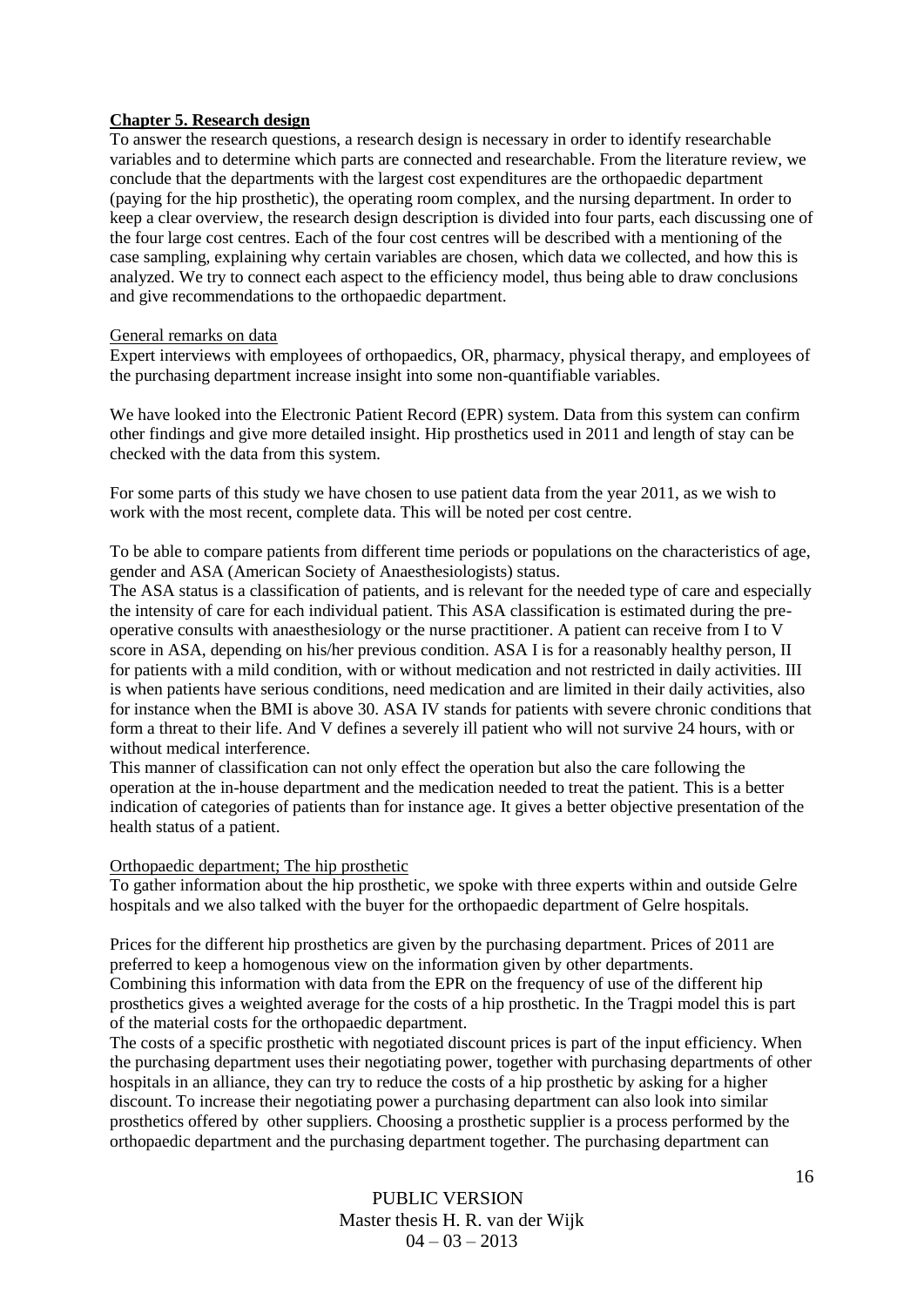oversee whether there are more ongoing contracts with the same supplier and try to negotiate a (bigger) discount.

As one can see, the input efficiency can be influenced here by the purchasing department, together with the orthopaedic department.

#### The operation room complex

Several aspects contribute to the total prices of the OR, namely: personnel, materials, and equipment, as stated in the Tragpi model. For a THR operation, the Gelre hospitals have protocols available. In these protocols, material lists state what instruments are needed. The electronic DKS protocol system of the hospital will help in gathering a part of this information, and combined with price information of the Purchasing department we can calculate the costs of materials used during a THR operation.

Personnel costs are determined by calculating the minimally needed staff in the OR during a THR operation for the orthopaedic department.

The materials are mostly disposables and the hip prosthetic itself, but the latter is accounted for separately, because it is not part of the expenses of the Operation Room Complex. For this research, the OR has registered, during the entire month of September 2012, what extra materials have been used during an operation for a THR, beside the lists stated in Appendix 5 which are the lists for all the basic equipment for a THR operation.

Equipment is among others the trays provided by the Operation Room complex. The instrument trays are prepared with a fixed number of specific instruments which are sterilised beforehand or supplied sterile. When the orthopaedic department decides to change the protocols for the trays, this can be considered as technical efficiency. The department for instance might discover that some instruments are never used or some instruments can be substituted.

#### The nursing department

The costs of the nursing department were analysed with a time study. We determined the amount of time spent by nursing staff on THR patients in the nursing days following the operation and compared this to other patients on the same ward. We did this to determined the direct personnel costs for a THR.

To research the nursing staff, we performed a time study. In this prospective study we followed one nurse at a time with a stopwatch to track all activities performed during a shift. For the time study of the nursing staff in the orthopaedics nursing department, the selected nurses were 'average' health care workers. They represent the entire orthopaedics nursing staff, and do not excel in specific activities or emphasize certain activities. Some staff members might take extra time for patient care or hygiene or have just graduated and have not yet mastered the routine of caring as more experienced nurses have.

The selection of nurses was made in consultation with the head of the in-house orthopaedics department. She knows the nurses best and could estimate which employees best fit the description of a good representation of the nursing staff.

The nursing department of orthopaedics, where patients stay for several days following their operation, is A7. A7 is shared by orthopaedics and ENT (Ear, Nose, Throat) department. Thus the nursing staff takes care of both orthopaedic and ENT patients together. In Appendix 6 more information on the department is given. In the software system "Data warehouse" we found more specifics about salary and fte (full time equivalents) of a department and present these in the result section.

When following and timing the nursing staff, their activities are divided into several categories:

- Movement (from A to B)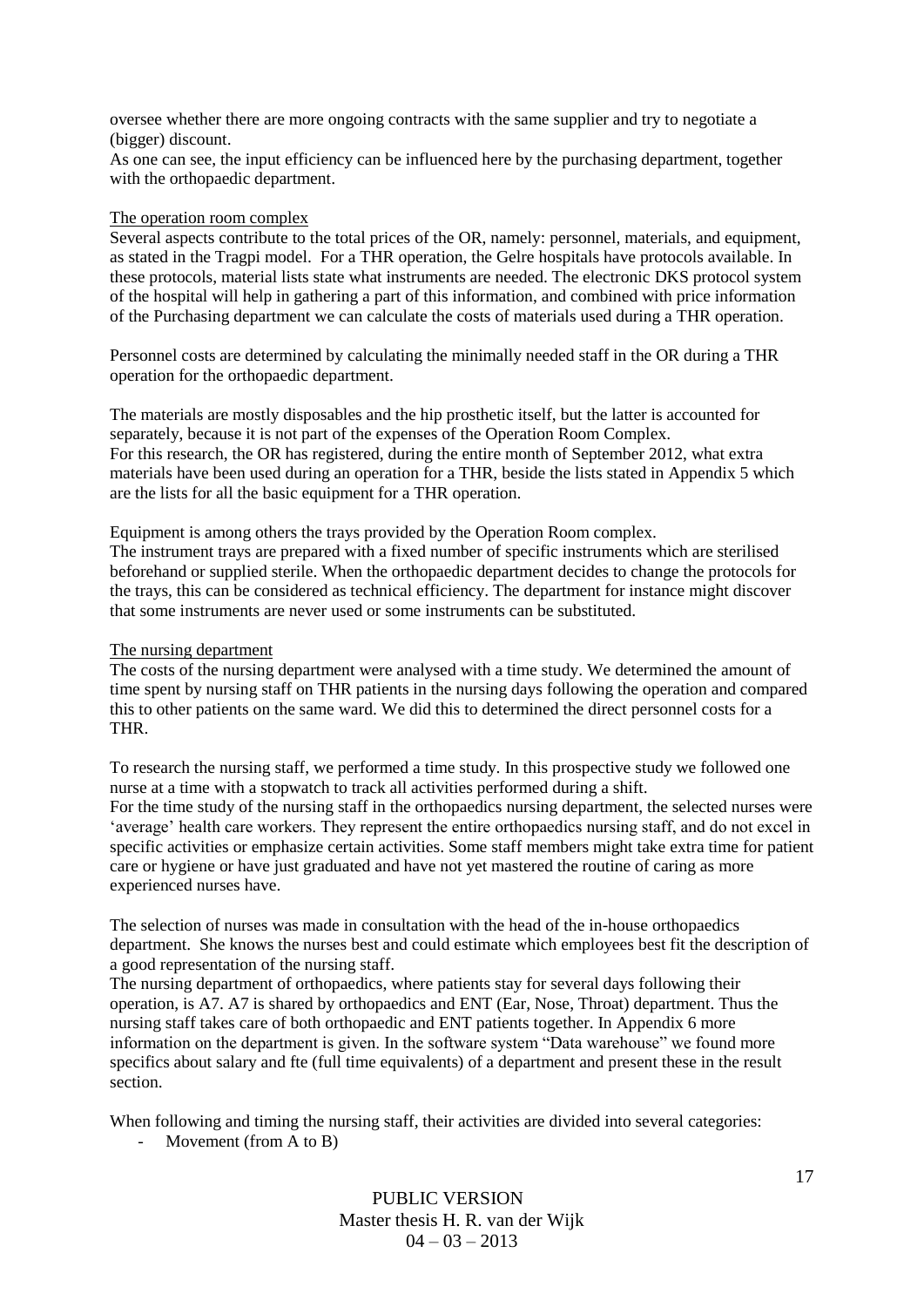- Administration
- Transfer (of information)
- Medicine management
- Consults
- Personal hygiene
- Patient flow
- Direct care
- Different

Within these categories subdivisions are made. The complete form can be found in Appendix 9. Some categories and activities are based on information given by department A7 about their daily routine. And part of this research design is also freely translated from the NHS project "Productive Ward" (author unknown, 2012).

Each minute on the  $30<sup>th</sup>$  second of the minute, the observer checks what the nurse is doing at that exact moment. Timing every activity is namely too complex because some activities are interwoven and activities can't be measured exactly on the second. This way of observing each minute on the same second, results in a sample study where observations will result in averages of activities.

Important in this research is that the observer does not interfere in the activities of the nurse (research subject) and does not lead to distractions. The nurse needs to perform her task as naturally as possible. This also means that being aware of the observation could create a bias, as the nursing staff could be performing their tasks slower or quicker, depending on their concerns what will happen with the results and whether the results will reflect on their job review.

. .

.

Prior to the observation it was not communicated to the nursing staff that we make a comparison between THR patients and other patients. They were told that the research concerns the amount of time spent on several categories of activities. This was to prevent a risk of testing bias, that nursing staff would not spend more or less time on THR patients.

We process the results of the time study in excel to create a pie chart showing the average activities of the nursing staff.

With this time study we wished to determine the average time spent on several activities and the amount of direct care given to patients. Furthermore, we wanted to see whether there is a difference between THR patients and other orthopaedic patients in the amount of time/ care they receive. If intensity of care differs between patients, the nursing staff needs to distribute their time between patients, and care of certain patients will be more time consuming and expensive than for other patients.

Knowing the amount of time spent on care, specifically for THR patients, helps us calculate a costprice for the nursing department. Because of differences in nursing staff and differences between shifts, this is a complex process. But when succeeding, this can be put in the efficiency model to see where the orthopaedic nursing department stands. Since we don't have an exact number available for the MMC or Gelre Zutphen, we can not compare the costs, but we can look into care differences between THR patients and other patients. In a previous research performed for the nursing departments in Gelre hospitals about intensity of care for patients, we know that THR patients will need more care the first two days of their stay, after these days they are "regular" patients.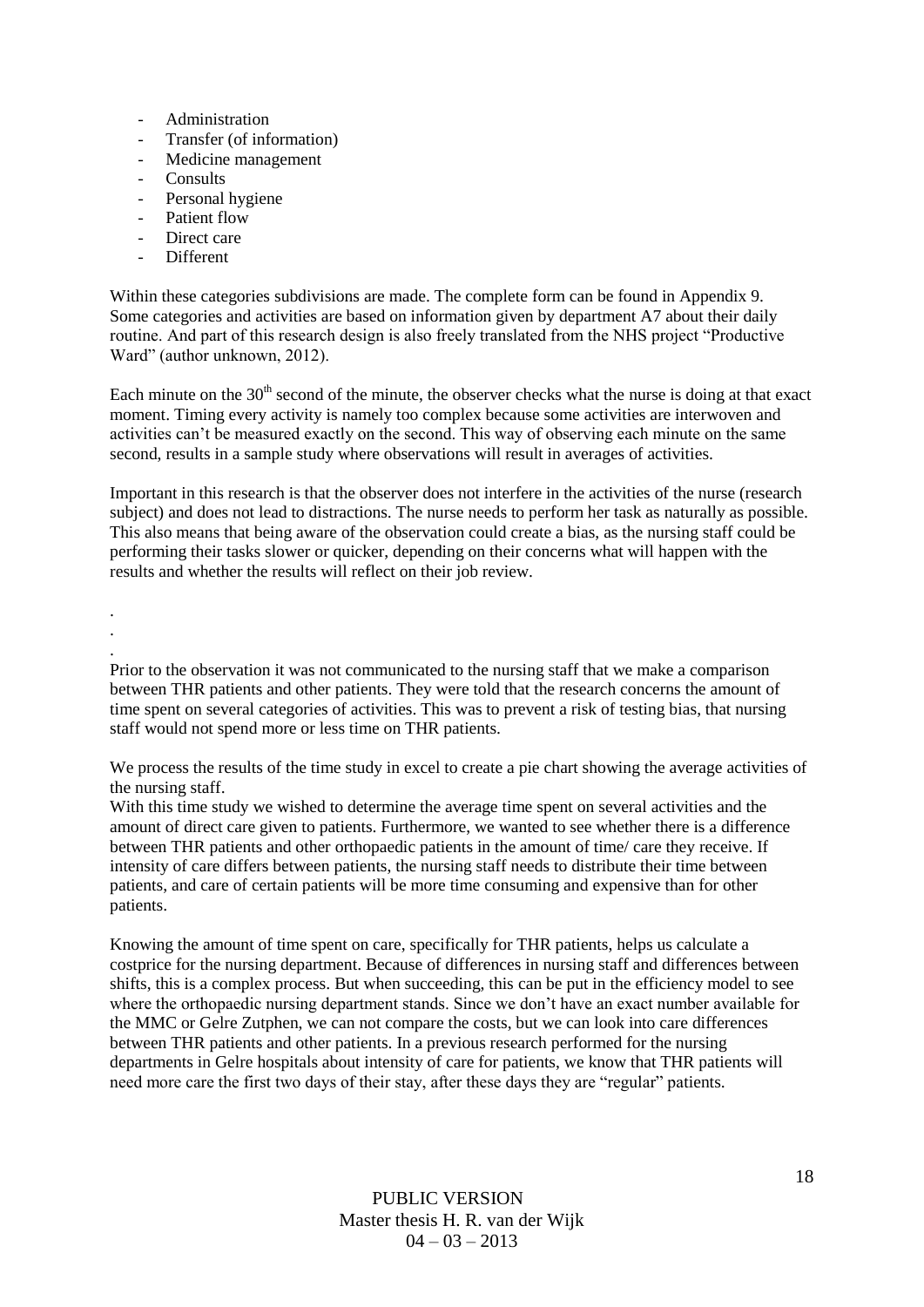We did not only research the time needed per patient, but also looked at the total number of days and what happens during those days using the EPR system to check given data.

#### *Medication*

Medication is part of the materials used on the nursing department to treat patients. But these are prepared separately by the pharmacy department.

Patients from 2011 were selected, as mentioned earlier. We chose for a retrospective study of medication use because the pharmacy software system should be able to give a complete image of medication use. The pharmacy software system is "Ross health pharma". Since researching all 393 THR patients of 2011 is too time consuming, compared to the results it will produce, we selected 156 of the THR patients at random.

In the pharmacy system "Ross health" a sample size of THR patients of 2011 is looked at for a representative view on medication use of THR patients during their stay at the hospital. Registration of time of stay, all types of medication, dosage and number of times during the day taken with prices for a total cost profile. This results in a total price per patient. Their ASA status is added from the EPR system.

Analysis of drug use in the Gelre hospital for THR patients of 2011, the second half of the year. All drugs used in the time the DBC of THR was open, are registered in excel and with a net price list provided by the pharmacy, the average cost price of drug use for THR patients is calculated.

Costs of personnel of the pharmacy is not taken into consideration in this research because of the desire to focus mainly on direct and influenceable costs for the orthopaedic department.

#### Indirect costs

Within a hospital, many departments are needed to facilitate the care giving process but are not directly related to a specific care process. These result in indirect costs for the health care process. Through allocation methods these indirect costs are credit to direct care departments. The MIC department of Gelre hospitals is responsible for these allocations and are asked for specifics on this aspect.

Efficiency of these costs is difficult to determine, especially in this time-limited research. Of many non-direct-care-related process, the cost prices are difficult to establish and gains from these processes are even more difficult to determine. Therefore in this research, we will only identify the general indirect cost.

#### Benchmark with other hospitals

To compare the costs of different options of prosthetics and treatment plans we have chosen to perform a small benchmark with Gelre hospital Zutphen and Maxima Medical Centre (MMC) in Eindhoven & Veldhoven. The choice for these two hospitals is due to easy access to information and the small differences between the Zutphen and Apeldoorn locations, and their desire for more cooperation in the future. The MMC has a different financial structure and its care path differs from the care path in Gelre hospitals.

The benchmark between hospitals on the same treatment can give insight into different treatment protocols for the same disease with the same endresult in mind. Perhaps one hospital needs less consults or more physical therapy. And hip prosthetic choices can differ between hospitals as well, causing the total costs of treatment in either Gelre hospitals or MMC to be different. These differences in number of activities and total price can give insight into medical efficiency of the THR treatment.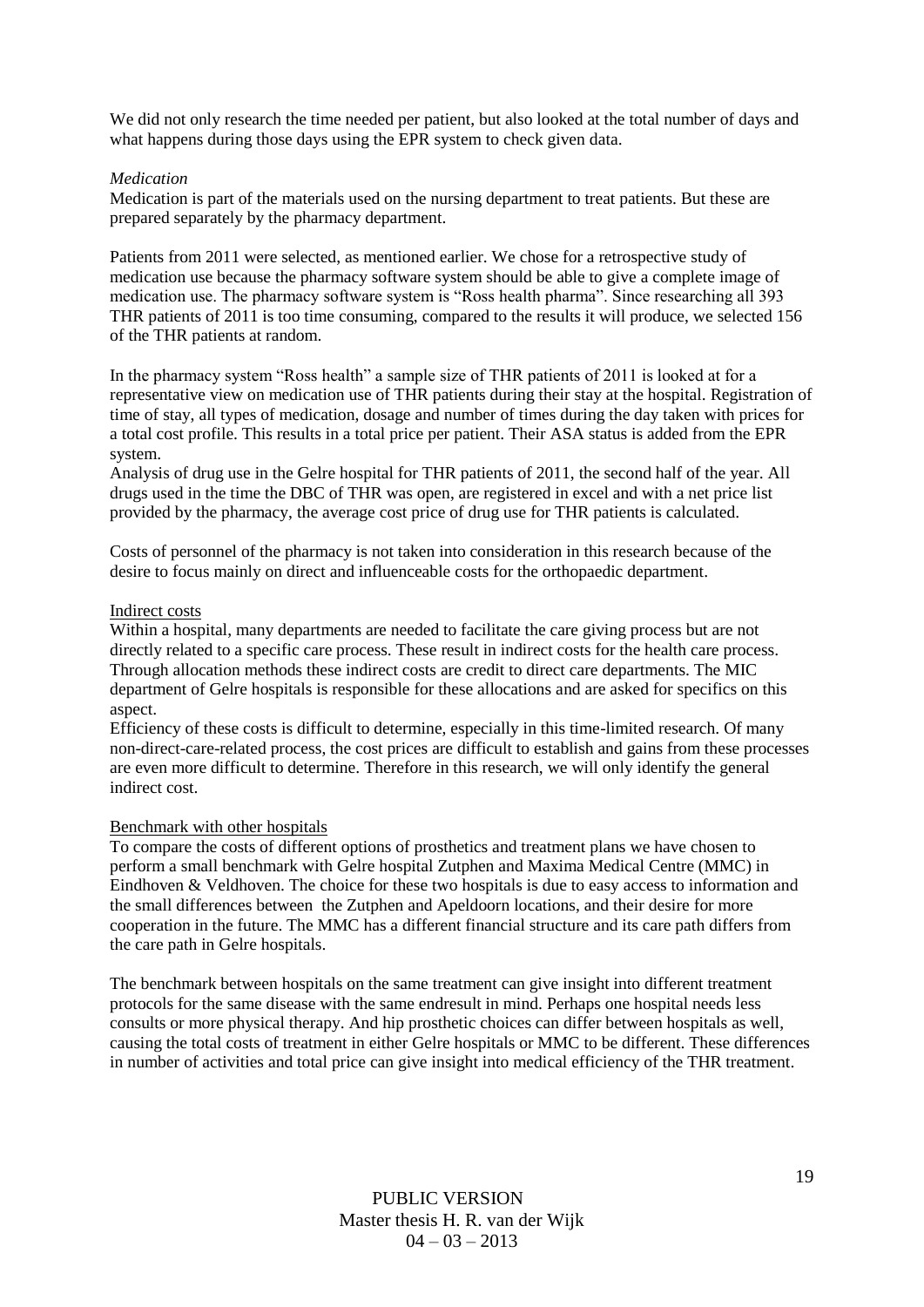#### Specialist costs

The specialist costs are also a relevant part of health care expenditure in the Netherlands with a lot of media attention over the past years.

To conclude, we researched several aspects of the process in different manners, important is to be able to compare the populations of the different research parts. Due to the registration of ASA status, we can compare patients' data more accurately.

We will fill in the results in the efficiency model to see what conclusions can be drawn and what recommendations can be given.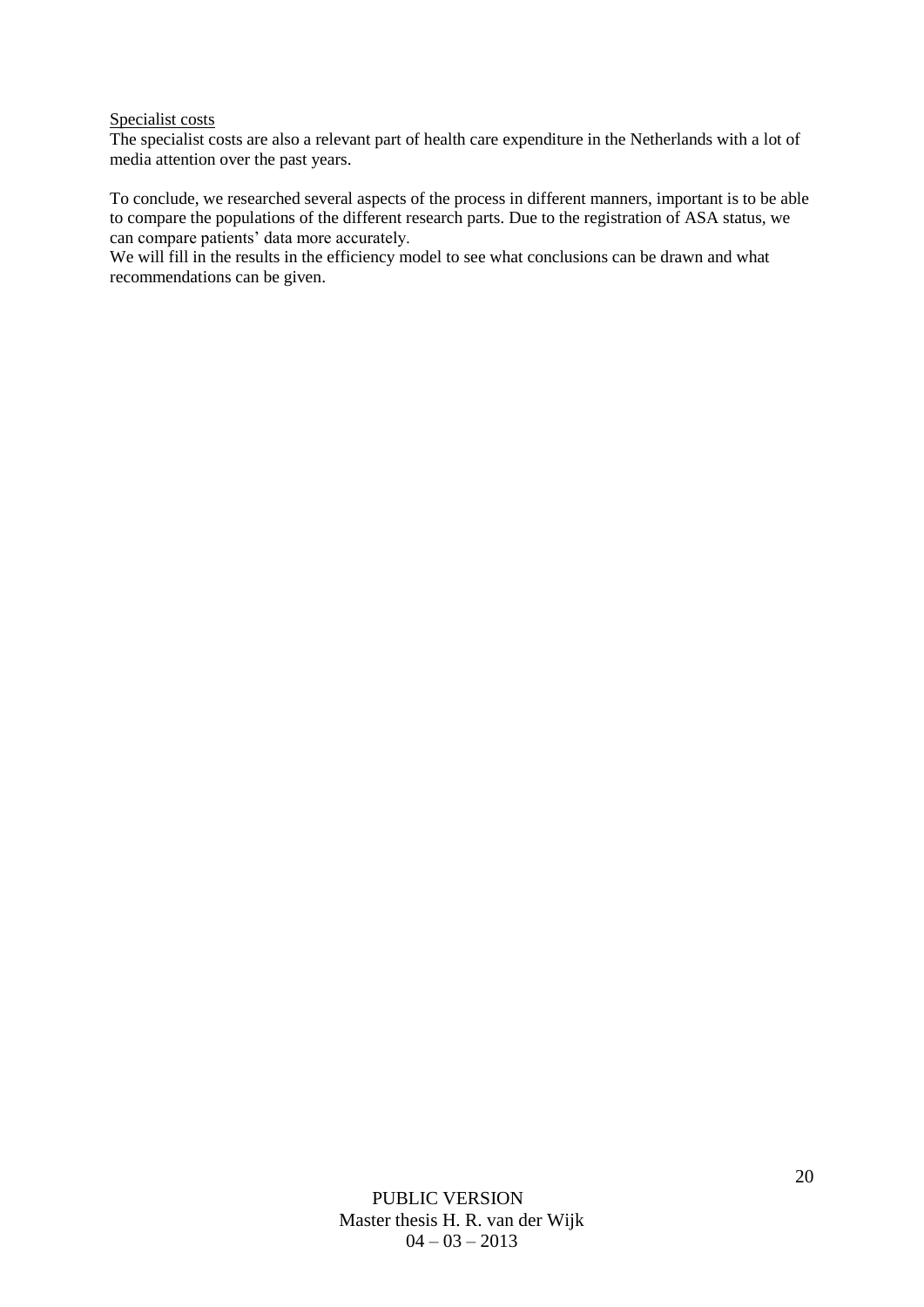#### **Chapter 6. Results**

The first subquestion what a total hip replacement treatment contains, is partly shown in Appendices 4 and 5, and will generally be answered below, in addition to subquestion two, concerning the costs accompanying the large cost centres of a total hip prosthetic treatment.

The 2011 THR cost price profile provided by the MIC department gives an overall picture of costs made, including indirect costs within the hospital. This is relevant to show the overall ratios of the large cost expenditures.

. . . .

*.*

.

1. Results of the orthopaedic department; The hip prosthetic

The orthopaedic department in Apeldoorn has several hip prosthetics. As explained previously, the choice made for a certain prosthetic depends on the patient characteristics and the preferences of the specialist.

The hip prosthetics used are listed in the table below. An example of an hip prosthetic is shown in Appendix 8.

*Table 2. Prices hip prosthetics orthopaedic department Apeldoorn, with in the second column gross prices and in the third column net prices with all discounts. (Purchasing department, 2012)*

| $\mathbf{r}$<br>''vne<br><b>.</b><br> |  | CPC<br>تتصابر<br>$\sim$ $\sim$ $\sim$ | <b>NF</b> |  |
|---------------------------------------|--|---------------------------------------|-----------|--|
|                                       |  |                                       |           |  |

Location Apeldoorn has a large number of hip prosthetic choices, because of the wish of the orthopaedic department to offer their patients the best fit possible. All the prosthetics used, have a clinically proven 90% 10-year survival rate. This has been a condition of the orthopaedic surgeons in Apeldoorn for quite some time, and now health care insurance companies tend to set the same standard for other hospitals when operating their insured clients *(Source: Interview with Eric Raven, 2012).* The gross price is the price found in the catalogue of the supplier. Due to the fact that Gelre hospitals negotiate prices with suppliers and for quantities of a certain number of prosthetics per year, the supplier gives a discount. As Gelre hospitals choose to negotiate together with other hospitals, they increase their purchasing power and the discounts are applicable to all hospitals within the alliance.

The choice made for a specific prosthetic for a specific patient, is a process between patient and specialist. The specialist has a preference and the patient can indicate what he/ she wishes to be able to do. But patient characteristics are the main determinant since age, ASA status, and anatomy help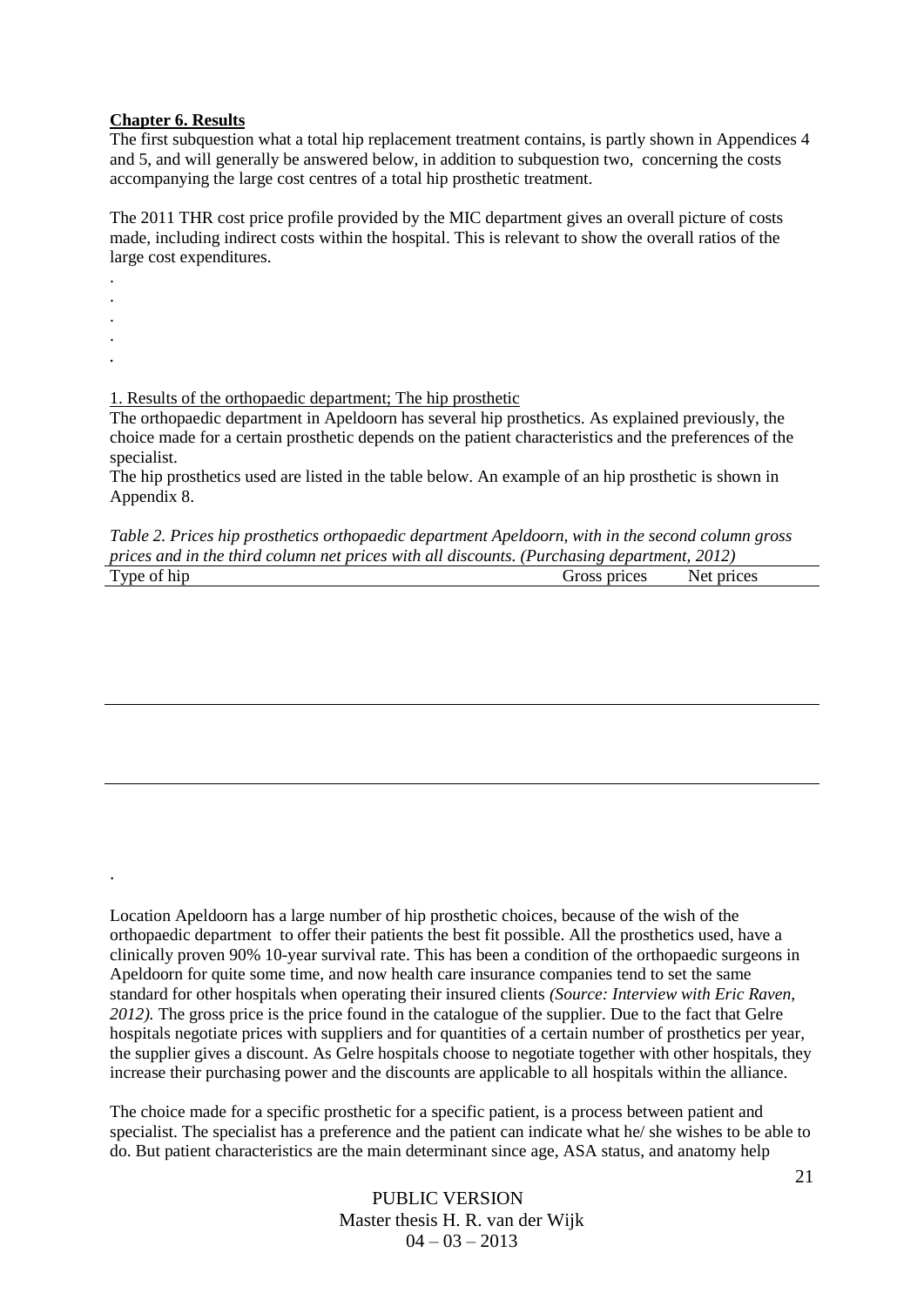determine for instance the differences between normal and high offset stem of the prosthetic implant (depending on the distance between femur and acetabulum).

2. Results of the Operation Room Complex

The costs of the operation consist of:

- The personnel costs
- The required materials
- The equipment

a. Personnel costs of the OR

- . . . . . . . .
- b. Material costs of OR

In Appendix 5 the materials lists for one of the THR operations are given. These can differ, depending on the chosen hip prosthetic. The operations where cemented hip prosthetics are put in, need a cement system and ingredients for making the special cement. Some instruments used to put in the prosthetic differ from the instruments used to put in an uncemented prosthetic. The example given in the appendix concerns a cemented hip prosthetic.

- . .
- .
- .
- .

. .

Sterilisation costs are included in the total OR price in not-time related costs.

- .
- .
- .
- 
- .
- . .
- .
- .

## c. Equipment

- .
- .
- .
- . .
- .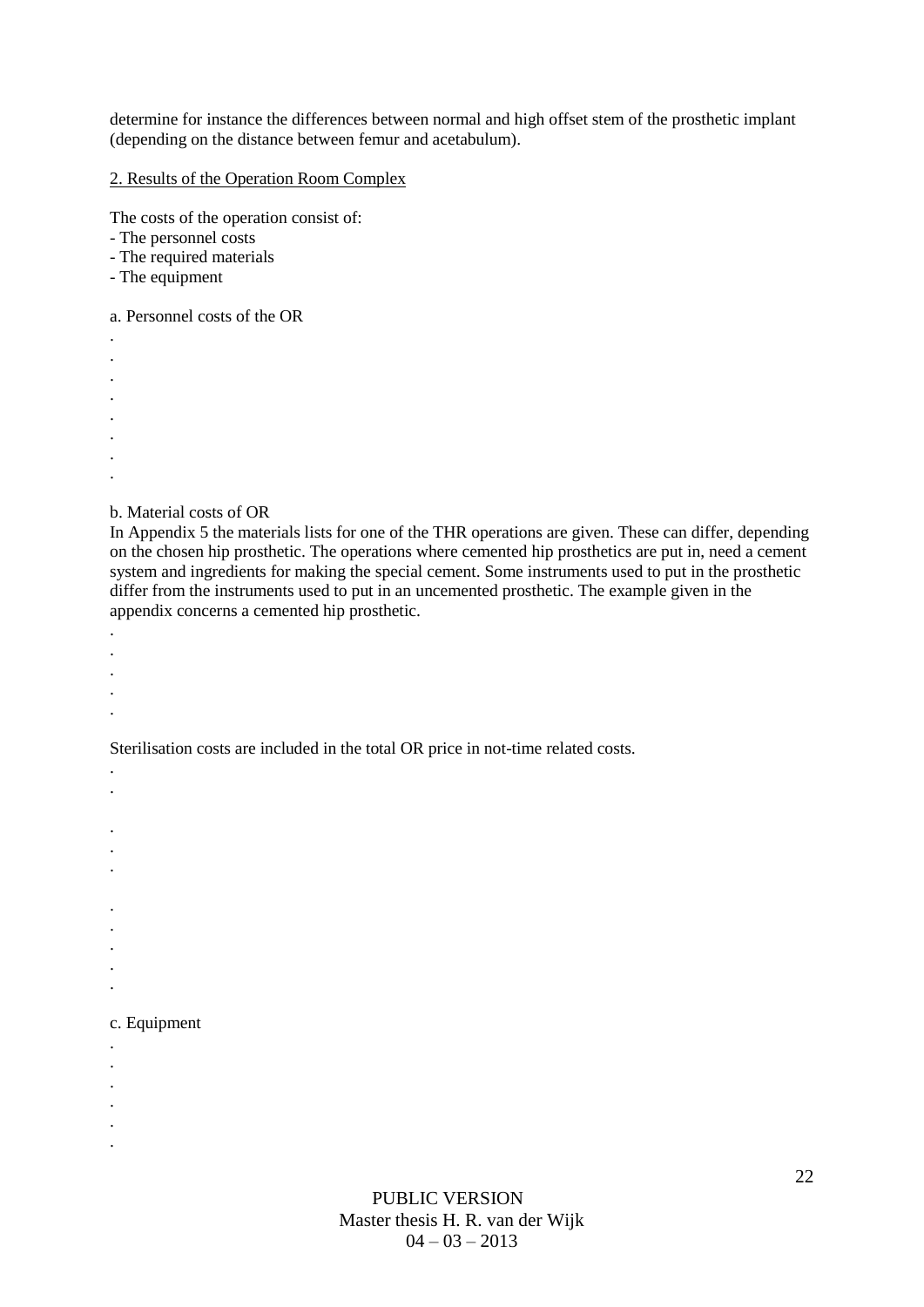#### 3. Results nursing department orthopaedics

#### a. Personnel costs

. .

. .

. . . . .

> . .

As explained in the research design we followed several nurses during their shifts to have an image of their daily activities and determine direct personnel costs.

*Table 3. Nursing staff department A7 specifics (Data warehouse system Gelre hospitals, 2012).*

| Function | Number of fte | Salary |
|----------|---------------|--------|
|          |               |        |
|          |               |        |
|          |               |        |
|          |               |        |
|          |               |        |
|          |               |        |
|          |               |        |
|          |               |        |

In Appendix 6 a specific overview of all personnel employed at A7 with their specifics, is given. There are different kinds of nursing staff to provide regular care. Diners and drinks are served by an diet assistant, separate from the nursing staff.

. . . . . . . . . . . . . .

b. Material costs of the nursing department

Of all the selected patients, we determined the number of used pills, times the price and we calculated a total costprice per patient.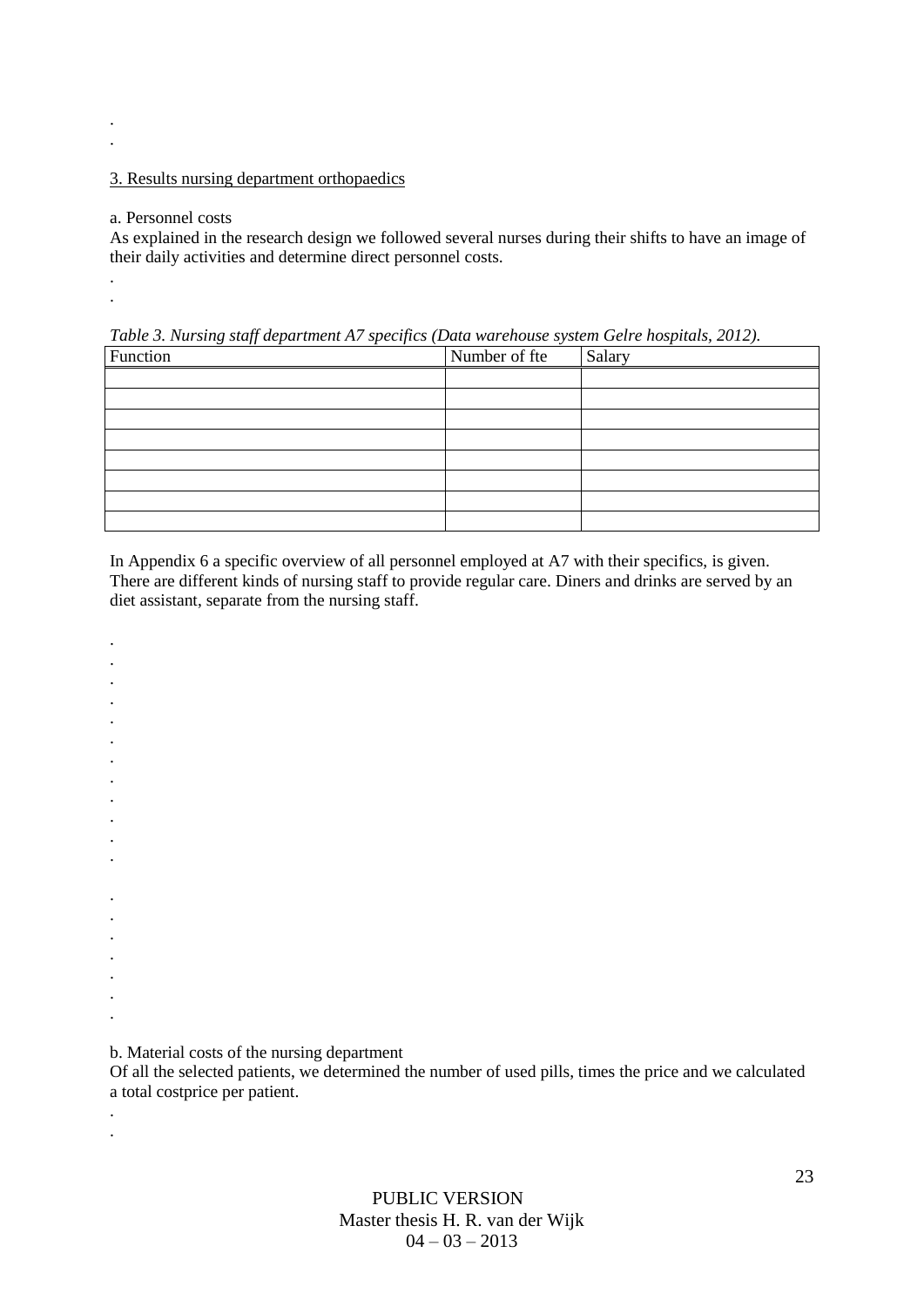#### Table 4. Medication costs.

| Medicine | General application | Gross price   Net price   Prescription |  |
|----------|---------------------|----------------------------------------|--|
|          |                     |                                        |  |
|          |                     |                                        |  |
|          |                     |                                        |  |
|          |                     |                                        |  |
|          |                     |                                        |  |

. .

.

. .

.

These actual costs are higher because of several reasons, such as longer stay, revision or luxation in the early days after operation, and because of other illnesses. These also add to the hospital bill, because they fall in the regular care period.

When a patient has airway problems or diabetes, the costs of medication increase strongly due to the high costs of insulin and inhalers. The hospital chooses to provide patients with new medication at the point of their hospitalization in view of hygiene protocols, in stead of using the patients' medication administered at home. The hospital is responsible for purchasing and payment for these medications, and chooses to follow this medicationprotocol to minimize possible contamination in the hospital of patients' medication brought from home.

Another reason of higher medication costs is a longer length of stay or a readmission within the DBC/ DOT time because of a hip joint dislocation after surgery, or infection.

When determining whether the medication is efficient, one could first of all look at the prices negotiated for the products. The negotiations of Gelre hospital take place in November each year, done by Gerrit de Weerd, head of the department. He does this not only on behalf of the pharmacy of Gelre hospitals, but also on behalf of regular local pharmacies. By forming this alliance, pharmacies try to increase their discounts with large pharmaceutical companies.

. .

.

.

.

. . . . . .

.

Some medications have the same function, such as reducing thrombosis risk or as pain killer. The physician prescribes a medication of his/ her choosing, based on current knowledge, protocols, and patient characteristics. The hospital pharmacy department will always try to find a generic brand with a lower price but with the same results to control costs. In the total medication prices calculated for the nursing department, the pharmacy also incorporates their facility and personnel costs.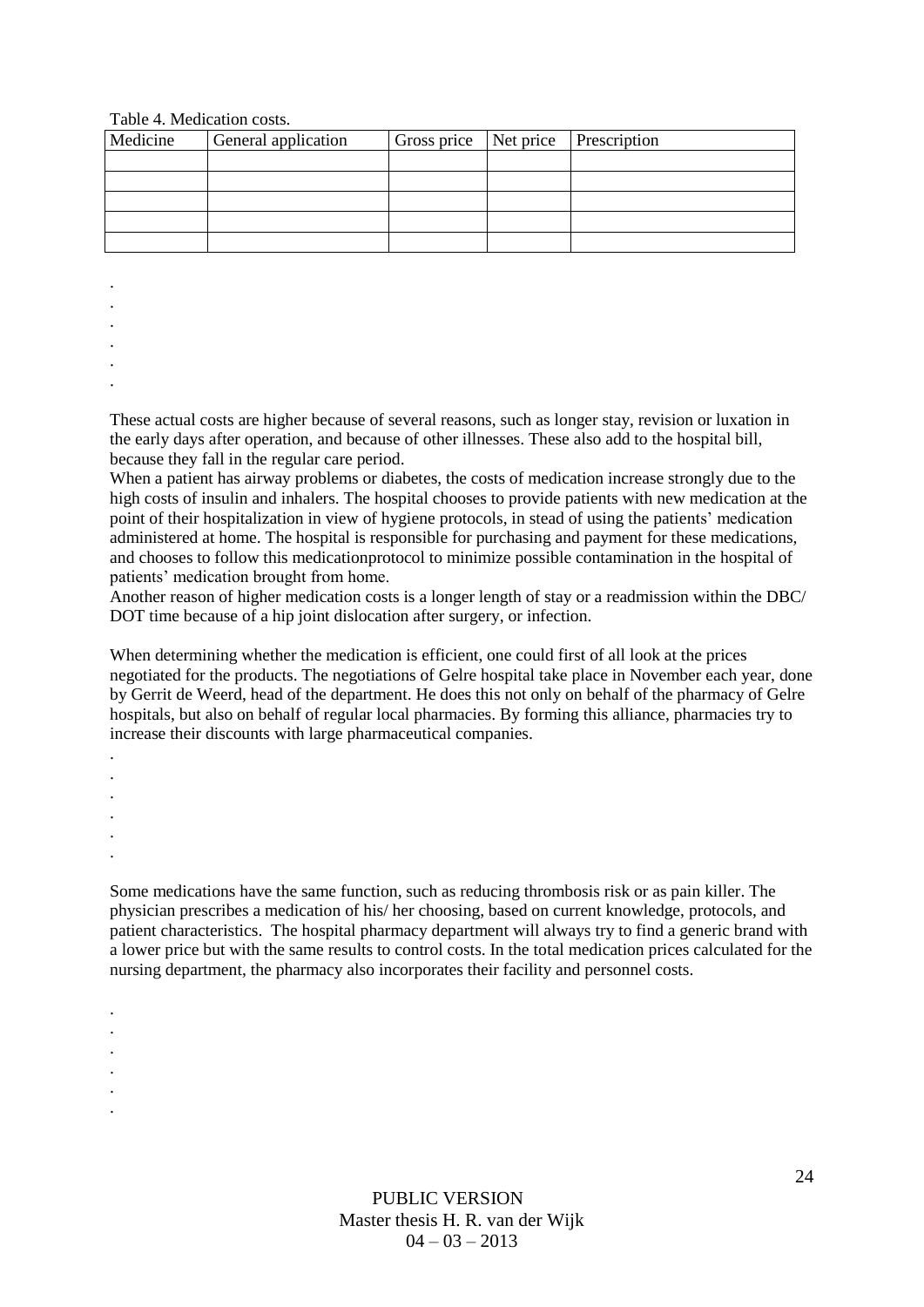Besides the personnel, also cleaning, linen, and, meals are incorporated in the price of the nursing days. Therefore we also look into the prices of these aspects, but have not performed research ourselves.

Meals and drinks are also part of the nursing day. This service is offered by the Hotel Service of the hospital. Dinners are created in the kitchen, breakfast and lunch are provided from the foodcarts at the request of patients. The diet assistant is responsible for breakfast and lunch, diners in Apeldoorn are distributed by the nurses.

c. Equipment

. .

. *.*

- .
- .

.

5. Results from the electronic patient record.

In the electronic patient record we found different kinds of information, such as the time needed in each operation from first cut to wrapping the leg in bandages.

- . . . . . .
- Furthermore according to the time path provided by the orthopaedic department, patients will have one appointment with the orthopaedic surgeon prior to their operation. The record shows one appointment with a summary of what was talked about, but in the system of appointment dates, more consults are shown.

In the follow-up, the consults with the orthopaedic surgeon and the nurse practitioner are recorded, this does not apply to the x-rays taken to check whether the prosthetic is still in place.

. . .

**Results regarding overhead costs/ indirect costs**

Besides the direct costs, a hospital also has indirect costs. Many activities within the hospital are not direct primary care, but help facilitate care. This is not part of the initial research question, but is important for a complete image of cost places and drivers which contribute to the total price of a treatment.

There are different options of assigning indirect costs to cost centres such as the hip replacement. Some parts of the indirect costs are calculated on the basis of square metres on which the care takes place.

Maintenance and facility management is assigned based on square metres within the given cost profile.

. . .

> PUBLIC VERSION Master thesis H. R. van der Wijk  $04 - 03 - 2013$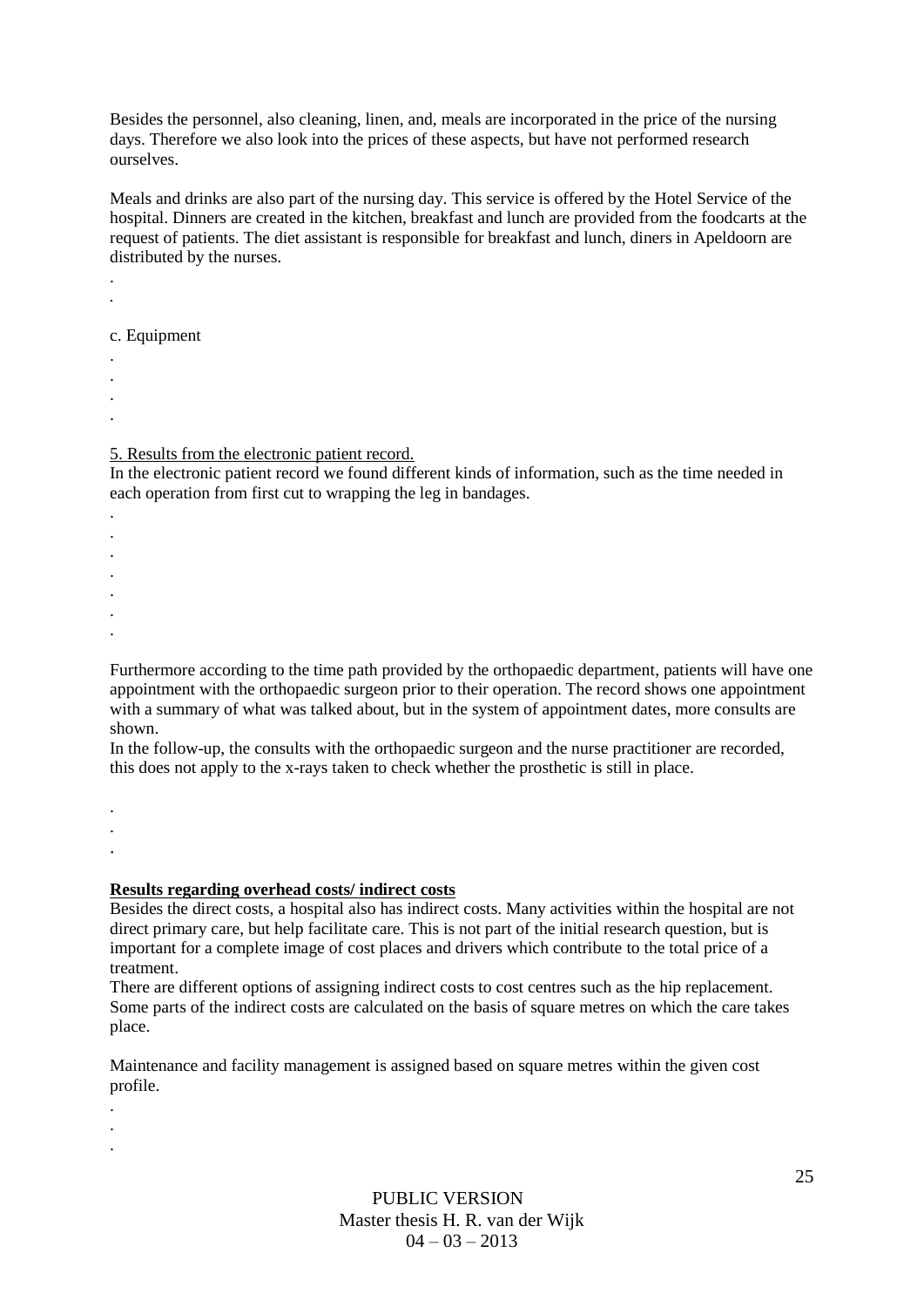. .

. .

#### **Specialist costs**

The honorarium of orthopaedic specialist is not calculated in this research.

This is a separate agreement between hospitals, specialist and insurers, the prices are set nation wide by the NZA.

In 2015 this will probably change and negotiations will start on these parts of treatment.

For now, the prices are set and paid from a different budget than what the hospital and insurers

negotiate. Therefore this part of expenses is not integrated in the model*,* but mentioned separately. The orthopaedic specialists in the Gelre hospitals are united in a venture. This construction results in

being able to have more influence on work time and reduction of waiting list.

From the pricelist given by the Gelre hospitals (for both Apeldoorn and Zutphen), the specialistprice is set at 575.29.

- . .
- .
- .
- .
- .
- 

Below a figure is given with all found results from interviews and research.

- . .
- .
- .
- .
- .
- .
- .
- .
- . *Figure 5. Total overview found results*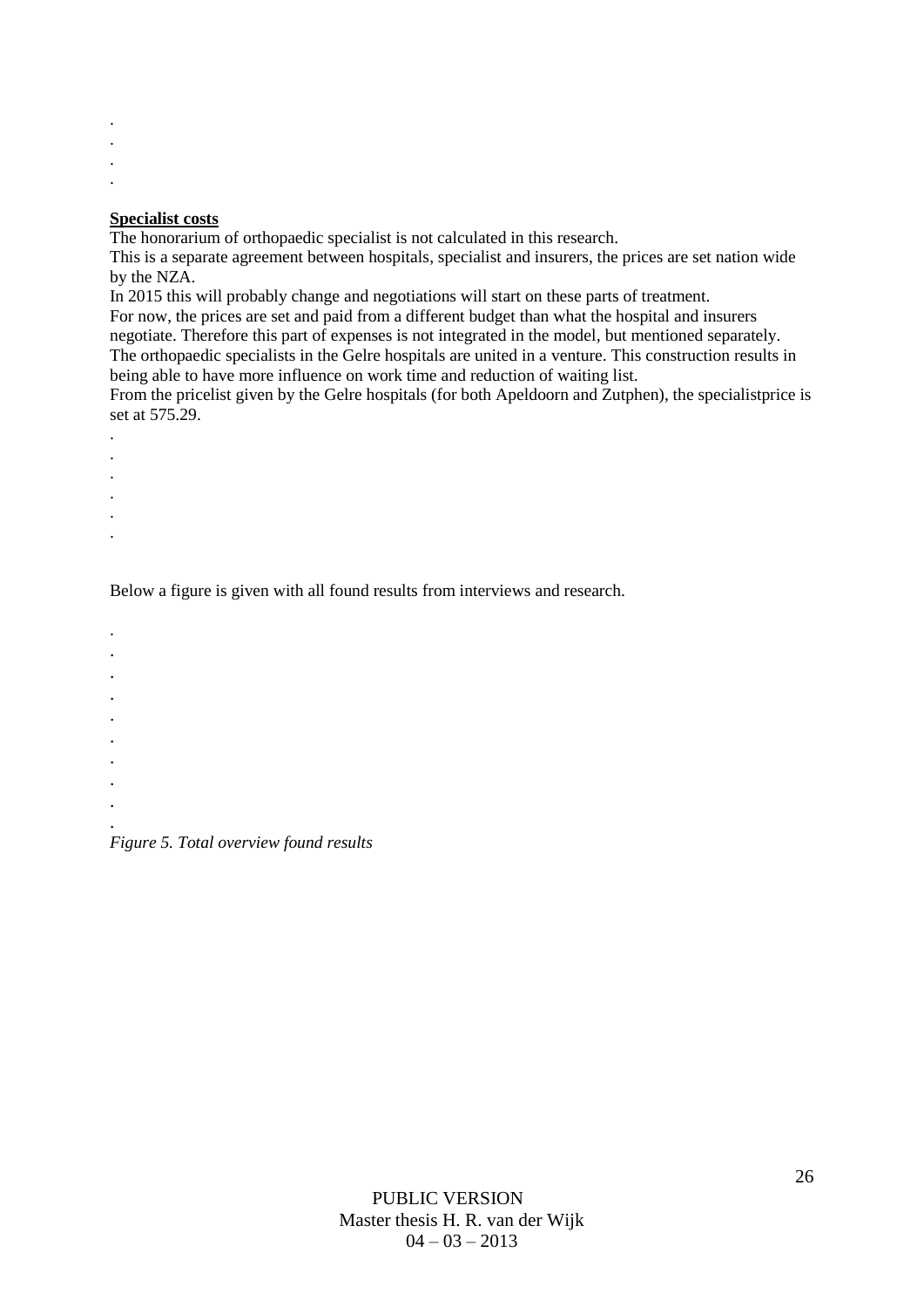### **Benchmark with other hospitals**

We compared the specific hip prosthetics and the Tragpi benchmark of Gelre Apeldoorn, Gelre Zutphen and Maxima Medical Centre to analyse possible efficiency differences between the hospitals.

The processes of Apeldoorn and Zutphen differ slightly. Zutphen has a joint care program in which a few patients receive a THR operation on the same day and rehabilitate together and support each other. They are received on Sunday and undergo the operation on Monday. Discharge is planned on Friday.

. .

.

.

. .

.

The process in the MMC differs from the process in Gelre hospitals.

In the MMC, patients are selected separately into a fast track treatment group and a slow track treatment group, based on their ASA status and comorbidity problems. The fast track treatment group is placed on a special ward together with total knee replacement (TKR) patients with the same low ASA status.

They are operated on either Monday or Tuesday and will start rehabilitation the same day. The aim is to have the patients rehabilitated sufficiently to be ready on Friday to leave for home. When the last patients has left, the complete ward is closed until it is opened again on Monday for the next group of patients. During their stay, patients receive an intensive treatment with physical therapy, together with other patients in a joint care program. They have received information together beforehand and will also have a follow-up meeting together, also called group consult. In this manner, more patients can be seen for the follow-up meetings and patient satisfaction improves. Closing the ward over the weekend and creating a homogenous group of patients to streamline the treatment and increase results and quality of treatment according to Marc van Tuyn, the manager of the orthopaedic department of the MMC (Personal communication,  $2<sup>nd</sup>$  of October 2012).

Below the different chosen hip prosthetics are listed for Zutphen and the MMC.

Table 6. Hip prosthetics of Gelre orthopaedics Zutphen (Source: Purchasing department, 2012)

| Type of hip | Gross prices | Net prices |
|-------------|--------------|------------|
|             |              |            |
|             |              |            |
|             |              |            |
|             |              |            |

Table 7. Hip prosthetics of Maxima Medical Centre (Source: expert interview J. van Mourik, 2012)

| $\sim$ $\sim$<br>$\mathbf{T}$<br>Type<br>h <sub>1</sub> p<br>-UI | prices<br>വശാ | $\sim$ $\sim$ $\sim$ $\sim$<br>.<br>৻৻ |
|------------------------------------------------------------------|---------------|----------------------------------------|
|                                                                  |               |                                        |
|                                                                  |               |                                        |

The net prices of hip prosthetics of MMC are not available due to confidentially agreements between the MMC and its suppliers.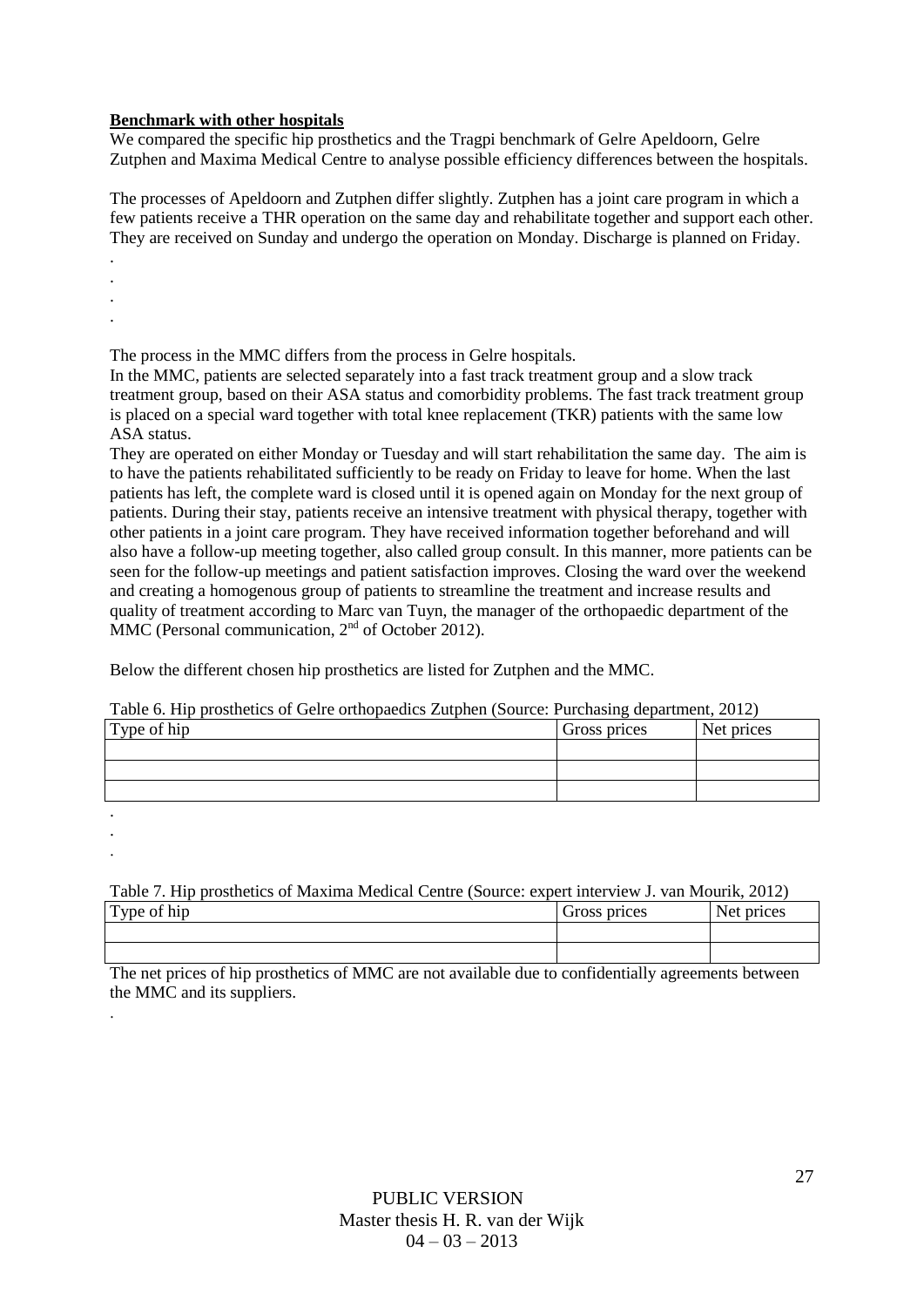|                            | Apeldoorn | Zutphen | <b>MMC</b> | General benchmark |
|----------------------------|-----------|---------|------------|-------------------|
| Total                      |           |         |            |                   |
| Hip                        |           |         |            |                   |
| OR personnel $\epsilon$    |           |         |            |                   |
| total                      |           |         |            |                   |
| OR time                    |           |         |            |                   |
| OR occupied costs          |           |         |            |                   |
| OR activities              |           |         |            |                   |
| OR session                 |           |         |            |                   |
| OR specialist time         |           |         |            |                   |
| Days                       |           |         |            |                   |
| $\epsilon$ per nursing day |           |         |            |                   |
| Physical therapy           |           |         |            |                   |
| Pre Op Screening           |           |         |            |                   |
| Consult nurse              |           |         |            |                   |
| Consults policlinic        |           |         |            |                   |
| Imaging ultrasound         |           |         |            |                   |
| Laboratory                 |           |         |            |                   |

Table 8. Tragpi benchmark comparison for the THR (source: MIC department & MMC, 2012).

- .
- .
- .
- . .
- .
- .
- .
- .
- . .
- .
- .
- .
- .
- 
- .
- .
- .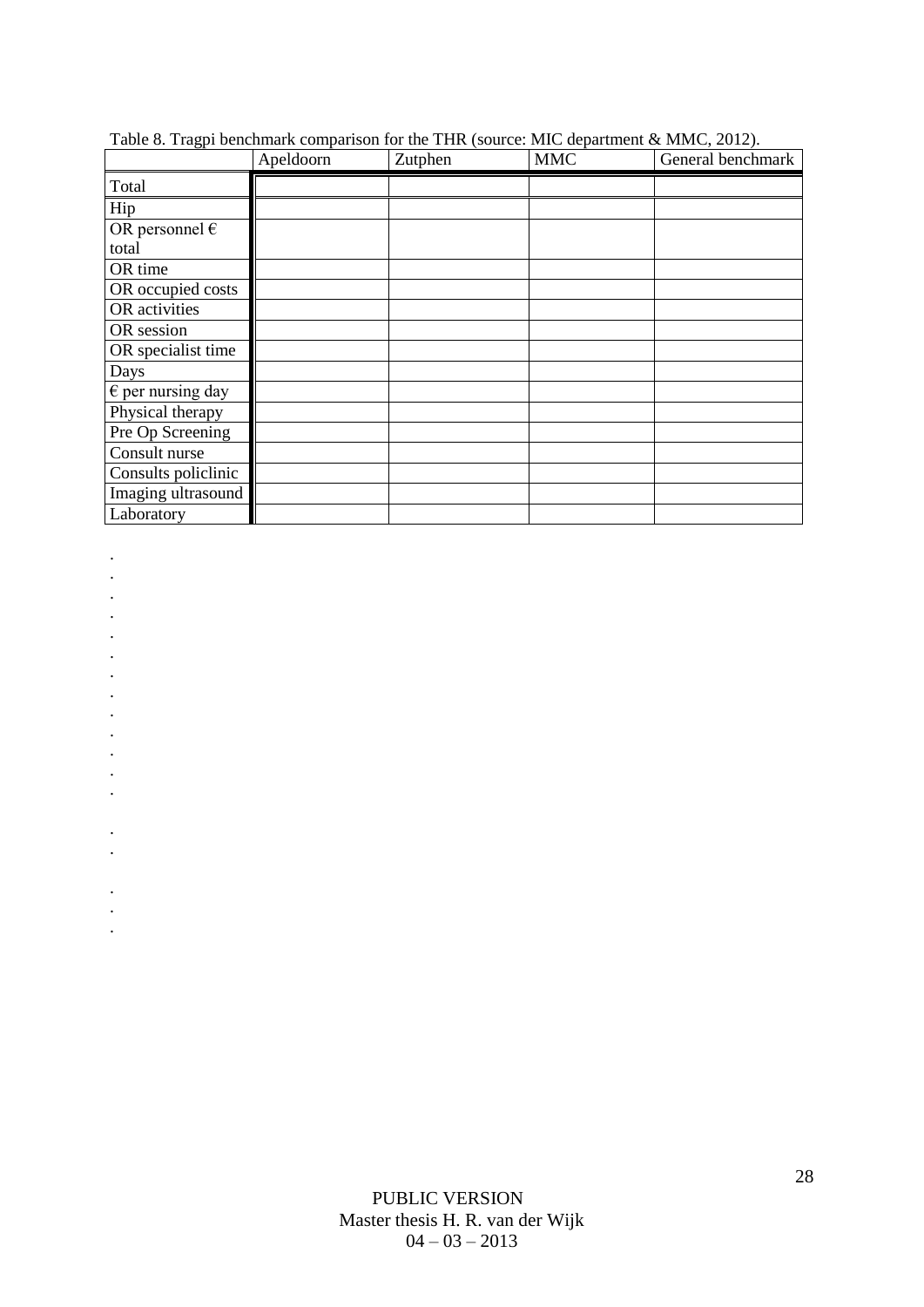Below a table is given which compares the results of the benchmark with the results found in this research.

Table 9. Comparison of benchmark with found results

|                                       | Apeldoorn | Found results |
|---------------------------------------|-----------|---------------|
| Total                                 |           |               |
| Hip                                   |           |               |
| OR personnel $\epsilon$ total         |           |               |
| OR time                               |           |               |
| OR occupied costs                     |           |               |
| OR activities                         |           |               |
| OR session                            |           |               |
| OR specialist time                    |           |               |
| Days                                  |           |               |
| $\overline{\epsilon}$ per nursing day |           |               |
| Physical therapy                      |           |               |

.

.

.

.

.

.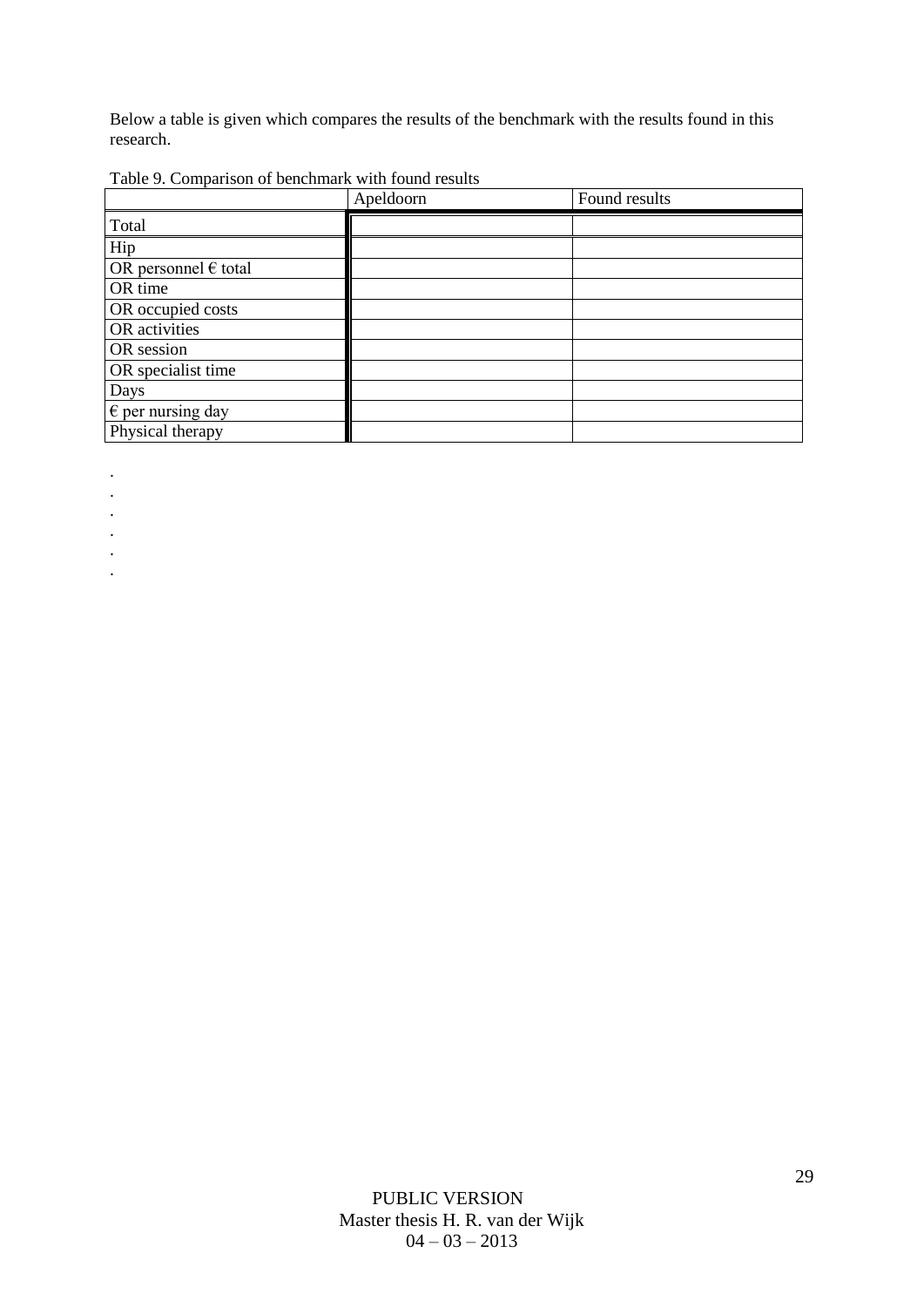## **Chapter 7. Discussion**

In this section we discuss the main findings in relation to the efficiency model. After that, we discuss the limitations per topic.

#### **Findings**

. . . . . .

. . . . . . . . . .

. . . . . . . . . . . . . . .

. . . . . . .

. . . .

The Tragpi benchmark for the Total Hip Replacement shows some significant differences between the hospitals.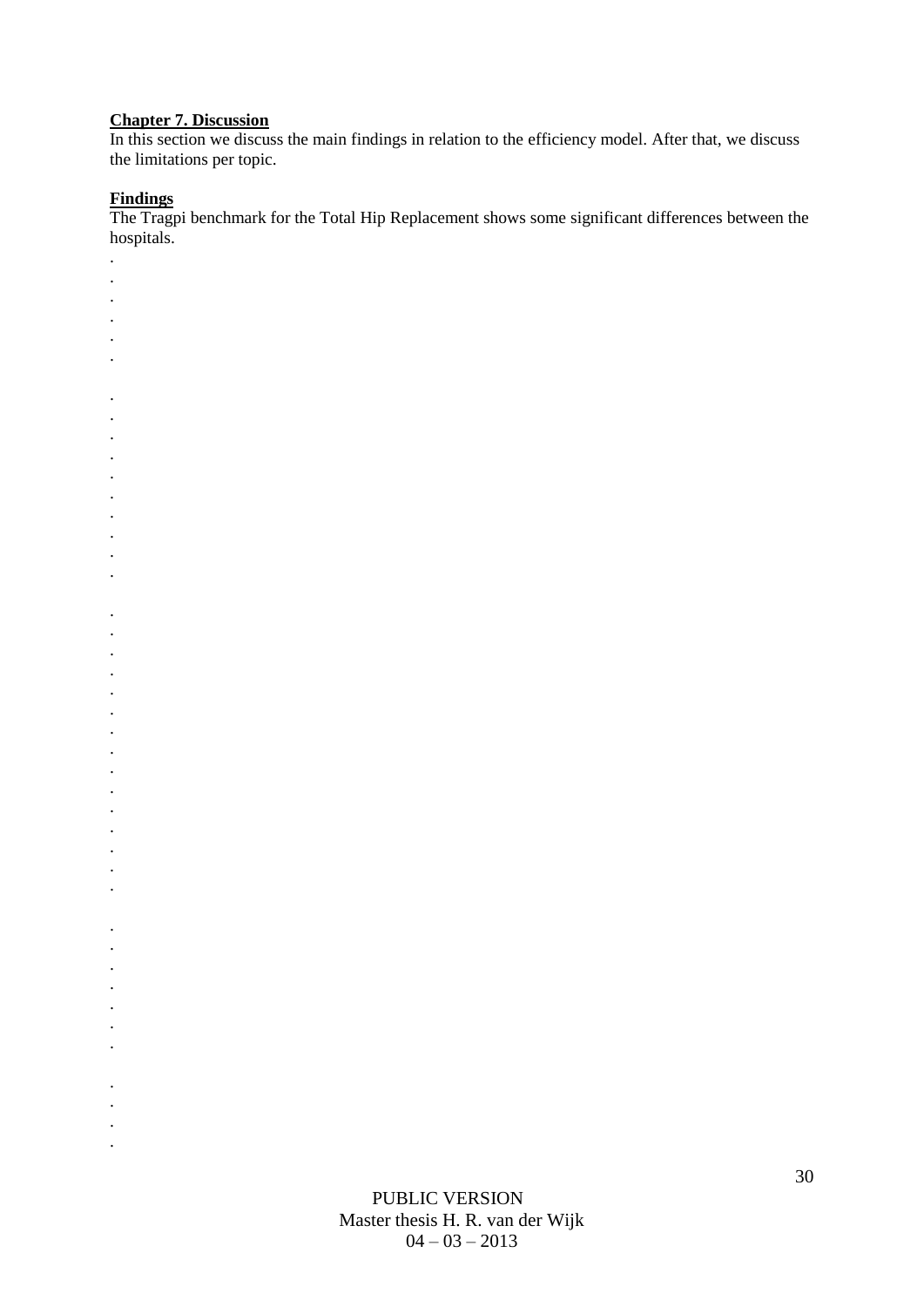## **Limitations**

#### General comments

The time path used in this research has resulted in some measurements taking place during the summer, which not always gives a representative image of the reality of every day hospital care. During the summer less patients are helped, less treatments take place and also less hospital personnel is present.

Another limitation is the period on which research has been performed, because some information systems have changed over the period of research. For the pharmacy this led to an incomplete image of drug use in 2011.

Comparing populations on the basis of ASA status was not possible because ASA statistics were not available for the MMC and Gelre hospitals Zutphen.

#### Operation room

Measuring costs of the operation room proofed rather difficult. Some materials are disposables and some are used on a regular basis with sterilisation in between. The costs of OR personnel were determined together with a department head of the OR and the personnel department. Since personnel rotated shifts and specialties, the group of possible OR assistants for orthopaedics was quite large and calculating personnel costs took longer than expected.

#### The nursing department

The time study performed was limited due to the summer schedule starting, which meant a change in set up of the nursing department and its staff. For a more accurate resemblance a time study should be performed over a longer period of time. Now it is more a cross section of two weeks, while the differences between seasons can influence the outcomes of a time study like this.

#### Physical therapy

Physical therapy seems to be well structured with protocols for treatment of THR patients. Unfortunately not everything is registered in the electronic patient record, but is in SAP. But this system is less accessible for personnel to increase their own insight into production.

#### Medication

When researching the information system, we encountered several irregularities:

- Double entries of medication in the system; This can lead to an overestimation in the system of drug use.
- Use of medication in the weekends when patients will be discharged, are not entered in to the system at all. During the weekends, the registration of medication is postponed until Monday. Because patients no longer stay in the hospital when they are discharged on Saturday or Sunday, the pharmacy feels there is no need for further administration of the used medication. Whether this underestimation cancels out the overestimation is of no doubt, because wrongful entries reasonably occur less often than discharges in the weekend.
- Because the pharmacy switched between systems half through 2011, this has resulted in a change in what information we researched. We selected only THR patients of the second half of 2011, starting around the  $1<sup>st</sup>$  of June.
- Some medication is given, calculated with a schedule present on the in-house departments or based on diabetic levels of patients. Exact use of this can not be traced. Some medication given in different options (anal, oral etc) so the nurses can choose an option most suitable for the patient. The leftover medication returns to the pharmacy but is not registered.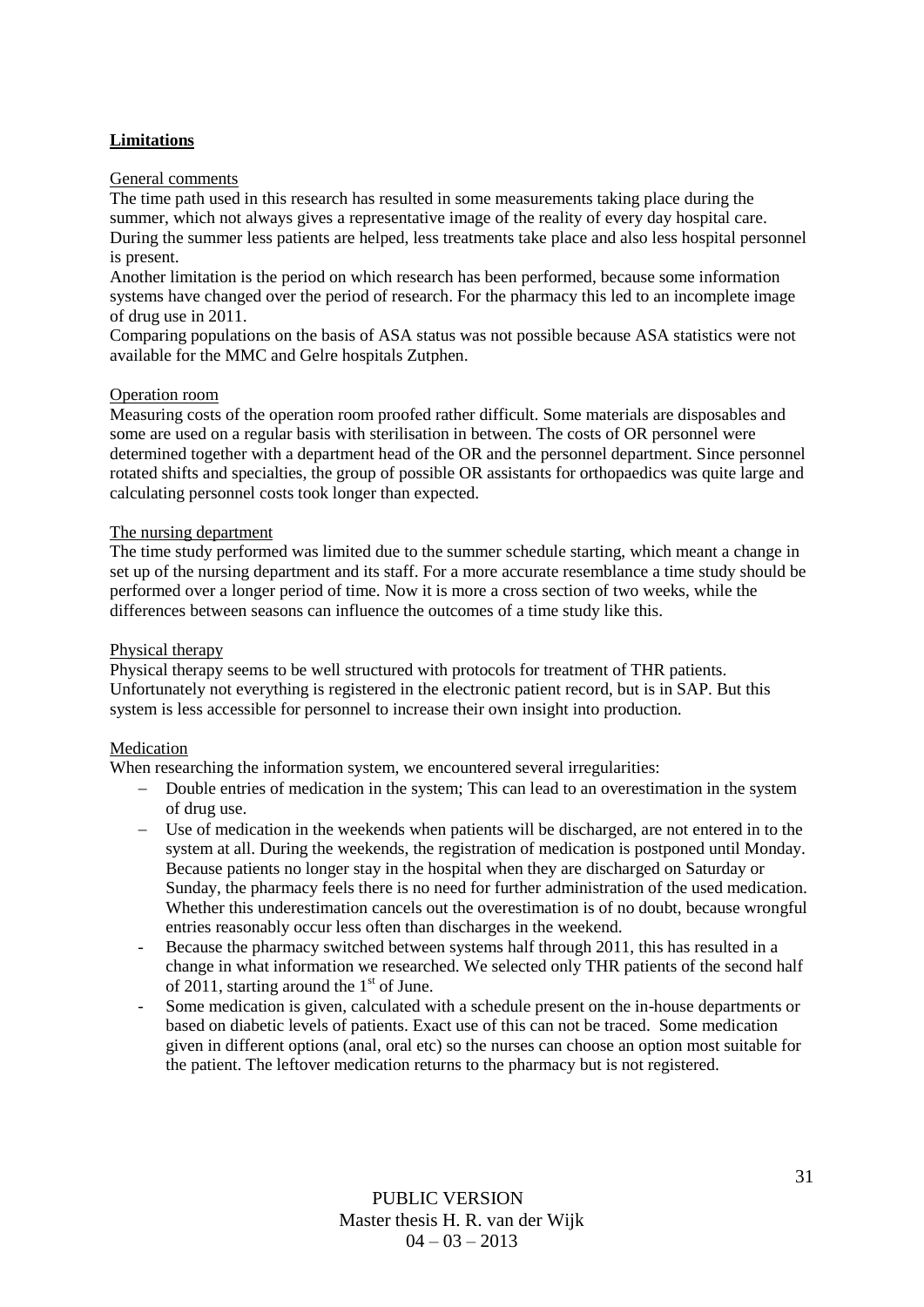## **Chapter 8. Conclusions & recommendations**

In this thesis, the costs of a THR treatment at the orthopaedic department of Apeldoorn were researched. Several departments were examined more closely because of the relevance of larger cost centres; Operation Room, nursing department, pharmacy and the hip prosthetic itself. This in order to answer the subquestions and the research question:

How can insight into the costs of a total hip prosthetic treatment by the orthopaedic department of Gelre hospital Apeldoorn be increased and what lessons can be learned from this increased insight about cost improvement?

Subquestions:

. . . .

> . . . . . .

- 1. What does a total hip replacement consist of? (Activities, means and people in Gelre hospital Apeldoorn)
- 2. What are the main expenses of a total hip replacement in the Gelre hospital?
- 3. Can certain cost improvement possibilities be identified?

Firstly for the setting of the questions a description of the general Dutch health care market is given, noting the changes of both government ruling and increasing commercialization of health care to reduce costs. Due to demographic changes in Dutch population, an increase in demand of hip prosthetics is to be expected. The total hip prosthetic treatment has proven to be an adequate and profitable solution to certain hip problems such as arthritis.

A care path is lined out, describing the steps for treatment of a THR patient. Main events are the activities of the orthopaedic department, the operation, and the nursing days. The large cost centres determined in the literature were the hip prosthetic itself, the operation, and the nursing days. In a figure

> PUBLIC VERSION Master thesis H. R. van der Wijk  $04 - 03 - 2013$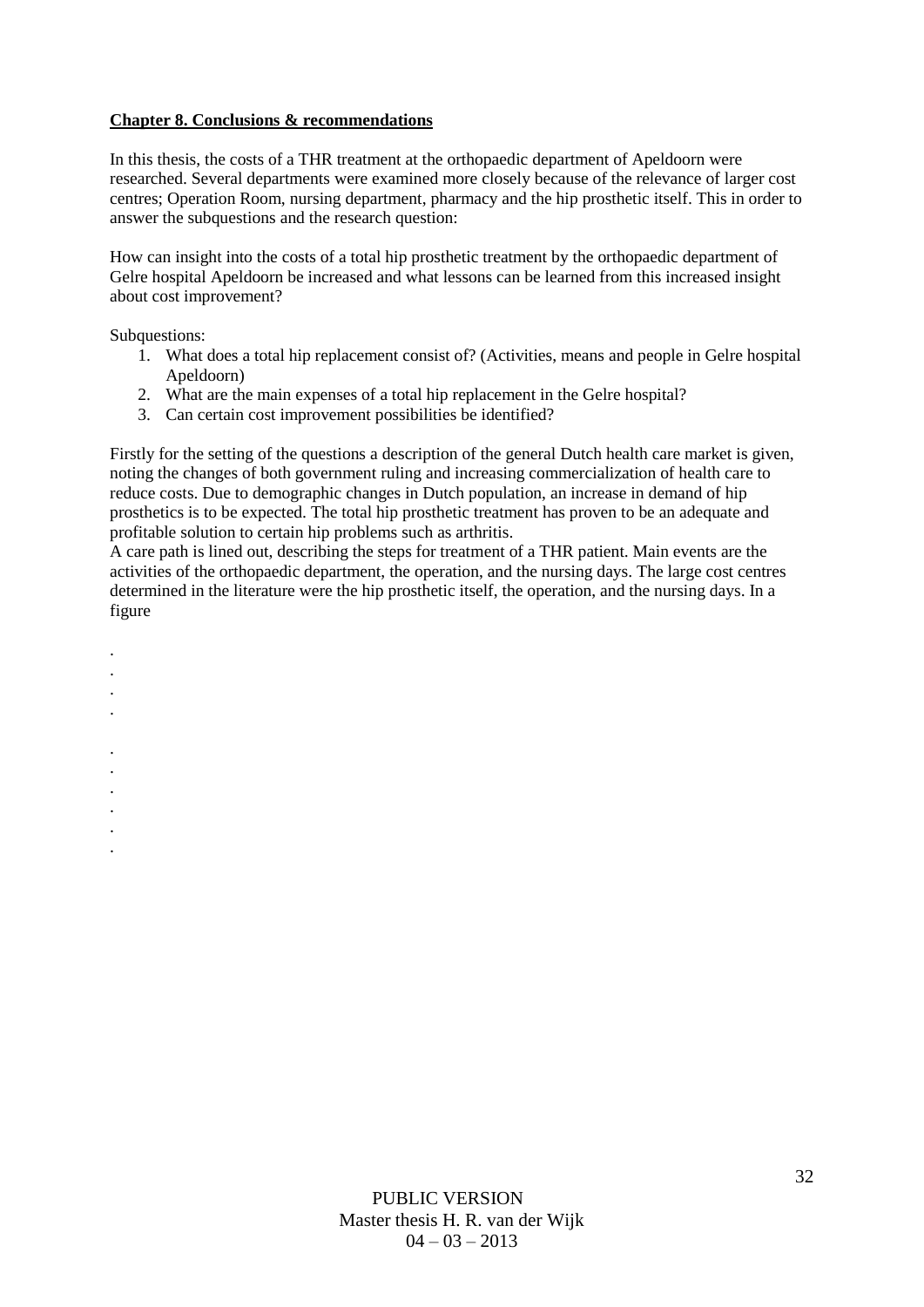## Recommendations

. .

> . .

*Orthopaedic department*

. . A cost-benefit analysis of different possibilities for care after operation (hospital vs. care hotel) with an extended financial report concerning the money flow constructions could help determining whether alternatives for the nursing days are realistic and cost efficient.

. . . .

As the orthopaedic department has the wish to transition to a RVE, clear agreements on standards are needed, mostly concerning the financial part of the RVE structure.

#### *Operation Room Complex*

For the operation room complex several recommendations are possible.

Since it appeared difficult to gather results of the usage of products on the OR, a scanning option for all products, including the hip prosthetic, could help specify the usage per operation and department, and make physicians aware of usage and costs, and reduces the administrative activities for the OR who are obliged to have a track and trace system for all implants.

. . . . . . . . . .

#### *Nursing department*

Focussing on the patient care is already a good part of the activities for the nursing staff, but trying to increase direct care time will heighten the quality of care and patients´ satisfaction. Reducing the administrative load and reducing the moving around looking for equipment, will also increase the job satisfaction of nursing staff. Overall, a project such as the "productive ward" program can help improve nurses jobs and job satisfaction.

Lowering the length-of-stay by increasing care and guidance, and physical therapy will be

Physical therapy

- Better registration of consults in EPR, to be able to compare it with the SAP system.
- More time per patient

These two are difficult to combine, unless registration is simplified/ digitalised with scanners or time-clock with touch screen for quicker activity registration.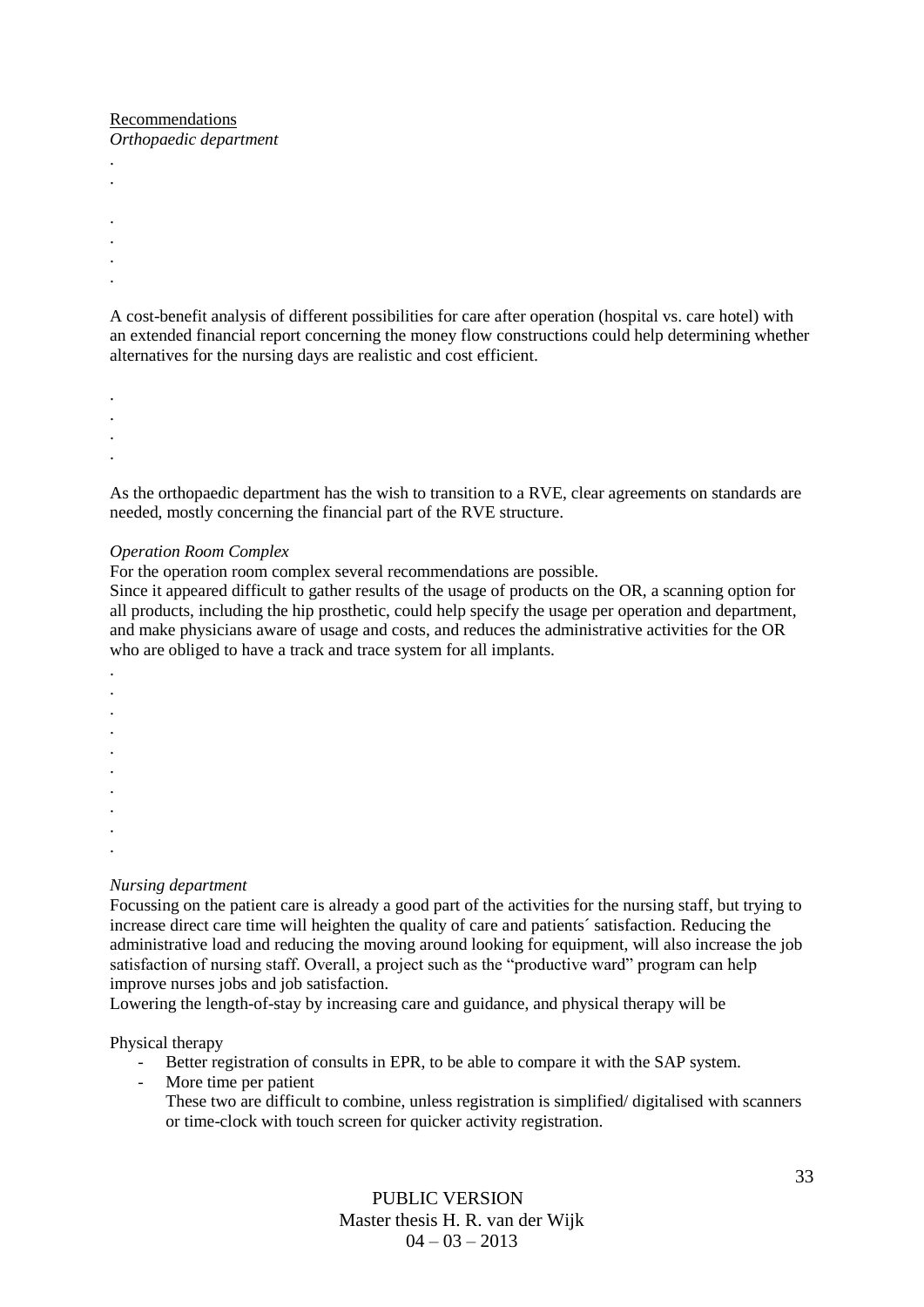#### *Pharmacy department*

- Solid system for pharmacy with possibilities to look in the past for all drug use, pharmacy has linked its system to the hospital information system to increase information quality and control.
- Better registration of medication use during the weekends
- Anaesthetic costs/ drugs not yet registered in general pharmacy program

General remarks concerning the hospital

- More cooperation between Apeldoorn and Zutphen for better negotiating position, already a general purchasing cooperation of several hospitals, but with use of same product, larger amounts and larger discount.
- One can only keep the cost prices of everything in mind when negotiating. But when overhead costs, necessary to pay personnel, are ignored/ neglected, the price an insurer will pay, will perhaps not cover all expenses important for an hospital to make.
- For qualitatively better comparisons between hospitals, more statistics about patient demographics is needed. This makes comparisons more justified, if data can be adjusted for differing patient populations.
- Many old versions of software programs and Windows, compatibility problems with external info sources, and with upgrading problems internally between programs.
- For implementing a complete RVE structure it is important to have all the main stakeholders on board with the change within the organisation. Changing one department often leads to changes in other departments and successful implantation of a RVE structure requires cooperation of many different departments.

#### **Further research possibilities**

- A project for the nursing staff with an example of the National Health Service (NHS) of the UK or the research done by Zutphen neurology department concerning minutes for patients vs. time spent otherwise. This can increase insight in activities and improvement opportunities. The NHS has several projects to improve nursing activities.
- Cost benefit analysis of project team vs. own in-house OR staff specialised in orthopaedics.
- Cost benefit analysis in-house physical therapy vs. physical therapy in care hotel or at home.
- Knee arthroplasty is in many ways similar to hip arthroplasty, and can be used in research concerning cost calculation for orthopaedics as well.
- Re evaluate the orthopaedic trays of the OR. For now we assumed that trays were effectively planned and arranged, but for further research it would be interesting to look further into this. When it appears that some tools are never used, or to much disposables are unpacked, a change in the tray can lead to cost and activity reduction.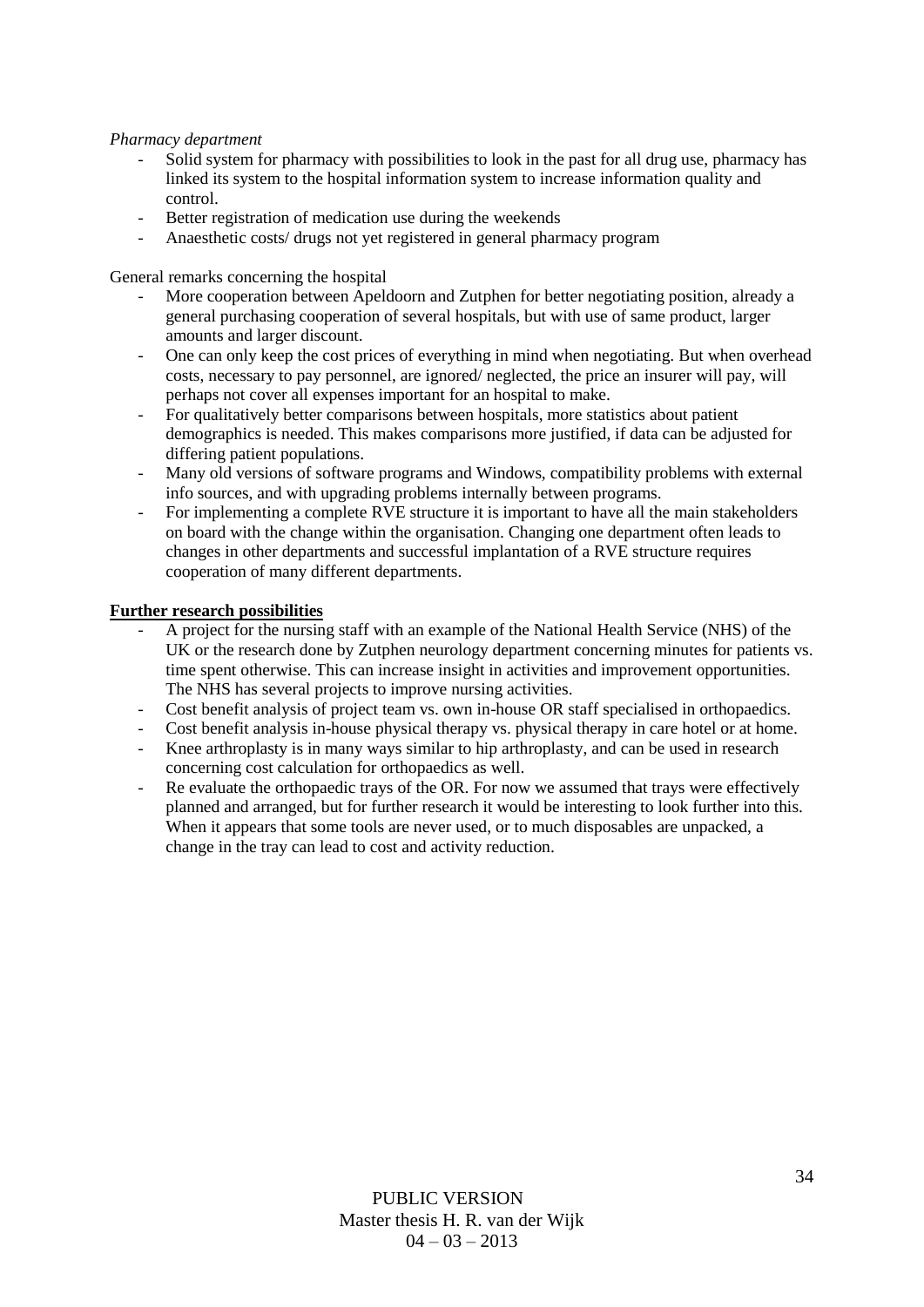#### **References**

- Author unknown, *(2012) "Achmea: Gelre is kwaliteitsziekenhuis"* De Stentor; 11-07-2012 (website: *[http://www.destentor.nl/regio/zutphen/zutphen/11366793/Achmea-Gelre-is](http://www.destentor.nl/regio/zutphen/zutphen/11366793/Achmea-Gelre-is-kwaliteitsziekenhuis.ece)[kwaliteitsziekenhuis.ece](http://www.destentor.nl/regio/zutphen/zutphen/11366793/Achmea-Gelre-is-kwaliteitsziekenhuis.ece)* (consulted on 20th of July 2012)
- Author unknown (2012) *"DBC/DOT dossier" [http://www.nza.nl/zorgonderwerpen/dossiers/dbc](http://www.nza.nl/zorgonderwerpen/dossiers/dbc-dossier/)[dossier/](http://www.nza.nl/zorgonderwerpen/dossiers/dbc-dossier/)* (consulted in July 2012)

Author unknown (2012) "*Artrose; omvang van het probleem"* [http://www.nationaalkompas.nl/gezondheid-en-ziekte/ziekten-en](http://www.nationaalkompas.nl/gezondheid-en-ziekte/ziekten-en-aandoeningen/bewegingsstelsel-en-bindweefsel/artrose/omvang/)[aandoeningen/bewegingsstelsel-en-bindweefsel/artrose/omvang/](http://www.nationaalkompas.nl/gezondheid-en-ziekte/ziekten-en-aandoeningen/bewegingsstelsel-en-bindweefsel/artrose/omvang/)

Birrell, F., Johnell, O., Silman, A. (1999) *"Projecting the need for hip replacement over the next three decades: influence of changing demography and threshold for surgery"* Annals of the Rheumatic diseases, Vol. 58, September, p. 569-572

- Boot, J.M., Knapen, M.H.J.M., (2005) "*De Nederlandse gezondheidszorg*" Bohn Stafleu van Loghum, Houten
- Bosomworth, N.J. (2009) "*Exercise and knee osteoarthritis: benefit or hazard?"* Canadian Family Physician Vol 55, nr 9, p 871-878
- Bozic, K.J., Saleh, K.J., Rosenberg, A.G, Rubash, H.E., (2004)*"Economic evaluation in Total hip arthroplasty"* Journal of Arthroplasty Vol 19, nr 2, p 180-189
- Centraal Bureau voor de Statistiek (2011) *"Gezondheid en zorg in cijfers 2011"* drukkerij Tuijtel B.V., Den Haag/ Heerlen
- Freburger, J.K., (2000) "An analysis of the relationship between the utilization of physical therapy services and outcomes of care for patients after total hip arthroplasty" Physical therapy Journal, Vol. 80, nr.5. p448-458
- Gelre hospital website (2012) ( $\frac{http://www.gelreziekenhuizen.nl}{http://www.gelreziekenhuizen.nl}$ ; consulted between  $2<sup>nd</sup>$  of May and September  $26<sup>th</sup> 2012$ )
- Gelre hospital website, Author unknown, (2009) "*Strategisch meerjarenbeleidsplan Gelre ziekenhuizen 2010-2014"* Apeldoorn (website: [http://www.gelreziekenhuizen.nl/Internet\\_Channel/16045/Nieuws\\_en\\_Publicaties-](http://www.gelreziekenhuizen.nl/Internet_Channel/16045/Nieuws_en_Publicaties-Jaarverslagen.html)[Jaarverslagen.html](http://www.gelreziekenhuizen.nl/Internet_Channel/16045/Nieuws_en_Publicaties-Jaarverslagen.html) consulted on June 15th 2012)
- Gocen, Z., Sen, A., Unver, B., Karatosun, V. Gunal, I. (2004) *"The effect of preoperative physiotherapy and education on the outcome of total hip replacement: a prospective randomized controlled trial"* Clinical Rehabilitation 184, p 353-358
- Halbersma, R., Mikkers, M.C., Motchenkova, E. & Seinen, I. (2007) *Market structure and hospitalinsurer bargaining in the Netherlands* Dutch Health care Authority
- Hasekamp et al. (2008) "*DBC-inkoop gids 2009"* Zorgverzekeraars Nederland/ Bohn Stafleu van Loghum, Zeist.
- Healy, W.I., Iorio, R. Lemos, M.J, Patch, D.A., Pfeifer, B.A., Smiley, P.M, Wilk, R.M. (2000) *"Single price/ case price purchasing in orthopaedic surgery: Experience at the Lahey Clinic"* The Journal of Bone and Joint Surgery, American Volume, Vol. 82-A, no. 5, p. 607-612
- Keet, J.G.M. (1987) "Kosten-batenanalyse van de totale heupprothese" Ned. Tijdschrift Geneeskunde Vol 131, nr. 44, p 1965-1969
- Kurtz, S., Mowat, F., Ong, K., Chan, N. Lau, E., Halpern, H. (2005) *"Prevalence of primary and revision total hip and knee arthroplasty in the United States from 1990 through 2002"* The journal of Bone and Joint surgery, inc. Vol 87-A, no. 7, p 1487-1497
- Lawlor, M. , Humphreys, P., Morrow, E., Ogonda, L., Bennett, D., Elliott, D., & Beverland, D., (2005) *"Comparison of early postoperative functional levels following total hip replacement using minimally invasive versus standard incisions. A prospective randomized blinded trial"* Clinical rehabilitation, May 2005, vol. 19, no. 5, p 465-474
- Malki, A.A, Dhaif, B., Al-Mousawi, F. (2003) *"Reducing Hospital Expenditures: Experience with orthopaedic implants"* Bahrain Medical Bulletin Vol. 25, no.2, p 64-67
- Montfort, A.P.W.P. van, (2012) *"Schema: Relatiebekostigingsniveau's, efficiency en incentives"*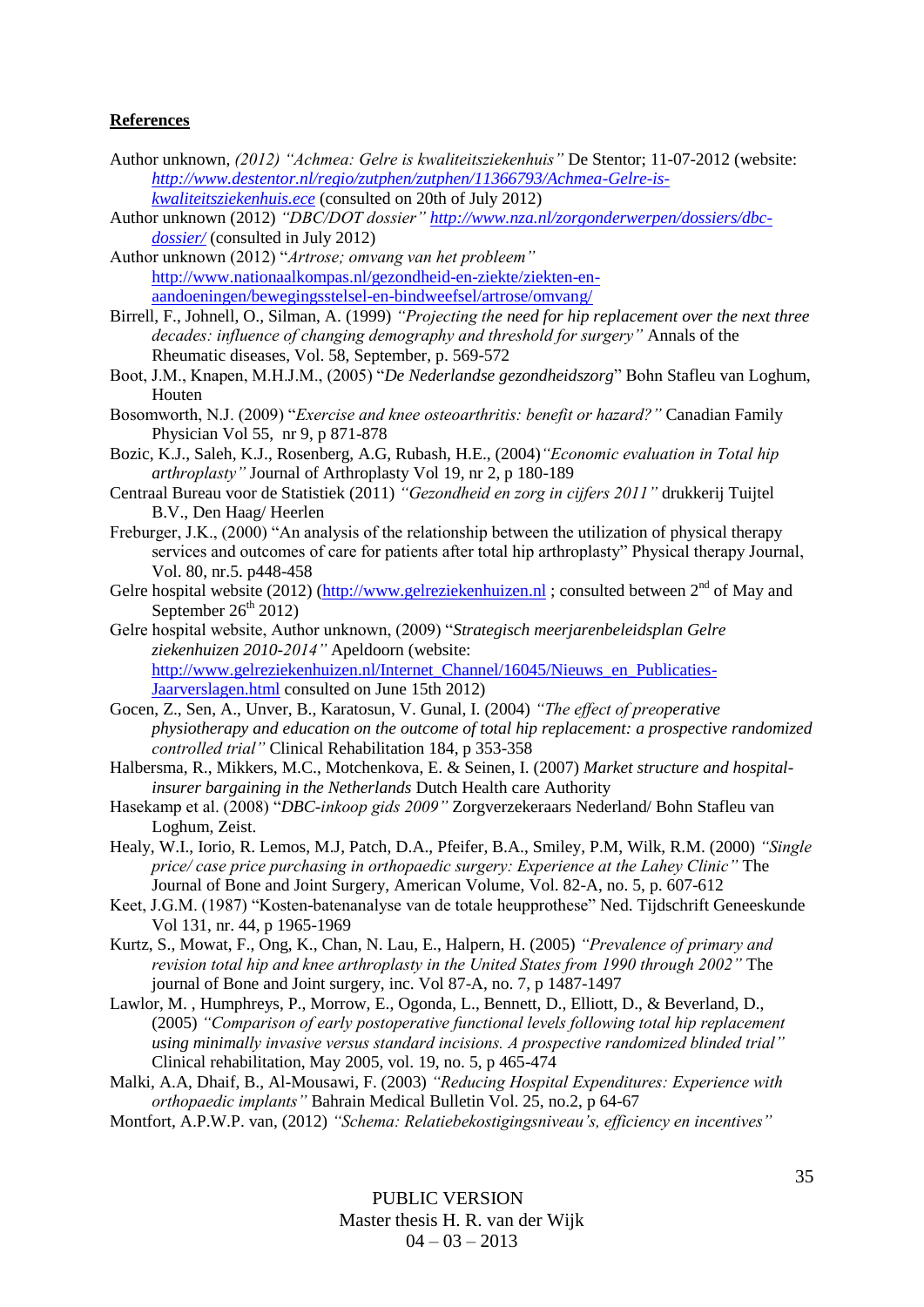- Nugteren, K.van, Winkel, D., (2007)*"Onderzoek en behandeling van de heup"* Bohn Stafleu van Loghum, Houten
- Okhuijsen, S.Y., Dhert, W.J.A., Faro, L.M.C., Schrijvers, A.J.P. & Verbout, A.J., (1998)*"De totaleheupprothese in Nederland"* Nederlands Tijdschrift Geneeskunde, 20 juni 1998, 142(25), p. 1434-38
- Otten, R., van Roermund, P.M., Picavet, H.S.J. (2010) "*Trends in aantallen knie- en heup artroplastieken"* Nederlands Tijdschrift Geneeskunde, 154: A1534
- Standaart, C.A. (2010) *"Resultaatverantwoordelijke eenheden: De oplossing?"* Zorg & Financiering, no. 7, p 11-19
- Treacey, R., Carter, S., Grigoris, P., Punsent, P., (1992)*"Failed hip replacements"* BMJ, Vol. 304, 1 Feb.1992, p. 317
- Tragpi, author unknown (2012) *"Cost model"* obtained via MIC department Gelre hospitals & MMC
- Wixson, R.L., Stulberg, S., Mehlhoff, M. (1991) "*Total hip replacement with cemented, uncemented, and hybrid protheses"* Journal of Bone and Joint Surgery, Vol 73-A, no. 2, feb. 1991, p. 257- 270
- Woolson, S.T., Mow, C.S., Syquia, J.F., Lannin, J.V., Schurman, D.J. (2004) "*Comparison of primary total hip replacements performed with a standard incision or a mini-incision"* Journal of Bone and Joint Surgery, Vol. 86-A, no.7, July 2004, p. 1353-1358

Zweers, A., (2009) *"Korting bij knie- of heupoperatie in Gelre"* De Stentor Apeldoorn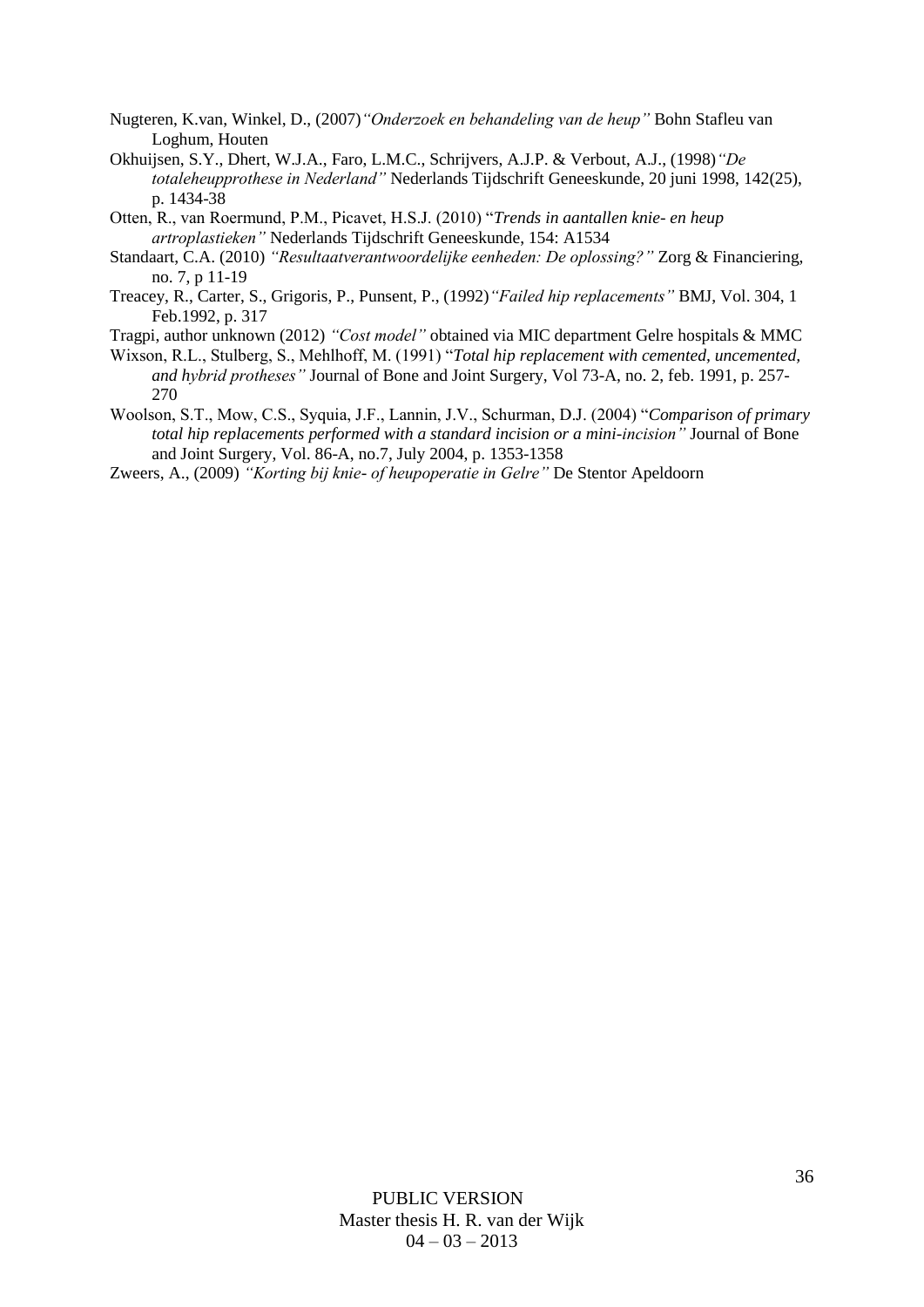## **Appendices**

- 1. List of abbreviations
- 2. Dutch health care market
- 3. Gelre hospitals
- 4. List with OR tools + Hip tray Apeldoorn
- 5. TS data time study
- 6. THR trajectory
- 7. DBC codes
- 8. Examples of hip prosthetics
- 9. Form time study
- 10. Anaesthetics
- 11. Recovery
- 12. MMC Data
- 13. NOV guidelines

## **Appendix 1.**

### **List of Abbreviations:**

| <b>CBO</b> | Centraal Begeleidings Orgaan (institute of quality in care)       |
|------------|-------------------------------------------------------------------|
| <b>DOT</b> | DTG On the road to Transparency                                   |
| DTG (DBC)  | Diagnosis Treatment Group                                         |
| <b>EPR</b> | <b>Electronic Patient Records</b>                                 |
| <b>MMC</b> | Maxima Medical Centre (Eindhoven & Veldhoven)                     |
| <b>NOV</b> | Nederlandse Orthopedie Vereniging (Dutch Orthopaedic Association) |
| <b>Nza</b> | Nederlandse Zorg autoriteit (Dutch Healthcare authority)          |
| OR.        | <b>Operating Room</b>                                             |
| <b>THR</b> | <b>Total Hip Replacement</b>                                      |
| ZiZo       | Zichtbare Zorg                                                    |
|            |                                                                   |

#### **List of figures**

| Figure 1. Synergy & Reflexion hip cup and acetabulum   | p. 1  |
|--------------------------------------------------------|-------|
| Figure 2. Hip joint                                    | p. 9  |
| Figure 3. Hip joint with 3D look                       | p. 9  |
| Figure 4. Tragpi model                                 | p. 13 |
| Figure 5. Total overview found results                 | p. 26 |
| Figure 6. Three-market model                           | p. 38 |
| Figure 7. Chart structure Gelre Hospitals              | p. 40 |
| Figure 8. Flow chart THR patient                       | p. 42 |
| Figure 9. A hip tray for Gelre Apeldoorn orthopaedics  | p. 45 |
| Figure 10. Activity categories time spent during study | p. 47 |
| Figure 11. Spectron steel (hip implant)                | p. 49 |
| Figure 12. Example of a Zimmer hip prosthetic          | p. 49 |
| Figure 13. Time study form                             | p. 50 |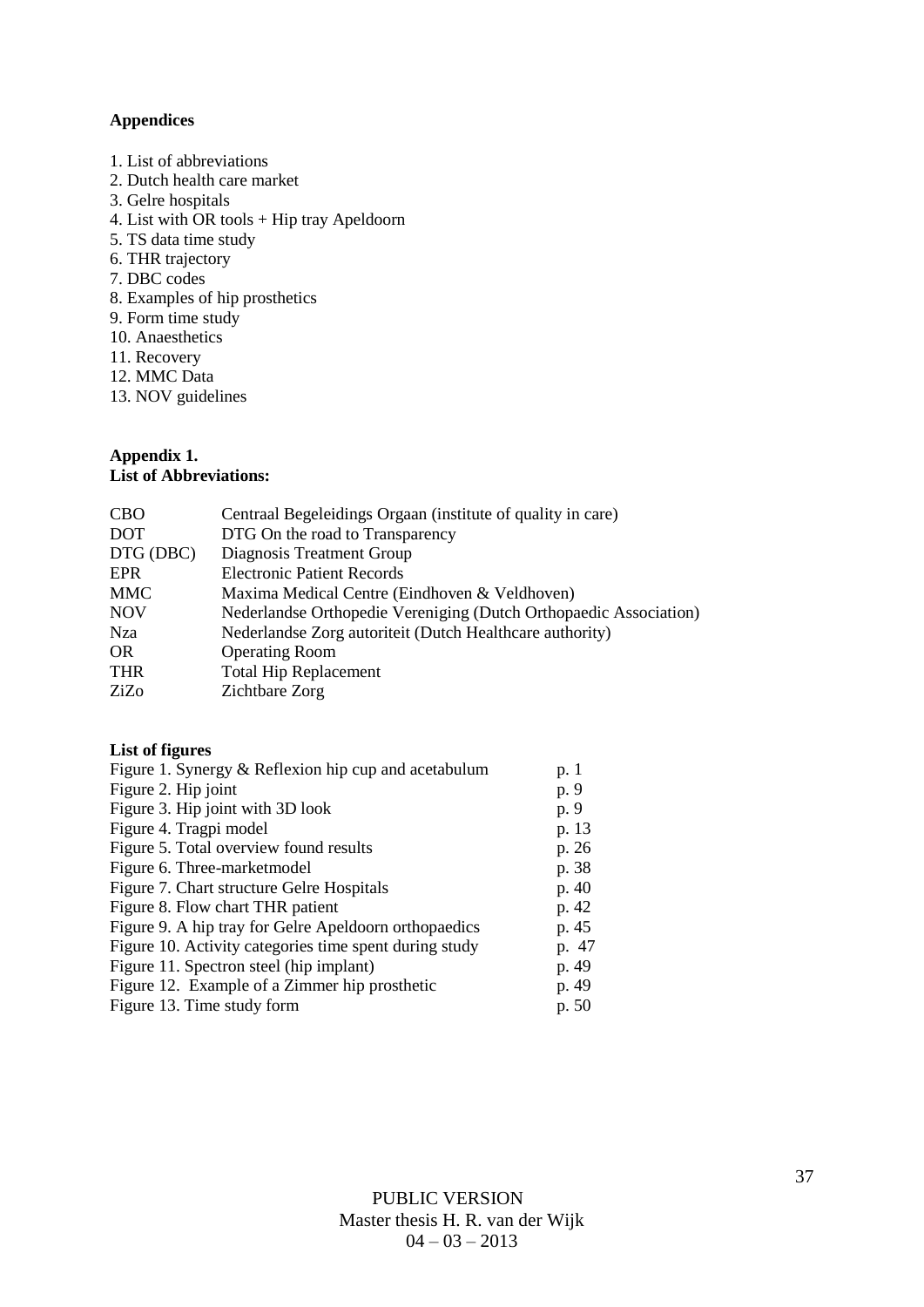### **Appendix 2. Dutch health care market**

The current situation on the Dutch health care market is one of transition. The three market model of van Montfort (1997) is a good starting point to explain the complexity of the Dutch health care market. In the figure the three squares represent the different players in the health care market, namely the hospital/ physician, the financer (health care insurer) and the patient/ customer. Between these three players different relationships can be distinguished. The patient, when needing treatment, will seek treatment with a physician on the so called care supply market, an individual market. The patient is also the customer of the health care insurer on the insurance market, this is mainly a collective market in the Netherlands. And the same insurer is the financer on the health care purchasing market, paying the managing staff of a health care institution for care for their customers. Insurers negotiate prices with health care institutions for total budgets and not individual treatments.

In this model the government has a regulating role, protecting citizens (patients/ customers) by regulating certain treatments and prices and guarantying a minimum amount of health care paid through social solidarity.



*Figure 5. Three-marketmodel (Van Montfort, 1997)*

In the last few decades health care expenses in the Netherlands, and other Western countries, have risen excessively. In the Netherlands the costs of health care have risen 66 % between 2001 and 2010. Costs in hospitals have risen even more, with 78 %. (Centraal Bureau voor de Statistiek [CBS], 2011) Partly this is due to volume growth and partly because of *rising prices*. The volume increases due to better health care extending citizen's life expectancy with several years, but not all of these years are of good quality of life since co morbidity is on the up rise.

The aging population is often mentioned when talking about rising costs. The Dutch public is aging and it is to be expected that in the coming years the number of elderly civilians will rise rapidly. This is because of the so called baby boom after World War II and also the improving methods of treatment which have turned many fatal diseases into chronic diseases.

The aging population and rising prices are only part of the problem. Improving levels of technology have created more treatment possibilities but also caused expansion of treatment duration, increased complexity of treatment and higher expenses. And with all the new possibilities, more specialities are needed and specialists need to be trained on more specific, lengthy procedures.

Because of the rising expenditure in health care, and expenditure becoming a larger part of total collective expenses, the Dutch government is forced to look at possible cutbacks in health care.

Part of the solution is believed to lie in liberalisation of the health care market. In the past other government organisations have been privatized to hopefully increase competition and decrease prices, with varying results. With more free market commerce, the prices of treatments and total budgets need to be negotiated more on the edge between health care institutions and health care insurers. By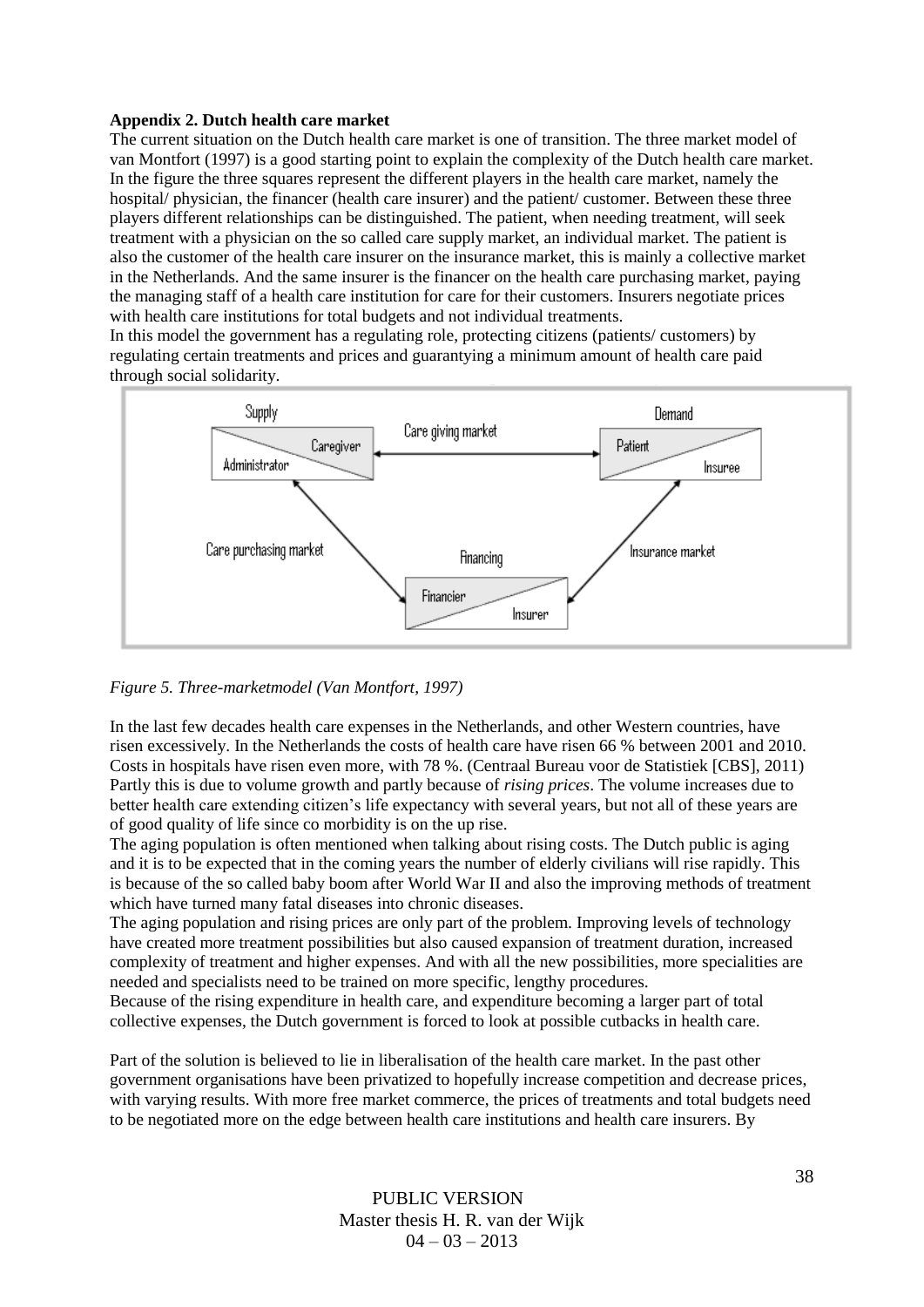negotiating prices and decreasing rules and regulations, hopefully more transparency will be created and costs will decrease and cost effectiveness improvement is encouraged.

For the negotiations between health care institutions and insurers, the DBC system is created in the Netherlands. DBC stands for "Diagnose Behandel Combinatie" or diagnosis treatment group. It is a tool made by the Dutch government for both health insurers and health care institutions to use in their effort to increase transparency and facilitating negotiation options in the ever increasing 'free market' of health care. The thought behind this concept is that for every patient with the same diagnosis, a specific insurer pays a specific hospital the same amount of money. The DBC's are calculated on averages with a little risk percentage for unexpected problems.

All DBC's are divided into two categories; A-segment and B-segment. A-segment prices are determined by the NZa (Dutch Healthcare Authority) and include for example emergency care, trauma surgery, and transplant costs. For the B-segment the prices are free negotiable between health care institutions and health care insurers.

In the general Dutch DBC registration, the total hip prosthetic (non acute) treatment is indicated with the code 5.11.1701.223. The 5 stands for orthopaedics, 11 for regular care (as opposed to revisions), 1701 is the diagnosis, being hip arthritis, and 223 stands for the treatment (operation with clinical episodes).

Since the first of January of 2012 the system has been changed slightly, and DBC's are now called "DBC op weg naar transparantie" (DTG's on the road to transparency, DOT) because the system needed to be simplified and less codes should be used and treatments are now called "care products". (NzA, 2012)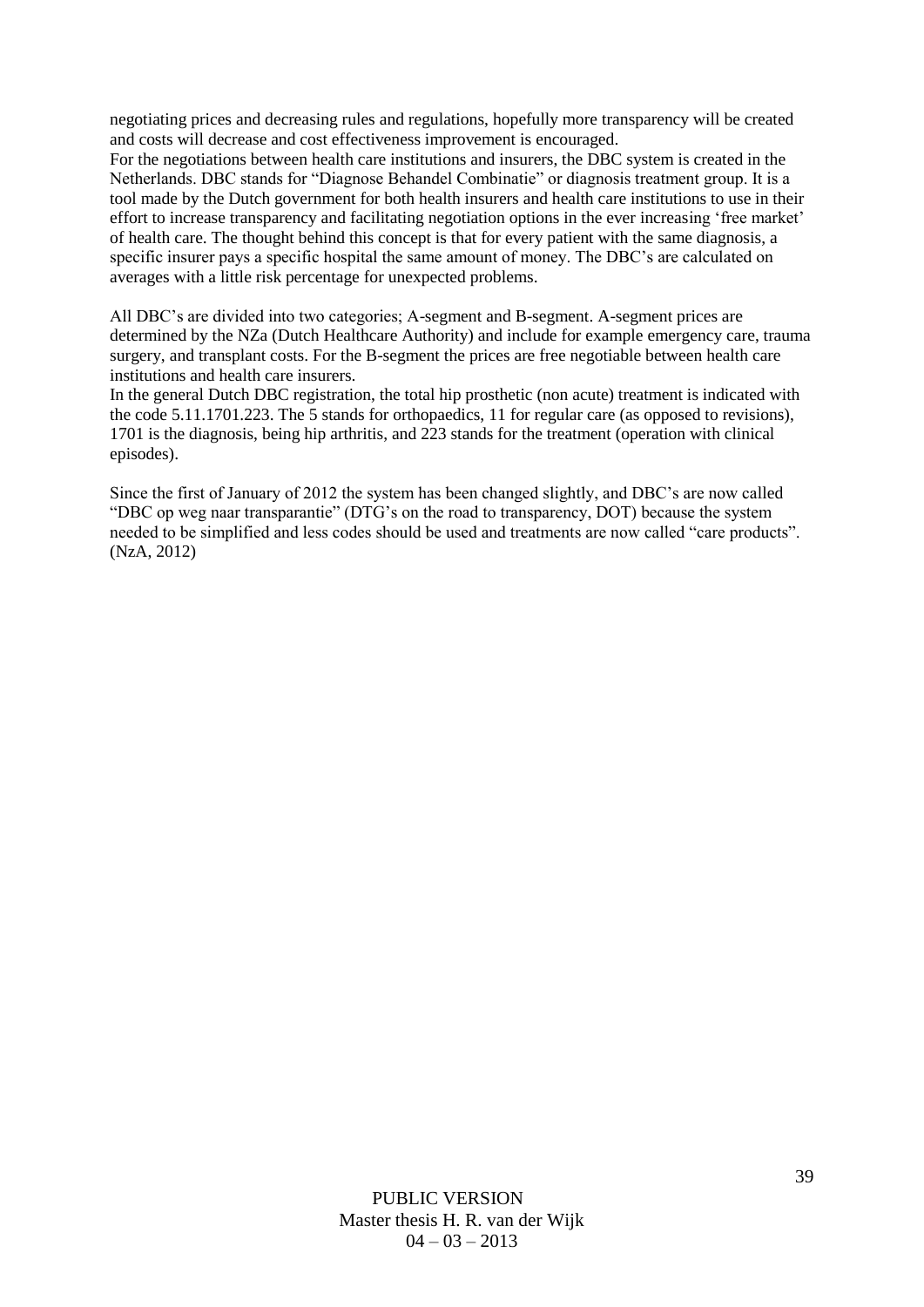## **Appendix 3. Gelre hospitals**

For a complete description in which this research is set, a description of the concerning hospitals can offer a better picture.

"A hospital can be described as a medical centre, consisting of facilities for research, cure, and care, health care workers and supportive staff." (Boot, 2005) Hospitals have come into existence out of a need in the Middle Ages to house the poor, mentally ill and homeless. And over the years they have evolved from houses for the poor and sick into sophisticated, high-tech institution focussed on curing and caring for the ill.

Gelre hospitals have come into existence after uniting 2 hospitals (Lukas and Juliana) in Apeldoorn and later on merging with the "Spittaal" hospital in Zutphen (founded in the Middle Ages). The Lukas hospital was created when the catholic Saint Liduina hospital (1928) and the foundation protestant Christian hospital merged in 1974. The Juliana hospital originates from a merger between the "hospital at the Sprengenweg" (1886) and the Childrens hospital Mary (1887). In 1986 the Lukas hospital merged with the Juliana hospital into hospitalcentre Apeldoorn with two locations. In 2007 a start is made with pushing off the Juliana location after renovating the Lukas location and is now nearly finished and called the Apeldoorn location.

Gelre Apeldoorn and Gelre Zutphen share a board of directors and several supportive services. Both locations have their own managing director and medical staff. (Gelre Hospitals website, 2012)

Together the locations Apeldoorn and Zutphen have 925 beds, 188.602 first policlinic visits, 190 medical specialists and 2466 fte for employees. Besides this, there are several clinics in surrounding villages, to bring care to the patient. The mission statement expresses their desire to help people by providing care to cure or alleviate symptoms and strive for improvement and innovation. (Gelre hospitals website, 2012)



*Figure 6. Chart structure Gelre Hospital (Gelre Hospitals website, 2012)*

Some departments fully cooperate or are centralised in one location. For now, orthopaedics of Apeldoorn and Zutphen operate separately. There is a separate department for both locations and so far few collaborations have been formed between the two, but this is on the up rise, with a possible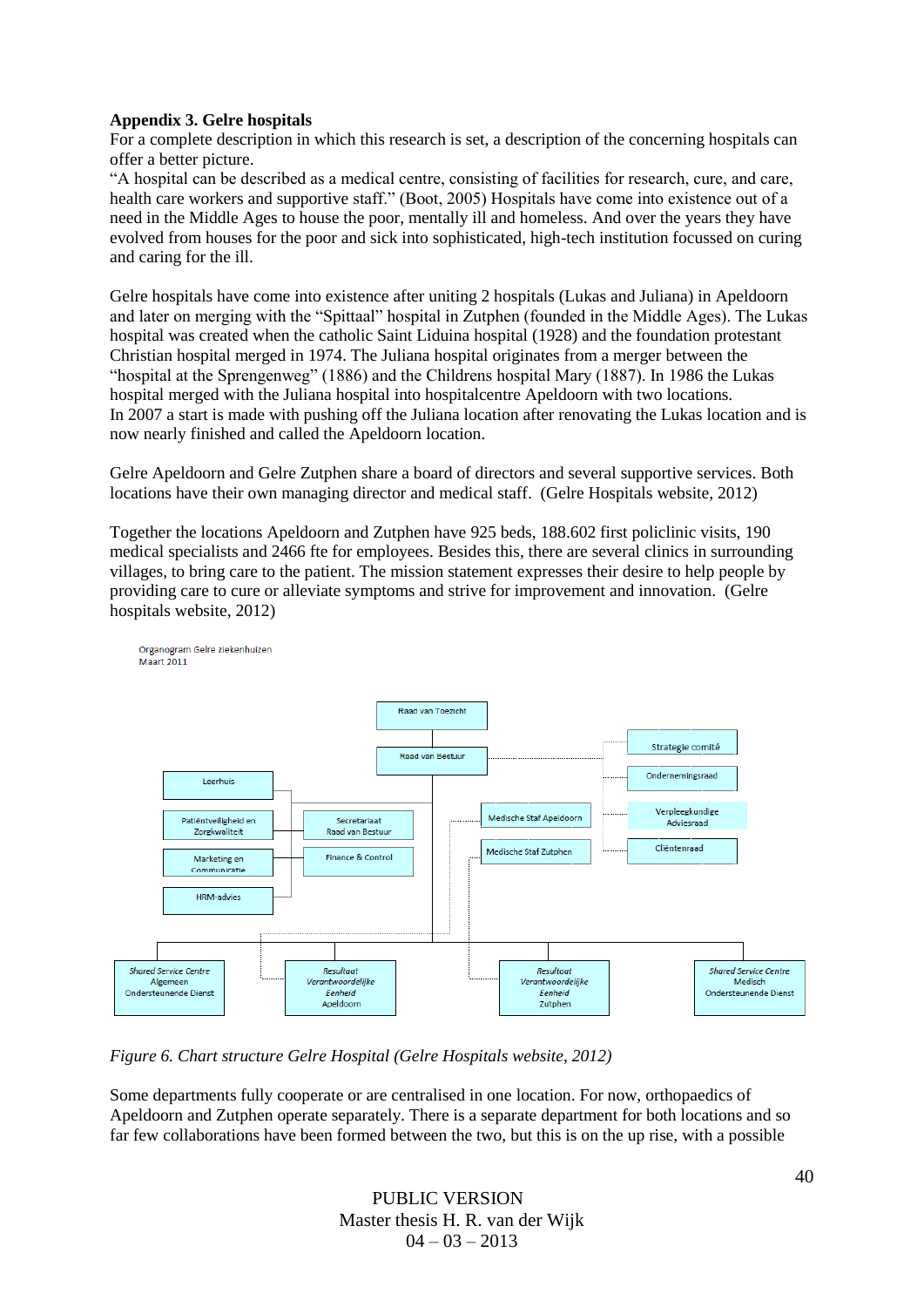further extension to Deventer hospital for more purchasing and medical benefits. For now, the focus of this research will be on orthopaedics Apeldoorn, but in the future this department might change.

| Indicator                                      | End of 2010 | End of 2011 |
|------------------------------------------------|-------------|-------------|
| Beds (according to government acknowledgement) | 925         | 925         |
| First polyclinic visit (excl. PAAZ)            | 182,45      | 188,602     |
| Dagopnamen (excl.PAAZ)                         | 32,540      | 35,914      |
| Hospitalization (excl. PAAZ)                   | 36,974      | 38,557      |
| In-house days (excl. PAAZ)                     | 174,292     | 170,928     |
| Adherence area of coverage clinical            | 269,168     | 270,408     |
| Adherence area of coverage polyclinical        | 283,198     | 282,103     |
| Specialist places                              | 123         | 128         |
| Medical specialists                            | 190         | 190         |
| Employees in fte's                             | 2,437       | 2,466       |
| Employees fulltime & part-time                 | ± 3500      | ± 3500      |
| Medical extended education                     | 18          | 19          |
| Nursing education studies                      | 3           | 3           |
| Specialist extended education                  | 9           | 9           |
| Paramedical education programmes               | 12          | 12          |

Table 10. Indicators Gelre hospitals Apeldoorn and Zutphen. (Author unknown, Gelre website, 2012)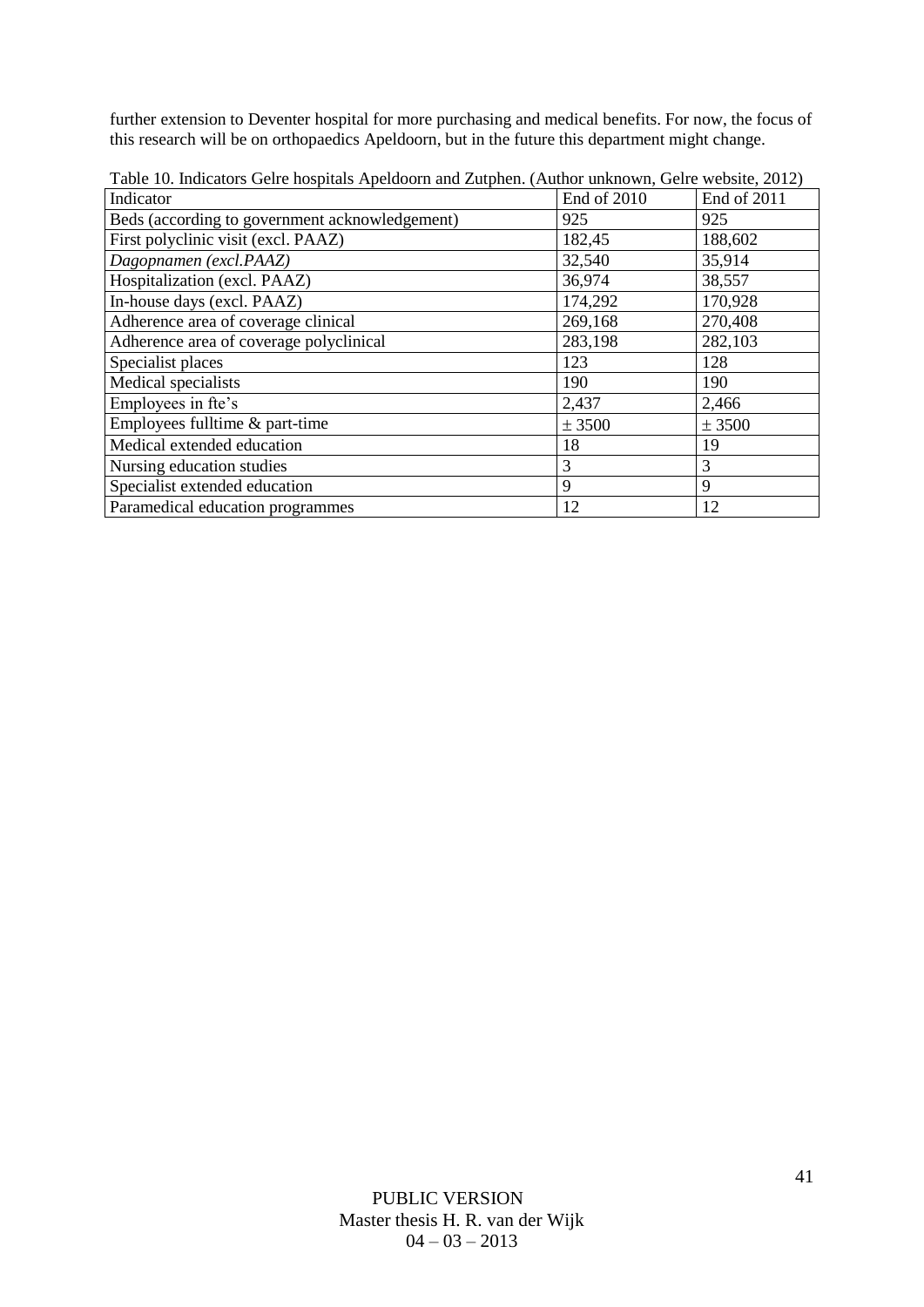## **Appendix 4.**

. . . . . . . . . . . . . . . .

*Figure 7. THR flow chart (Source: Eric Raven, 2012)*

PUBLIC VERSION Master thesis H. R. van der Wijk  $04 - 03 - 2013$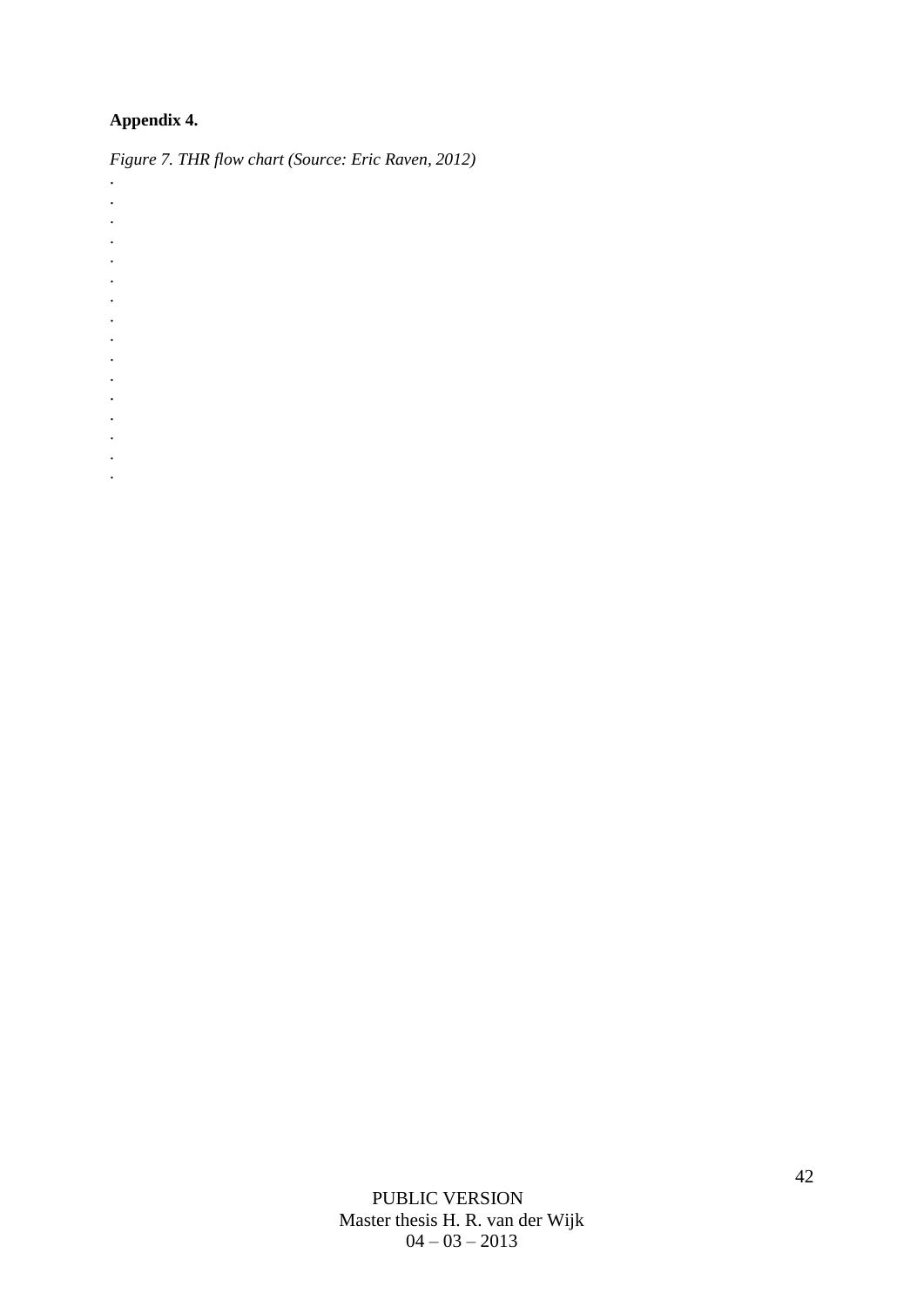## **Appendix 5. Lists with tools OR**

As example a list of everything that is prepared at the OR for a THR operation. There are 4 possibilities for a THR for the OR.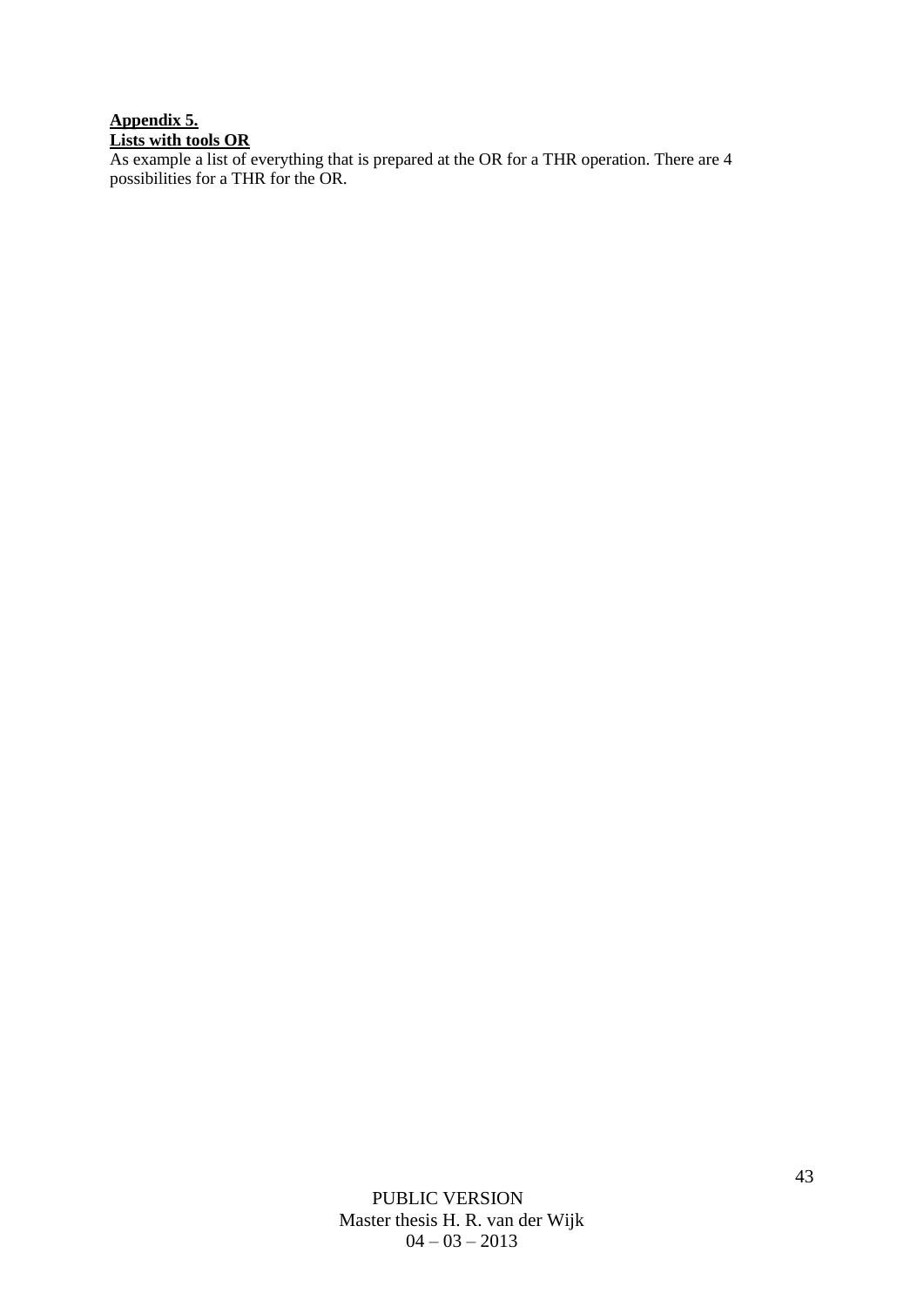*Figure 8. A hip tray for Gelre Apeldoorn orthopaedics (Purchasing department Gelre hospitals, 2012)*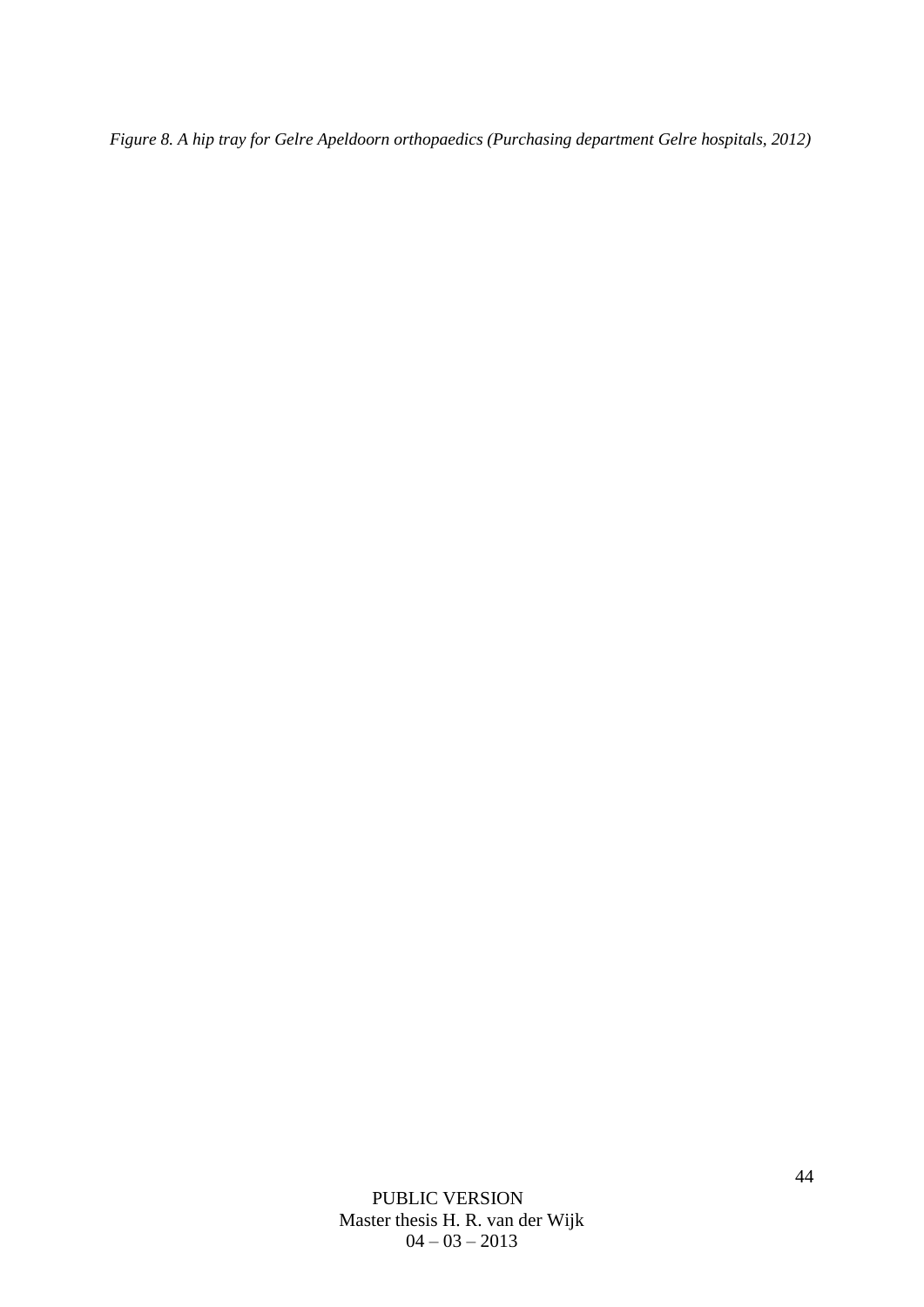## **Appendix 6.**

. . .

Data time study in-house ward Orthopaedics Apeldoorn

Table 11. Data on employees nursing department A7, anonymous. (Source: Kim Buisman, Gelre Hospitals, 2012)

. . . . . . . The shifts of the nursing staff are 8 hours each: 7:30 tot 15:30, 15:30 to 23:30 and 23:30 to 7:30.

Before the shifts start, handover takes place between the two shifts, with starting staff reading the files and listing important information on care, medicine and resuscitation code.

Some activities of the department are performed by specifically trained nurses or other health care workers. Food distribution is done by the nutrition assistant, with meals planned by the dietician. Intake is done during the Nursing consultation of Orthopaedics (VSO, verpleegkundig spreekuur Orthopedie) outside of the regular in-house shifts, in the polyclinic (mentioned in the care path diagram). Medication is sent from the in-house pharmacy and is always sorted by the night shift into the trolley carts of the department. For scans, patients will be transported to radiology. There are 33 beds spread over 16 rooms, some being for four patients, some for two and some for one patient.

. .

.

.

.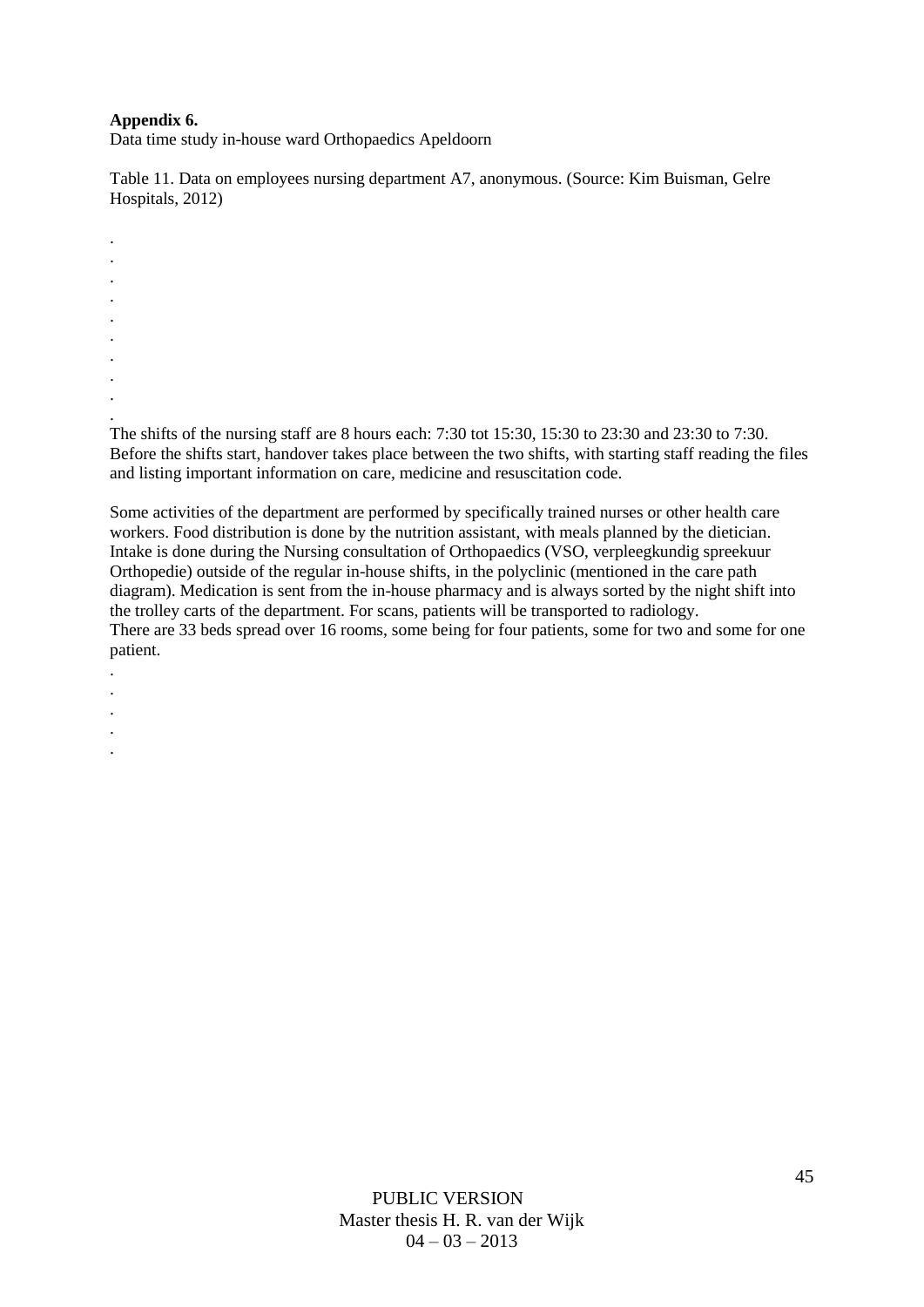*Figure 9. Activity categories time spent during study.* 

- *. .*
- *.*
- *.*
- *.*
- *.*
- *.*
- *.*
- *.*
- *.*
- *.*
- *.*
- *.*
- *.*
- *.*
- *.*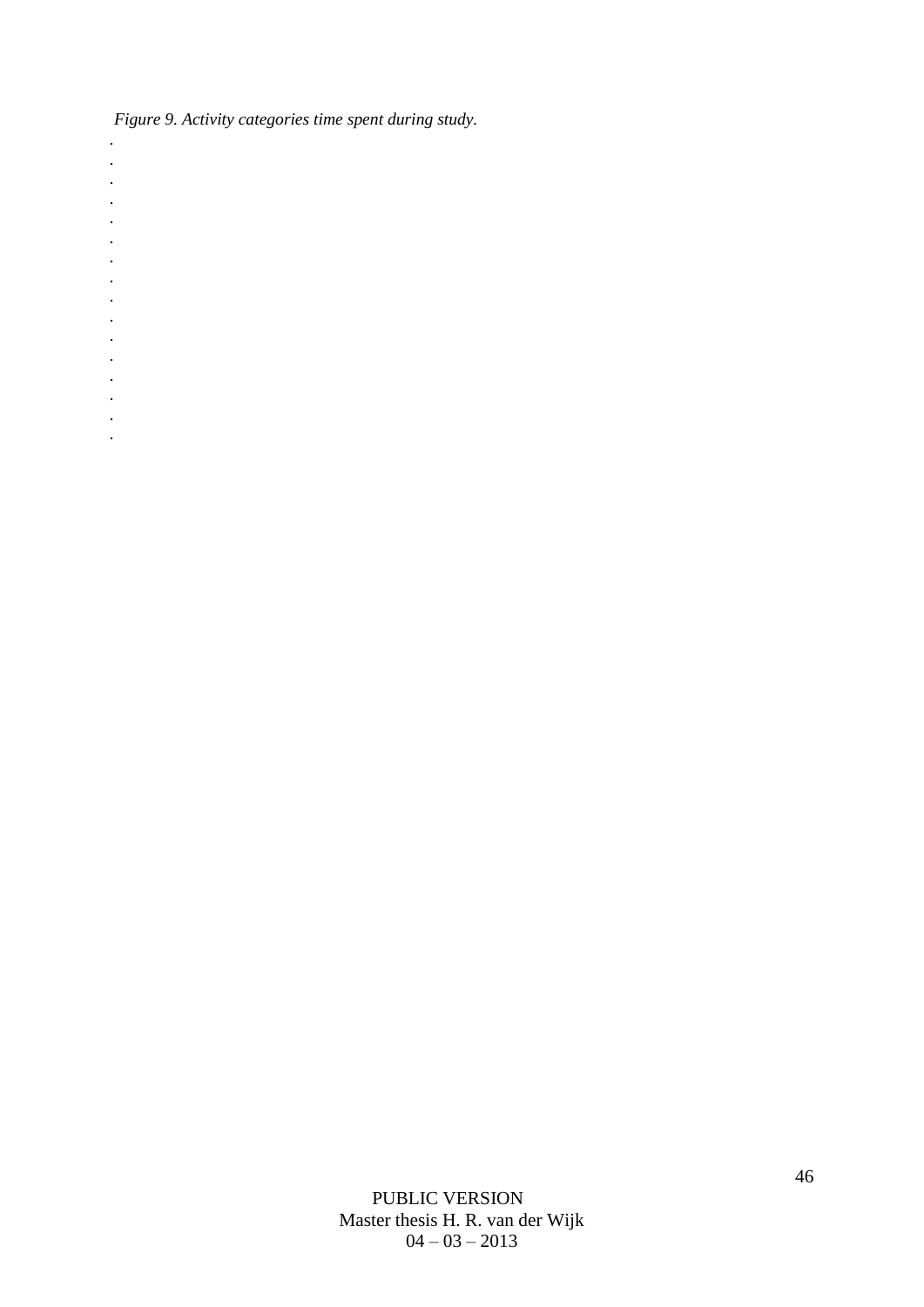## **Appendix 7.**

Table 12. List of DBC codes for orthopaedics (05) ; hip operations for arthritis. *(Source: Hasekamp, 2007)*

| ----           |                      |                              |                |                |
|----------------|----------------------|------------------------------|----------------|----------------|
| DBC code       | Description          | Description treatment        | Forecast nr of | ZN care        |
|                | diagnosis            |                              | patients 2008  | profile        |
| 05 11 1701 211 | Arthritis:           | Operation outpatient care    | 96             | no             |
|                | pelvis/hip/upper leg |                              |                |                |
| 05 11 1701 212 | Arthritis:           | Operation, day               | 140            | N <sub>o</sub> |
|                | pelvis/hip/upper leg |                              |                |                |
| 05 11 1701 213 | Arthritis:           | Operation, clinical episodes | 346            | *Operation     |
|                | pelvis/hip/upper leg |                              |                | without        |
|                |                      |                              |                | prosthetics    |
| 05 11 1701 216 | Arthritis:           | KZD. Operation clinical      |                | N <sub>o</sub> |
|                | pelvis/hip/upper leg | episodes                     |                |                |
| 05 11 1701 223 | Arthritis:           | Operation clinical,          | 17401          | *Operation     |
|                | pelvis/hip/upper leg | prosthetics                  |                | with           |
|                |                      |                              |                | prosthetics    |
| 05 11 1701 226 | Arthritis:           | KZD. Operation, clinical,    |                | No             |
|                | pelvis/hip/upper leg | prosthetics.                 |                |                |
| 05 21 1701 216 | Arthritis:           | KZD, operational, clinical   |                | N <sub>o</sub> |
|                | pelvis/hip/upper leg | episodes, revision.          |                |                |
| 05 21 1701 226 | Arthritis:           | KZD. Operation clinical      |                | N <sub>o</sub> |
|                | pelvis/hip/upper leg | prosthetics, revision.       |                |                |

\* Two ZN profiles are made: One for the total hip prosthetic (operation with joint prosthetic), one for the rare hip operation because of arthritis without joint prosthetic.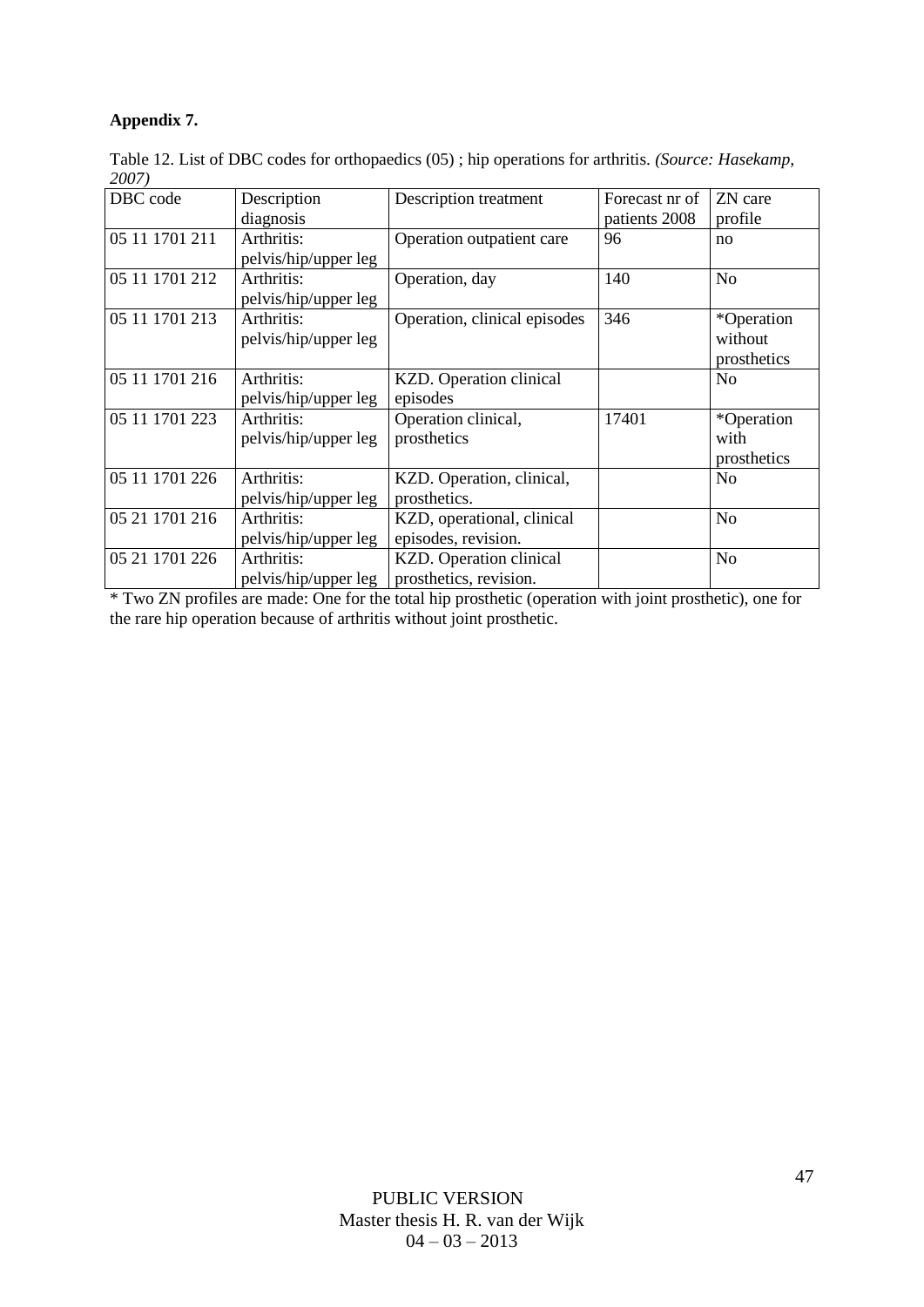## **Appendix 8. Examples of hip prosthetics**



Figure 10. Spectron steel (hip implant)



Figure 11. Example of a Zimmer hip prosthetic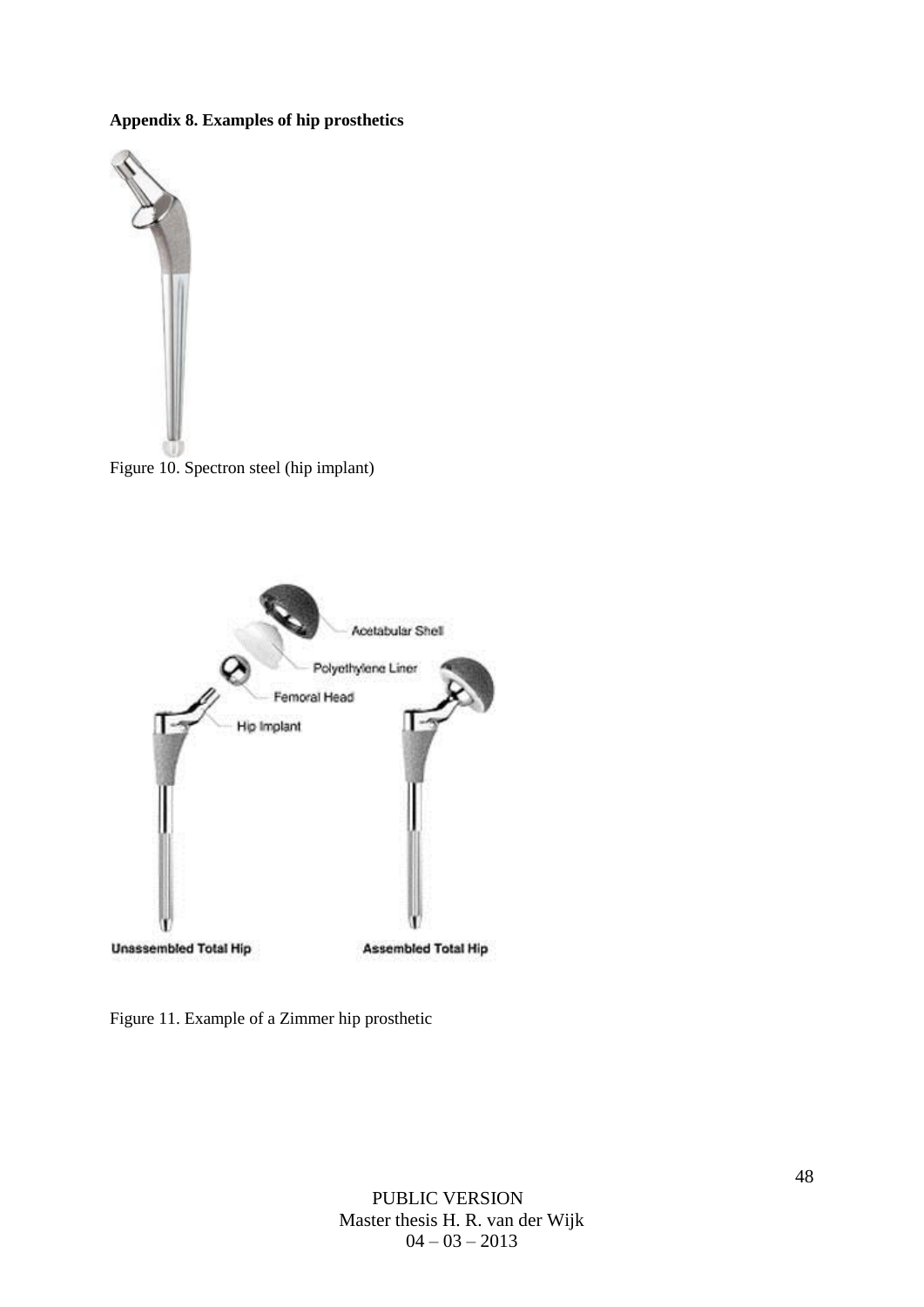#### **Appendix 9. Form time study**

| ÷               |          |                                      |                       |                |             |                  |                              |                      |                 |   |                |             |            |                       |                |                       |         |                         |               |                      | <b>Beoordeling Tijd Directe Paitentenzorg</b> |        |            |                            |                 |                    |        |                      |             |                           |                  |        |                    |                      |                |   |        |                           |             |                            |                        |        |                                               |              |        |                         |                     |                  |                                 |            |                      |                                                                                                                                                                                                                                                                                                                               |
|-----------------|----------|--------------------------------------|-----------------------|----------------|-------------|------------------|------------------------------|----------------------|-----------------|---|----------------|-------------|------------|-----------------------|----------------|-----------------------|---------|-------------------------|---------------|----------------------|-----------------------------------------------|--------|------------|----------------------------|-----------------|--------------------|--------|----------------------|-------------|---------------------------|------------------|--------|--------------------|----------------------|----------------|---|--------|---------------------------|-------------|----------------------------|------------------------|--------|-----------------------------------------------|--------------|--------|-------------------------|---------------------|------------------|---------------------------------|------------|----------------------|-------------------------------------------------------------------------------------------------------------------------------------------------------------------------------------------------------------------------------------------------------------------------------------------------------------------------------|
|                 |          |                                      |                       |                |             |                  |                              |                      |                 |   |                |             |            |                       |                |                       |         |                         |               |                      |                                               |        |            | 1 kruisje per minuut kolom |                 |                    |        |                      |             |                           |                  |        |                    |                      |                |   |        |                           |             |                            |                        |        |                                               |              |        |                         |                     |                  |                                 |            |                      |                                                                                                                                                                                                                                                                                                                               |
|                 |          |                                      |                       |                | patiënt     | vlakbij          | Zorg aan<br>het bed of       |                      | Directe         |   |                |             |            |                       |                |                       | Anders  |                         |               | stroom               | Patiënten                                     |        |            | Hygiëne                    | Persoonlijke    |                    |        |                      | Derleg      |                           |                  |        | management         | Medicijn             |                |   |        |                           | Overdracht  |                            |                        |        | Mdmin (qoon<br>modicatiof qoon<br>daarrtraam) |              |        |                         |                     |                  | Beweging                        |            |                      |                                                                                                                                                                                                                                                                                                                               |
|                 | $\circ$  |                                      |                       | ᄎ              | ċ,          |                  | I                            | $\varpi$             |                 | T | m              | o           | $\bigcirc$ | $\varpi$              | Þ              | $\bigcirc$            | B Pauze | ъ                       | m             | $\Box$               | w                                             | ×      | [D] Anders | lо                         |                 |                    | m      | $\hbox{ }$           | $\bigcirc$  |                           | Þ                | $\Box$ |                    |                      | $\overline{a}$ | ъ | m      |                           | $\circ$     | ω                          | œ                      | O      | $\varpi$                                      | œ            | I      | டை                      | F                   | m                | O                               | $\bigcirc$ | <b>B</b> Kiken<br> ≫ |                                                                                                                                                                                                                                                                                                                               |
| P ontslagesprek | Planning | N Artsen visite<br>M Contact familie | <b>Prose ale zorg</b> | Afdelingsronde | Mobiliseren | <b>ECG maken</b> | <b>Diservaties/controles</b> | Maaltijdverstrekking | Vpk handelingen |   | ADL + omkleden | Toiletteren | Pincifer   | Medicijn verstrekking | Opname gesprek | Anders (biju. toilet) |         | Leidingg verplichtingen | <b>Anders</b> | Planning/beddenbrief | Ontslag                                       | Opname |            | Handen alcohol             | B Handen wassen | A Handsch. aanluit | Anders | <b>Gebeld worden</b> | Zelf bellen | <b>B</b> Initiatief ander | Eigen initiatief | Anders | C Medicinen pakken | Medicatie klaarmaken | Medicijn adm   |   | Anders | D Rapport lezen/schrijven | Aan het bed | Buiten afd. weg vd patiënt | Op atd. weg vd patiënt | Anders | computer                                      | Verpleegpost | Anders | Wachten bij beh. ruimte | <b>Wachten lift</b> | <b>Bedrijden</b> | <b>Retournerent schoonmaken</b> | Verzamelen | Lopen                |                                                                                                                                                                                                                                                                                                                               |
|                 |          |                                      |                       |                |             |                  |                              |                      |                 |   |                |             |            |                       |                |                       |         |                         |               |                      |                                               |        |            |                            |                 |                    |        |                      |             |                           |                  |        |                    |                      |                |   |        |                           |             |                            |                        |        |                                               |              |        |                         |                     |                  |                                 |            |                      |                                                                                                                                                                                                                                                                                                                               |
|                 |          |                                      |                       |                |             |                  |                              |                      |                 |   |                |             |            |                       |                |                       |         |                         |               |                      |                                               |        |            |                            |                 |                    |        |                      |             |                           |                  |        |                    |                      |                |   |        |                           |             |                            |                        |        |                                               |              |        |                         |                     |                  |                                 |            |                      | Minuten Kolom<br>1   2   3   4   5   3                                                                                                                                                                                                                                                                                        |
|                 |          |                                      |                       |                |             |                  |                              |                      |                 |   |                |             |            |                       |                |                       |         |                         |               |                      |                                               |        |            |                            |                 |                    |        |                      |             |                           |                  |        |                    |                      |                |   |        |                           |             |                            |                        |        |                                               |              |        |                         |                     |                  |                                 |            |                      |                                                                                                                                                                                                                                                                                                                               |
|                 |          |                                      |                       |                |             |                  |                              |                      |                 |   |                |             |            |                       |                |                       |         |                         |               |                      |                                               |        |            |                            |                 |                    |        |                      |             |                           |                  |        |                    |                      |                |   |        |                           |             |                            |                        |        |                                               |              |        |                         |                     |                  |                                 |            |                      |                                                                                                                                                                                                                                                                                                                               |
|                 |          |                                      |                       |                |             |                  |                              |                      |                 |   |                |             |            |                       |                |                       |         |                         |               |                      |                                               |        |            |                            |                 |                    |        |                      |             |                           |                  |        |                    |                      |                |   |        |                           |             |                            |                        |        |                                               |              |        |                         |                     |                  |                                 |            |                      | $\begin{bmatrix} 1 & 0 & 0 & 0 & 0 \\ 0 & 0 & 0 & 0 \\ 0 & 0 & 0 & 0 \\ 0 & 0 & 0 & 0 \\ 0 & 0 & 0 & 0 \\ 0 & 0 & 0 & 0 \\ 0 & 0 & 0 & 0 \\ 0 & 0 & 0 & 0 \\ 0 & 0 & 0 & 0 \\ 0 & 0 & 0 & 0 \\ 0 & 0 & 0 & 0 & 0 \\ 0 & 0 & 0 & 0 & 0 \\ 0 & 0 & 0 & 0 & 0 \\ 0 & 0 & 0 & 0 & 0 \\ 0 & 0 & 0 & 0 & 0 & 0 \\ 0 & 0 & 0 & 0 & $ |
|                 |          |                                      |                       |                |             |                  |                              |                      |                 |   |                |             |            |                       |                |                       |         |                         |               |                      |                                               |        |            |                            |                 |                    |        |                      |             |                           |                  |        |                    |                      |                |   |        |                           |             |                            |                        |        |                                               |              |        |                         |                     |                  |                                 |            |                      |                                                                                                                                                                                                                                                                                                                               |
|                 |          |                                      |                       |                |             |                  |                              |                      |                 |   |                |             |            |                       |                |                       |         |                         |               |                      |                                               |        |            |                            |                 |                    |        |                      |             |                           |                  |        |                    |                      |                |   |        |                           |             |                            |                        |        |                                               |              |        |                         |                     |                  |                                 |            |                      |                                                                                                                                                                                                                                                                                                                               |
|                 |          |                                      |                       |                |             |                  |                              |                      |                 |   |                |             |            |                       |                |                       |         |                         |               |                      |                                               |        |            |                            |                 |                    |        |                      |             |                           |                  |        |                    |                      |                |   |        |                           |             |                            |                        |        |                                               |              |        |                         |                     |                  |                                 |            |                      |                                                                                                                                                                                                                                                                                                                               |
|                 |          |                                      |                       |                |             |                  |                              |                      |                 |   |                |             |            |                       |                |                       |         |                         |               |                      |                                               |        |            |                            |                 |                    |        |                      |             |                           |                  |        |                    |                      |                |   |        |                           |             |                            |                        |        |                                               |              |        |                         |                     |                  |                                 |            |                      | $\bm{n}$ $\bm{n}$ $\bm{n}$ $\bm{n}$ $\bm{n}$ $\bm{n}$ $\bm{n}$ $\bm{n}$ $\bm{n}$ $\bm{n}$ $\bm{n}$ $\bm{n}$ $\bm{n}$ $\bm{n}$ $\bm{n}$ $\bm{n}$ $\bm{n}$ $\bm{n}$ $\bm{n}$ $\bm{n}$ $\bm{n}$ $\bm{n}$ $\bm{n}$ $\bm{n}$ $\bm{n}$ $\bm{n}$ $\bm{n}$ $\bm{n}$ $\bm{n}$ $\bm{n}$ $\bm{n}$ $\bm{n$                                |
|                 |          |                                      |                       |                |             |                  |                              |                      |                 |   |                |             |            |                       |                |                       |         |                         |               |                      |                                               |        |            |                            |                 |                    |        |                      |             |                           |                  |        |                    |                      |                |   |        |                           |             |                            |                        |        |                                               |              |        |                         |                     |                  |                                 |            |                      |                                                                                                                                                                                                                                                                                                                               |
|                 |          |                                      |                       |                |             |                  |                              |                      |                 |   |                |             |            |                       |                |                       |         |                         |               |                      |                                               |        |            |                            |                 |                    |        |                      |             |                           |                  |        |                    |                      |                |   |        |                           |             |                            |                        |        |                                               |              |        |                         |                     |                  |                                 |            |                      |                                                                                                                                                                                                                                                                                                                               |
|                 |          |                                      |                       |                |             |                  |                              |                      |                 |   |                |             |            |                       |                |                       |         |                         |               |                      |                                               |        |            |                            |                 |                    |        |                      |             |                           |                  |        |                    |                      |                |   |        |                           |             |                            |                        |        |                                               |              |        |                         |                     |                  |                                 |            |                      |                                                                                                                                                                                                                                                                                                                               |
|                 |          |                                      |                       |                |             |                  |                              |                      |                 |   |                |             |            |                       |                |                       |         |                         |               |                      |                                               |        |            |                            |                 |                    |        |                      |             |                           |                  |        |                    |                      |                |   |        |                           |             |                            |                        |        |                                               |              |        |                         |                     |                  |                                 |            |                      |                                                                                                                                                                                                                                                                                                                               |
|                 |          |                                      |                       |                |             |                  |                              |                      |                 |   |                |             |            |                       |                |                       |         |                         |               |                      |                                               |        |            |                            |                 |                    |        |                      |             |                           |                  |        |                    |                      |                |   |        |                           |             |                            |                        |        |                                               |              |        |                         |                     |                  |                                 |            |                      |                                                                                                                                                                                                                                                                                                                               |
|                 |          |                                      |                       |                |             |                  |                              |                      |                 |   |                |             |            |                       |                |                       |         |                         |               |                      |                                               |        |            |                            |                 |                    |        |                      |             |                           |                  |        |                    |                      |                |   |        |                           |             |                            |                        |        |                                               |              |        |                         |                     |                  |                                 |            |                      |                                                                                                                                                                                                                                                                                                                               |
|                 |          |                                      |                       |                |             |                  |                              |                      |                 |   |                |             |            |                       |                |                       |         |                         |               |                      |                                               |        |            |                            |                 |                    |        |                      |             |                           |                  |        |                    |                      |                |   |        |                           |             |                            |                        |        |                                               |              |        |                         |                     |                  |                                 |            |                      |                                                                                                                                                                                                                                                                                                                               |
|                 |          |                                      |                       |                |             |                  |                              |                      |                 |   |                |             |            |                       |                |                       |         |                         |               |                      |                                               |        |            |                            |                 |                    |        |                      |             |                           |                  |        |                    |                      |                |   |        |                           |             |                            |                        |        |                                               |              |        |                         |                     |                  |                                 |            |                      |                                                                                                                                                                                                                                                                                                                               |
|                 |          |                                      |                       |                |             |                  |                              |                      |                 |   |                |             |            |                       |                |                       |         |                         |               |                      |                                               |        |            |                            |                 |                    |        |                      |             |                           |                  |        |                    |                      |                |   |        |                           |             |                            |                        |        |                                               |              |        |                         |                     |                  |                                 |            |                      |                                                                                                                                                                                                                                                                                                                               |
|                 |          |                                      |                       |                |             |                  |                              |                      |                 |   |                |             |            |                       |                |                       |         |                         |               |                      |                                               |        |            |                            |                 |                    |        |                      |             |                           |                  |        |                    |                      |                |   |        |                           |             |                            |                        |        |                                               |              |        |                         |                     |                  |                                 |            |                      |                                                                                                                                                                                                                                                                                                                               |
|                 |          |                                      |                       |                |             |                  |                              |                      |                 |   |                |             |            |                       |                |                       |         |                         |               |                      |                                               |        |            |                            |                 |                    |        |                      |             |                           |                  |        |                    |                      |                |   |        |                           |             |                            |                        |        |                                               |              |        |                         |                     |                  |                                 |            |                      |                                                                                                                                                                                                                                                                                                                               |
|                 |          |                                      |                       |                |             |                  |                              |                      |                 |   |                |             |            |                       |                |                       |         |                         |               |                      |                                               |        |            |                            |                 |                    |        |                      |             |                           |                  |        |                    |                      |                |   |        |                           |             |                            |                        |        |                                               |              |        |                         |                     |                  |                                 |            |                      |                                                                                                                                                                                                                                                                                                                               |
|                 |          |                                      |                       |                |             |                  |                              |                      |                 |   |                |             |            |                       |                |                       |         |                         |               |                      |                                               |        |            |                            |                 |                    |        |                      |             |                           |                  |        |                    |                      |                |   |        |                           |             |                            |                        |        |                                               |              |        |                         |                     |                  |                                 |            |                      |                                                                                                                                                                                                                                                                                                                               |
|                 |          |                                      |                       |                |             |                  |                              |                      |                 |   |                |             |            |                       |                |                       |         |                         |               |                      |                                               |        |            |                            |                 |                    |        |                      |             |                           |                  |        |                    |                      |                |   |        |                           |             |                            |                        |        |                                               |              |        |                         |                     |                  |                                 |            |                      |                                                                                                                                                                                                                                                                                                                               |
|                 |          |                                      |                       |                |             |                  |                              |                      |                 |   |                |             |            |                       |                |                       |         |                         |               |                      |                                               |        |            |                            |                 |                    |        |                      |             |                           |                  |        |                    |                      |                |   |        |                           |             |                            |                        |        |                                               |              |        |                         |                     |                  |                                 |            |                      |                                                                                                                                                                                                                                                                                                                               |
|                 |          |                                      |                       |                |             |                  |                              |                      |                 |   |                |             |            |                       |                |                       |         |                         |               |                      |                                               |        |            |                            |                 |                    |        |                      |             |                           |                  |        |                    |                      |                |   |        |                           |             |                            |                        |        |                                               |              |        |                         |                     |                  |                                 |            |                      |                                                                                                                                                                                                                                                                                                                               |
|                 |          |                                      |                       |                |             |                  |                              |                      |                 |   |                |             |            |                       |                |                       |         |                         |               |                      |                                               |        |            |                            |                 |                    |        |                      |             |                           |                  |        |                    |                      |                |   |        |                           |             |                            |                        |        |                                               |              |        |                         |                     |                  |                                 |            |                      |                                                                                                                                                                                                                                                                                                                               |
|                 |          |                                      |                       |                |             |                  |                              |                      |                 |   |                |             |            |                       |                |                       |         |                         |               |                      |                                               |        |            |                            |                 |                    |        |                      |             |                           |                  |        |                    |                      |                |   |        |                           |             |                            |                        |        |                                               |              |        |                         |                     |                  |                                 |            |                      |                                                                                                                                                                                                                                                                                                                               |
|                 |          |                                      |                       |                |             |                  |                              |                      |                 |   |                |             |            |                       |                |                       |         |                         |               |                      |                                               |        |            |                            |                 |                    |        |                      |             |                           |                  |        |                    |                      |                |   |        |                           |             |                            |                        |        |                                               |              |        |                         |                     |                  |                                 |            |                      |                                                                                                                                                                                                                                                                                                                               |
|                 |          |                                      |                       |                |             |                  |                              |                      |                 |   |                |             |            |                       |                |                       |         |                         |               |                      |                                               |        |            |                            |                 |                    |        |                      |             |                           |                  |        |                    |                      |                |   |        |                           |             |                            |                        |        |                                               |              |        |                         |                     |                  |                                 |            |                      |                                                                                                                                                                                                                                                                                                                               |
|                 |          |                                      |                       |                |             |                  |                              |                      |                 |   |                |             |            |                       |                |                       |         |                         |               |                      |                                               |        |            |                            |                 |                    |        |                      |             |                           |                  |        |                    |                      |                |   |        |                           |             |                            |                        |        |                                               |              |        |                         |                     |                  |                                 |            |                      |                                                                                                                                                                                                                                                                                                                               |
|                 |          |                                      |                       |                |             |                  |                              |                      |                 |   |                |             |            |                       |                |                       |         |                         |               |                      |                                               |        |            |                            |                 |                    |        |                      |             |                           |                  |        |                    |                      |                |   |        |                           |             |                            |                        |        |                                               |              |        |                         |                     |                  |                                 |            |                      |                                                                                                                                                                                                                                                                                                                               |
|                 |          |                                      |                       |                |             |                  |                              |                      |                 |   |                |             |            |                       |                |                       |         |                         |               |                      |                                               |        |            |                            |                 |                    |        |                      |             |                           |                  |        |                    |                      |                |   |        |                           |             |                            |                        |        |                                               |              |        |                         |                     |                  |                                 |            |                      |                                                                                                                                                                                                                                                                                                                               |
|                 |          |                                      |                       |                |             |                  |                              |                      |                 |   |                |             |            |                       |                |                       |         |                         |               |                      |                                               |        |            |                            |                 |                    |        |                      |             |                           |                  |        |                    |                      |                |   |        |                           |             |                            |                        |        |                                               |              |        |                         |                     |                  |                                 |            |                      |                                                                                                                                                                                                                                                                                                                               |
|                 |          |                                      |                       |                |             |                  |                              |                      |                 |   |                |             |            |                       |                |                       |         |                         |               |                      |                                               |        |            |                            |                 |                    |        |                      |             |                           |                  |        |                    |                      |                |   |        |                           |             |                            |                        |        |                                               |              |        |                         |                     |                  |                                 |            |                      |                                                                                                                                                                                                                                                                                                                               |
|                 |          |                                      |                       |                |             |                  |                              |                      |                 |   |                |             |            |                       |                |                       |         |                         |               |                      |                                               |        |            |                            |                 |                    |        |                      |             |                           |                  |        |                    |                      |                |   |        |                           |             |                            |                        |        |                                               |              |        |                         |                     |                  |                                 |            |                      | $41 \mid 42 \mid 43 \mid 44 \mid 45 \mid 46 \mid 47 \mid 48 \mid 49 \mid 50 \mid 51 \mid 52 \mid 53 \mid 54 \mid 55 \mid 55 \mid 57 \mid 58 \mid 59 \mid 60$                                                                                                                                                                  |
|                 |          |                                      |                       |                |             |                  |                              |                      |                 |   |                |             |            |                       |                |                       |         |                         |               |                      |                                               |        |            |                            |                 |                    |        |                      |             |                           |                  |        |                    |                      |                |   |        |                           |             |                            |                        |        |                                               |              |        |                         |                     |                  |                                 |            |                      |                                                                                                                                                                                                                                                                                                                               |
|                 |          |                                      |                       |                |             |                  |                              |                      |                 |   |                |             |            |                       |                |                       |         |                         |               |                      |                                               |        |            |                            |                 |                    |        |                      |             |                           |                  |        |                    |                      |                |   |        |                           |             |                            |                        |        |                                               |              |        |                         |                     |                  |                                 |            |                      |                                                                                                                                                                                                                                                                                                                               |
|                 |          |                                      |                       |                |             |                  |                              |                      |                 |   |                |             |            |                       |                |                       |         |                         |               |                      |                                               |        |            |                            |                 |                    |        |                      |             |                           |                  |        |                    |                      |                |   |        |                           |             |                            |                        |        |                                               |              |        |                         |                     |                  |                                 |            |                      |                                                                                                                                                                                                                                                                                                                               |
|                 |          |                                      |                       |                |             |                  |                              |                      |                 |   |                |             |            |                       |                |                       |         |                         |               |                      |                                               |        |            |                            |                 |                    |        |                      |             |                           |                  |        |                    |                      |                |   |        |                           |             |                            |                        |        |                                               |              |        |                         |                     |                  |                                 |            |                      | Totaal                                                                                                                                                                                                                                                                                                                        |
|                 |          |                                      |                       |                |             |                  |                              |                      |                 |   |                |             |            |                       |                |                       |         |                         |               |                      |                                               |        |            |                            |                 |                    |        |                      |             |                           |                  |        |                    |                      |                |   |        |                           |             |                            |                        |        |                                               |              |        |                         |                     |                  |                                 |            |                      |                                                                                                                                                                                                                                                                                                                               |

*Figure 12. Example of a form for time study. With the 13th minute selected in the category of direct care, medical activity.*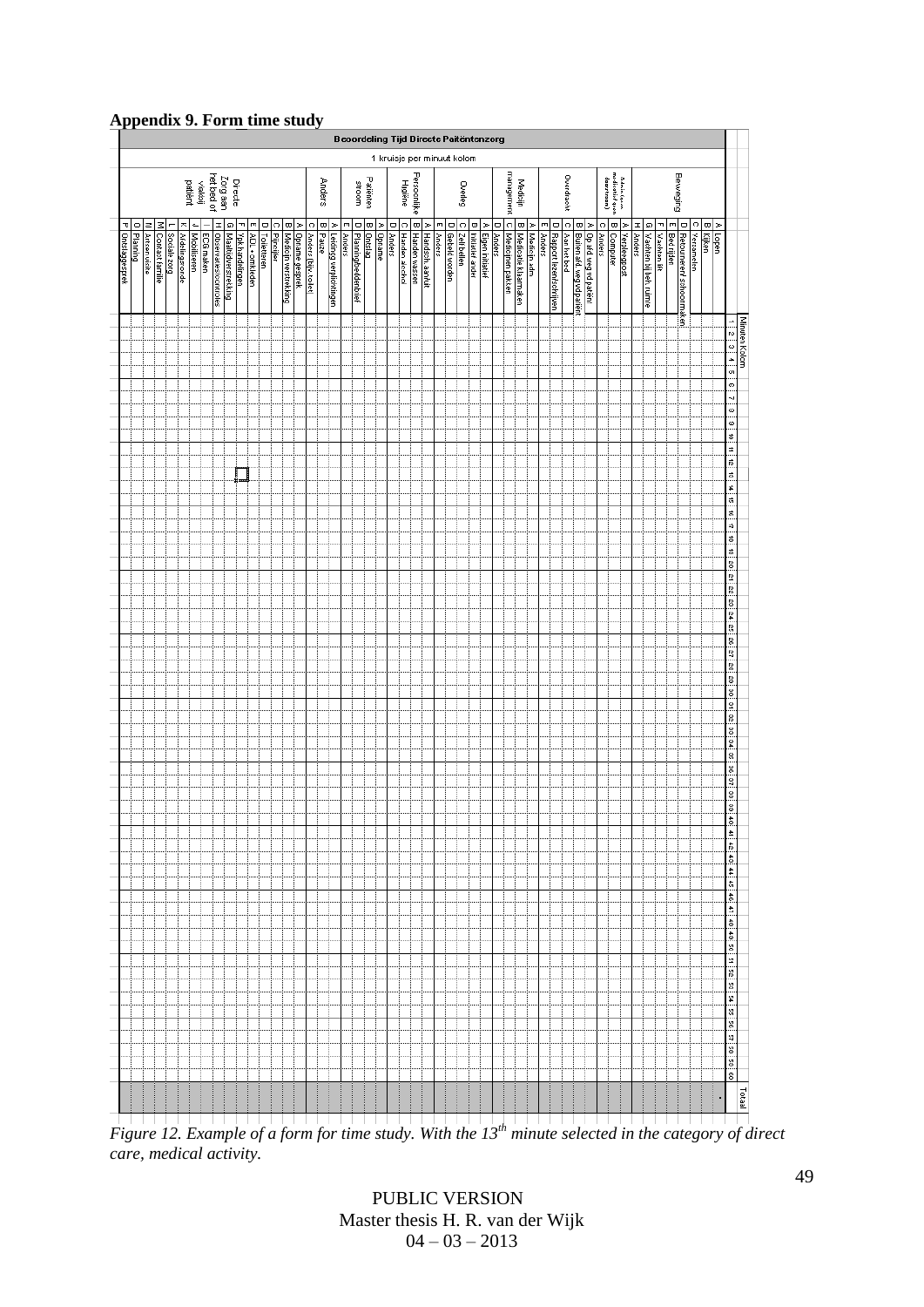## **Appendix 10. Anaesthetics**

. . . . . . . . . . . . . . . . . . .

*Table 13. Anaesthetic info for THR patients (Source: OR department Gelre hospitals, 2012)*

PUBLIC VERSION Master thesis H. R. van der Wijk  $04 - 03 - 2013$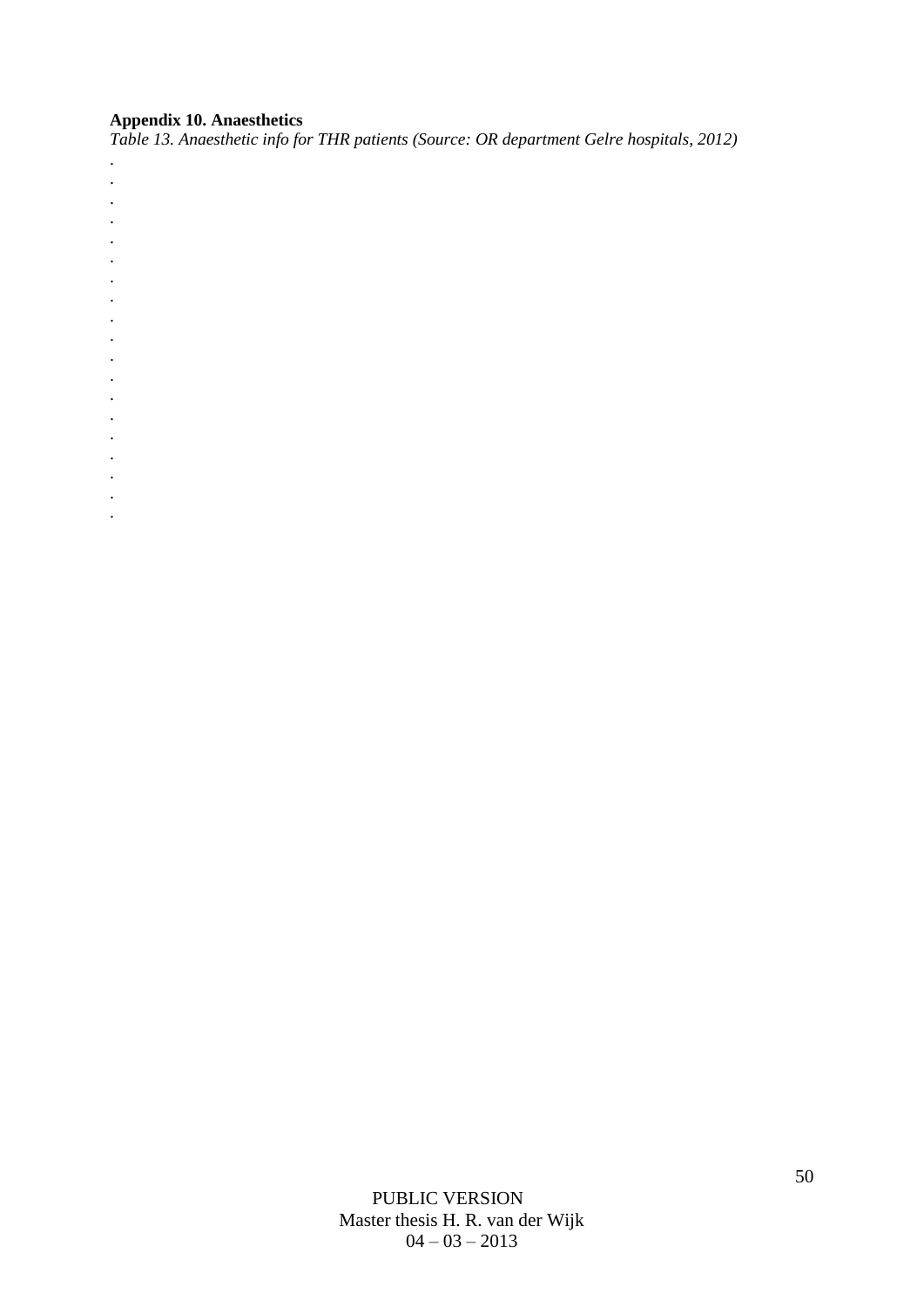## **Appendix 11. Recovery**

.

*Table 14. Material used during recovery of THR patients (Recovery, OR department Gelre hospitals, 2012)* 

| Product | Product no. | Amount | Gross price p.p. | Total price |
|---------|-------------|--------|------------------|-------------|
|         |             |        |                  |             |
|         |             |        |                  |             |
|         |             |        |                  |             |
|         |             |        |                  |             |
|         |             |        |                  |             |
|         |             |        |                  |             |
|         |             |        |                  |             |
|         |             |        |                  |             |
|         |             |        |                  |             |
|         |             |        |                  |             |
|         |             |        |                  |             |
|         |             |        |                  |             |
|         |             |        |                  |             |
|         |             |        |                  |             |
|         |             |        |                  |             |
|         |             |        |                  |             |
|         |             |        |                  |             |
|         |             |        |                  |             |
|         |             |        |                  |             |
|         |             |        |                  |             |
|         |             |        |                  |             |
|         |             |        |                  |             |
|         |             |        |                  |             |
|         |             |        |                  |             |
|         |             |        |                  |             |
|         |             |        |                  |             |
|         |             |        |                  |             |
|         |             |        |                  |             |
|         |             |        |                  |             |
|         |             |        |                  |             |
|         |             |        |                  |             |
|         |             |        |                  |             |
|         |             |        |                  |             |

Material used at recovery for 23 patients. This was registered by employees of recovery in the month September 2012. Gross prices are rounded but the unrounded prices are used to calculate total costs.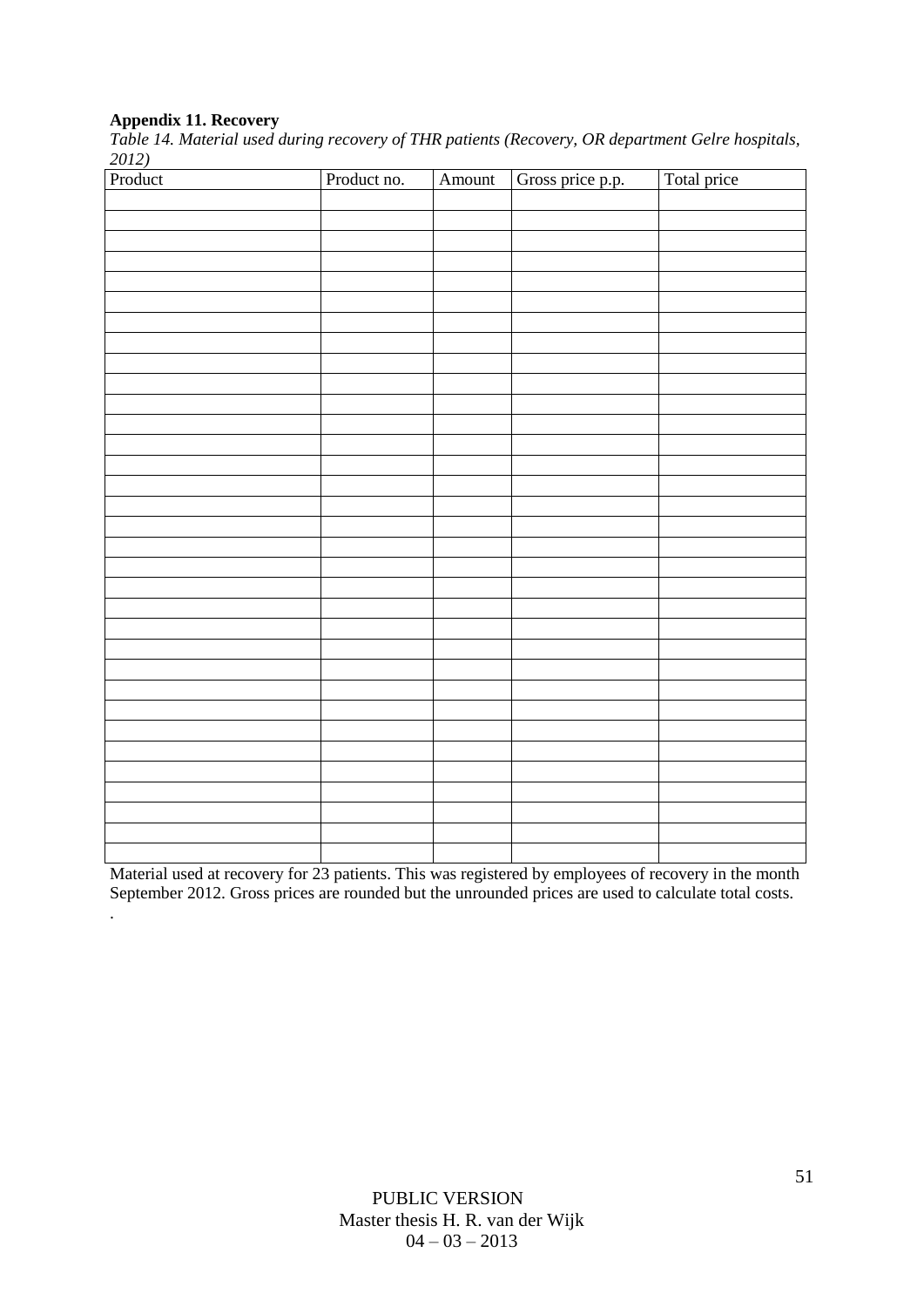## **Appendix 12. MMC data**

At the MMC the orthopaedic department is one entity, operating at both locations. Data is therefore presented for the two locations combined. Information for 2011 is not (yet) available.

*Table 15. Production data for the orthopaedic department of the MMC. (Source: MMC Orthopaedic department annual report 2010)*

|                                                  | 2007 | 2008 | 2009 | 2010 |
|--------------------------------------------------|------|------|------|------|
| Total new patients orthopaedics                  |      |      |      |      |
|                                                  |      |      |      |      |
| Intakes (including trauma)                       |      |      |      |      |
| Outpatient treatment (including trauma)          |      |      |      |      |
| Surgery patients orthopaedics Total              |      |      |      |      |
| Activities OR (total incl. outpatient treatments |      |      |      |      |
| and trauma)                                      |      |      |      |      |
| Nursing days (excluding trauma)                  |      |      |      |      |

The MMC orthopaedic department has nine orthopaedic specialists, one chef de clinique, six residents and one anios.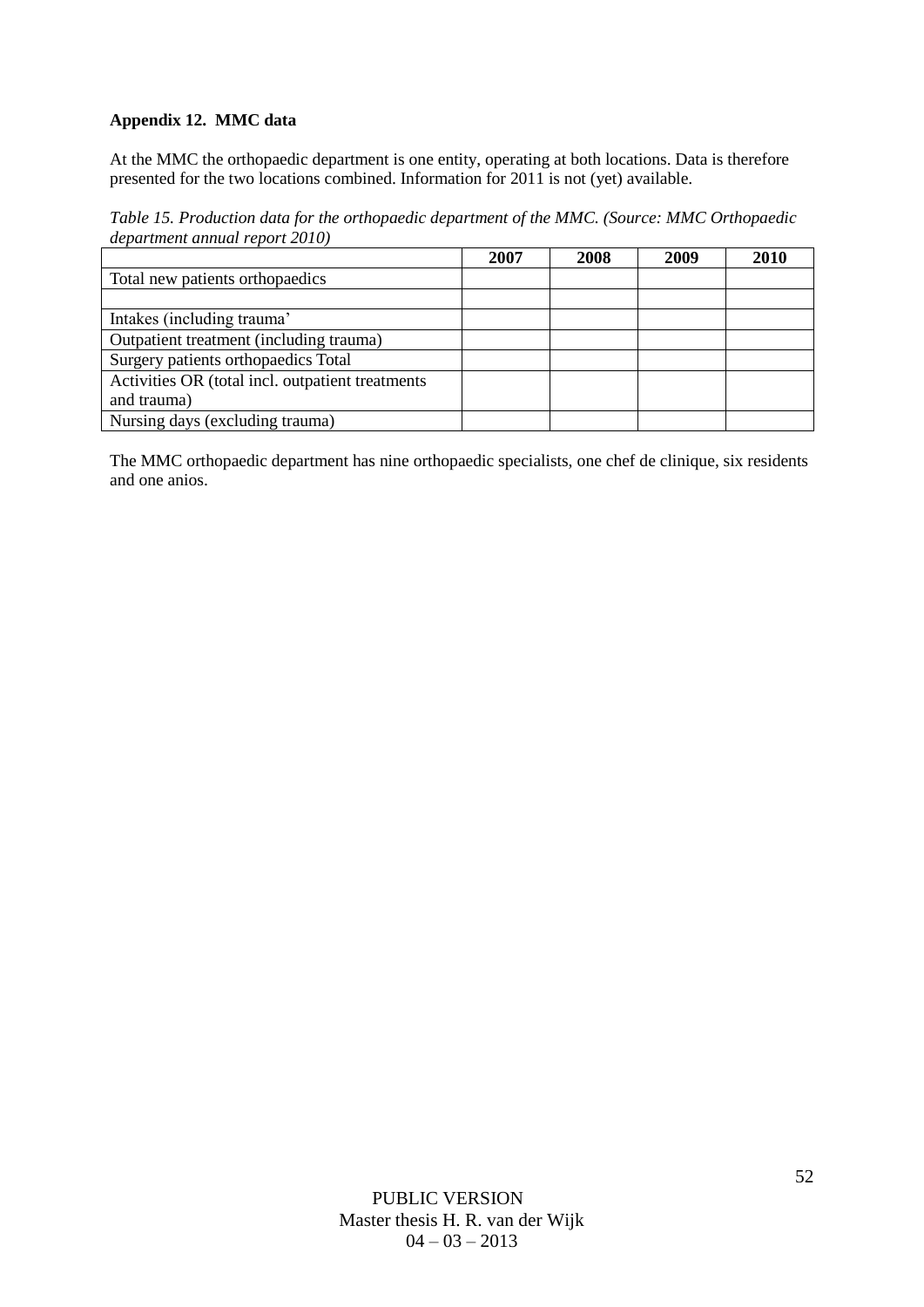### **Appendix 13. NOV guidelines (in Dutch), summary of recommendations**

(Source: "Richtlijn totale heupprothese" 2010, Nederlandse Orthopaedische Vereniging)

#### **Samenvatting van de aanbevelingen voor totale heupprothese**

Onderstaande is een samenvatting van de aanbevelingen uit de multidisciplinaire klinische richtlijn "Totale heupprothese". Deze richtlijn is tot stand gekomen met de evidence-based richtlijnontwikkeling (EBRO) methodiek. In deze samenvatting ontbreken het wetenschappelijk bewijs en de overwegingen die tot de aanbevelingen geleid hebben. Lezers van deze samenvatting worden voor deze informatie en de overige aanbevelingen verwezen naar de volledige richtlijn.

#### **Indicatiestelling**

*Wat zijn de indicaties en contra-indicaties voor het plaatsen van een heupprothese?*  De werkgroep adviseert de indicatie voor totale heupvervanging te stellen op basis van pijn, functieverlies en radiologische afwijkingen na het falen van conservatieve therapie. Jonge leeftijd en overgewicht vormen hierbij relatieve contra-indicaties. Op hoge leeftijd is langdurig uitstel van de operatie te ontraden vanwege dalend postoperatief functieherstel en stijgende mortaliteit. Ook wanneer progressief functieverlies (met contracturen) meer op de voorgrond staat dan pijn, is uitstel van de operatie te ontraden vanwege steeds beperkter postoperatief functieherstel.

## **Operatietechnische aspecten**

#### *Welk type prothese geniet de voorkeur? Lagering*

De werkgroep adviseert als eerste keuze een metalen of keramische kop en een conventionele polyethyleen kom. Op basis van de verminderde slijtage op middellange termijn kan ook een crosslinked polyethyleen kom worden gekozen. Voor het gebruik van andere lageringen bestaat onvoldoende bewijs en deze worden dan ook bij voorkeur alleen in studieverband toegepast.

#### *Kopdiameter*

Bij plaatsing van een totale heupprothese kan het gebruik van een heupkop met een diameter van meer dan 32 mm doorsnede worden overwogen. Het ontbreekt echter aan lange termijn data en daarom lijkt het beter deze ingreep te reserveren voor patiënten met een hoge kans op een vroege postoperatieve luxatie. Verdere toepassing van deze koppen met grotere diameters moet bij voorkeur in studieverband worden verricht.

#### **Gecementeerd versus ongecementeerd**

De werkgroep adviseert om de keuze voor een heupprothese (zowel gecementeerd als ongecementeerd) te laten bepalen door de goed gedocumenteerde langere termijneffectiviteit en de (directe en indirecte) kosten. Onder "goed gedocumenteerde langere termijneffectiviteit" wordt verstaan: in een peer reviewed tijdschrift gepubliceerde klinische follow-up met tien-jaarsoverleving.

Voor de introductie van nieuwe, niet "goed gedocumenteerde" of gewijzigde prothesen wordt het volgende 4-stappen plan geadviseerd:

1. preklinisch onderzoek (laboratoriumtests);

2. een kleine serie operaties geëvalueerd middels radiostereometrie;

3. een gerandomiseerd klinisch onderzoek met vergelijking met een goed gedocumenteerde prothese  $(N > 100)$ , en tenslotte

4. bewaking van de klinische resultaten middels een implantatenregistratie

#### *Wat is de waarde van resurfacing?*

De werkgroep is van mening dat de waarde van resurfacing waarschijnlijk beperkt is. Deze behandeling wordt bij voorkeur slechts in studieverband verricht en gereserveerd voor jonge patiënten (max. 60-65 jaar) met een heup kop diameter boven de 50 mm en een goede botkwaliteit. De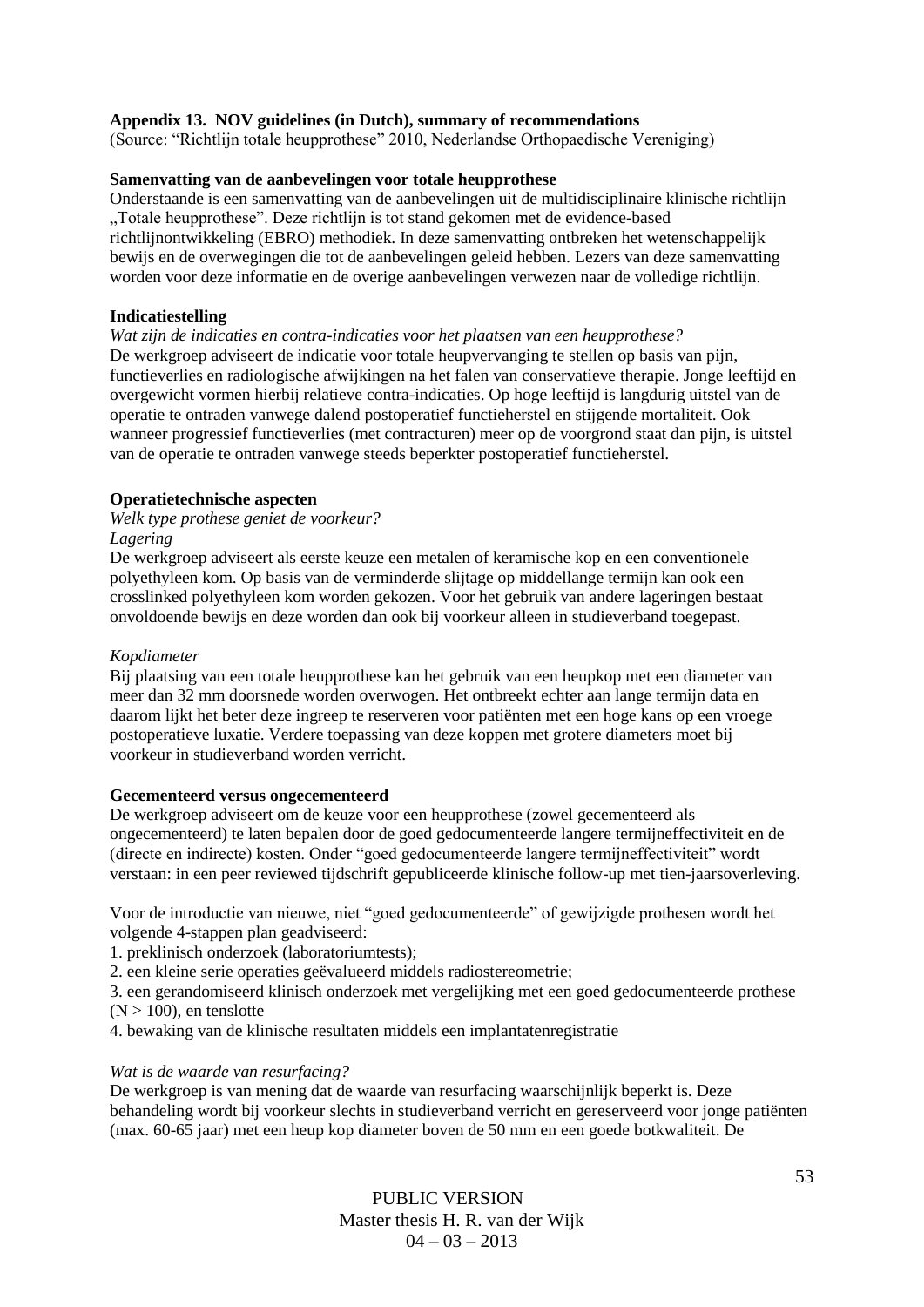beschikbare implantaat registers dienen leidend te zijn in de implantaatkeuze en de chirurg dient ruime ervaring te hebben met de operatietechniek.

*Welke benadering geniet de voorkeur en wat is de waarde van minimaal invasieve chirurgie?*  De werkgroep kan geen voorkeur voor één van de vier benaderingswijzen aangeven. Zij adviseert wel om bij de posterolaterale benadering van de heup het kapsel te reconstrueren.

De werkgroep adviseert grote terughoudendheid met de toepassing van de minimale invasieve technieken bij het plaatsen van een totale heupprothese en deze alleen toe te passen in gecontroleerde omstandigheden met een goede follow-up. Waarschijnlijk bestaan er alleen voordelen in de direct postoperatieve fase en het is niet duidelijk of deze opwegen tegen mogelijke nadelen op langere termijn.

*Wat is het beleid met betrekking tot preventie van postoperatieve wondinfectie?*  De werkgroep beveelt aan altijd systemisch antibiotica te geven, en te kiezen voor eerste of tweede generatie cefalosporines gedurende maximaal 24 uur. Antibiotica moeten zijn toegediend in de periode van 15 -60 minuten voordat de incisie wordt gemaakt.

De werkgroep adviseert bij plaatsing van primaire gecementeerde prothesen altijd een antibioticumhoudend cement te gebruiken in combinatie met systemische antibioticaprofylaxe.

Alle prothesechirurgie dient in OK-lucht met een kiemgehalte van < 10 KVE/m3 tijdens de ingreep te geschieden. Orthopedische operatiekamers dienen te zijn voorzien van een laminaire downflow luchtbehandeling met een plenum van voldoende oppervlak. Ziekenhuizen dienen een beheersplan voor de luchtbehandeling op operatiekamers te implementeren. Een goede luchtbehandeling kan niet los worden gezien van strikte handhaving van hygiënische discipline van alle aanwezigen op de operatiekamer en andere profylactische maatregelen in dit hoofdstuk beschreven (systemische antibiotica, antibioticumhoudend cement).

Bij bekende MRSA dragers en hoog risico patiënten dient wel een preoperatieve controle en eventueel een eradicatie kuur te worden uitgevoerd, en moet Vancomycine als profylactisch antibioticum worden gebruikt.

*Wat is de beste vorm van preventie van diep veneuze trombose na een totale heupvervanging?*  Voor tromboseprofylaxe na een totale heupvervanging vormen laag moleculair gewicht heparines, fondaparinux, coumarinederivaten, rivaroxaban en dabigatran een goede keuze. Hier kan postoperatief mee worden gestart. De behandeling wordt gedurende 4-5 weken na de operatie voortgezet.

De werkgroep beveelt aan om met name bij de nieuwe orale middelen (rivaroxaban, dabigatran) de bijwerkingen goed te registreren.

*Welke anesthesietechniek heeft de voorkeur bij de totale heupvervanging?*  Op basis van onder andere betere postoperatieve pijnbestrijding is er voorkeur voor regionale anesthesie. De definitieve keuze dient gemaakt te worden op basis van overleg tussen de anesthesioloog en de patiënt.

Indien gebruik gemaakt wordt van een neuraxiale blokkade dient er een lokaal protocol te zijn voor het voorkómen van urineretentie. Het gebruik van een urinecatheter gedurende 24 uur wordt aanbevolen.

*Wat is de waarde van fysiotherapie voor en na de operatie?* 

PUBLIC VERSION Master thesis H. R. van der Wijk  $04 - 03 - 2013$